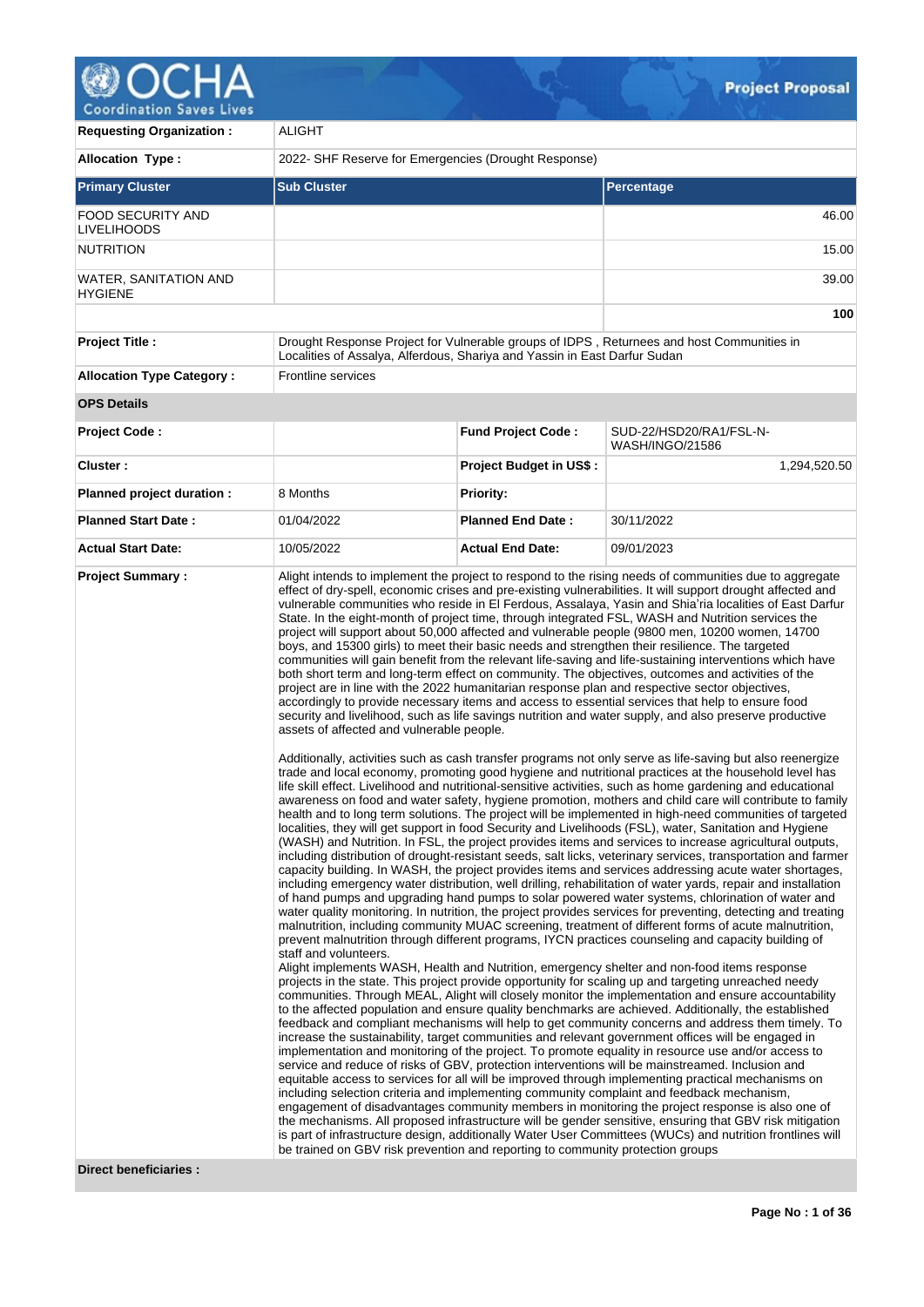| <b>Men</b>                  | <b>Women</b> | <b>Boys</b> | <b>Girls</b> | Total  |
|-----------------------------|--------------|-------------|--------------|--------|
| 13,184                      | 13,729       | 19,796      | 20,601       | 67,310 |
| <b>Other Beneficiaries:</b> |              |             |              |        |

| Beneficiary name            | <b>Men</b> | <b>Women</b> | <b>Boys</b> | <b>Girls</b> | <b>Total</b> |
|-----------------------------|------------|--------------|-------------|--------------|--------------|
| <b>Host Communities</b>     | 8,841      | 9,201        | 13,262      | 13,803       | 45,107       |
| Internally Displaced People | 3,034      | 3,157        | 4,553       | 4,738        | 15,482       |
| Refugees                    | 1,054      | 1,098        | 1,585       | 1,648        | 5,385        |
| Other                       | 255        | 273          | 396         | 412          | 1,336        |

**Indirect Beneficiaries :**

According to FAO, there are 169,567 people food insecure in the three localities targeted. In addition, Alight expects about 25,000 people in Assalaya will get indirect benefit from this project.

# **Catchment Population:**

# **Link with allocation strategy :**

East Darfur is among the worst hit by a national economic crisis and high inflation running 350%+ that continues to worsen and disproportionately affects women and children. On top of the dire economic situation, a dry-spell has reduced agricultural output, forcing families to harsh coping mechanisms such as reducing food intake, resorting to low quality and less expensive foods, and selling their assets, which have both immediate and long-term negative consequences for family health and wellbeing. The increasing cost of agricultural inputs combined with the reduced purchasing power of vulnerable households due to inflation and reduced agricultural output create a pressing need for emergency support for this group of communities. Additionally, the dry-spell has created a water supply crisis due to increased water needs for household use and cattle watering. Rehabilitating non-functional water supply schemes, upgrading and expanding water sources that have potential to address additional demand, and looking for new water sources will help lessen this water supply crisis.

The selection of localities were based on analysis and consultations meetings between SHF , sector leads agencies and other stakeholders. All the four localities are affected by dry spell and the targeted interventions are in line with sector priorities.

Alight will promote SHF-funded projects and activities through the use of appropriate physical visibility in training, workshops and in the information education and communication (IEC) materials prints. Also, at the project implementation site, we will indicate that the project is supported by the SHF, using the correct verbal and visual branding of SHF. While this will contribute to the transparency and accountability of the fund, it gives the opportunity to the communities to directly provide compliant or feedback. In this project Alight will collect and document the impact of SHF project on people's life by showcasing the project beneficiaries' stories, delivered output photos, and community experience. Alight will produce a success story with two pictures for the project. In all communications products or reports of this project Alight will mention SHF as the source of funding specifying the SHF-funded project title and duration as per the signed Grant Agreement.

# **Sub-Grants to Implementing Partners :**

| <b>Partner Name</b>                                    | <b>Partner Type</b> |  | <b>Budget in US\$</b>       |
|--------------------------------------------------------|---------------------|--|-----------------------------|
|                                                        |                     |  |                             |
| Other funding secured for the same project (to date) : |                     |  |                             |
| Other Funding Source                                   |                     |  | <b>Other Funding Amount</b> |

# **Organization focal point :**

| <b>Name</b>           | Title                            | <b>Email</b>               | <b>Phone</b>  |
|-----------------------|----------------------------------|----------------------------|---------------|
| Heidi Diedrich        | <b>Country Director</b>          | HeidiD@wearealight.org     | +249901234001 |
| Mohammed Idriss       | Deputy country Director          | MohammedAI@wearealight.org | +249900906844 |
| Osman Abaker Abdallah | Program Manager                  | osmanm@WEAREALIGHT.ORG     | 0901234021    |
| Aschenaki Aboye       | WASH & Infrastructure<br>advisor | aboyea@wearealight.org     | 0929288988    |
| Ishfaq Hussain        | <b>Finance Controller</b>        | IshfaqH@WEAREALIGHT.ORG    | 0901234018    |
| Atif Ismail State     | Program Manager                  | Atifl@WEAREALIGHT.ORG      | 0900906847    |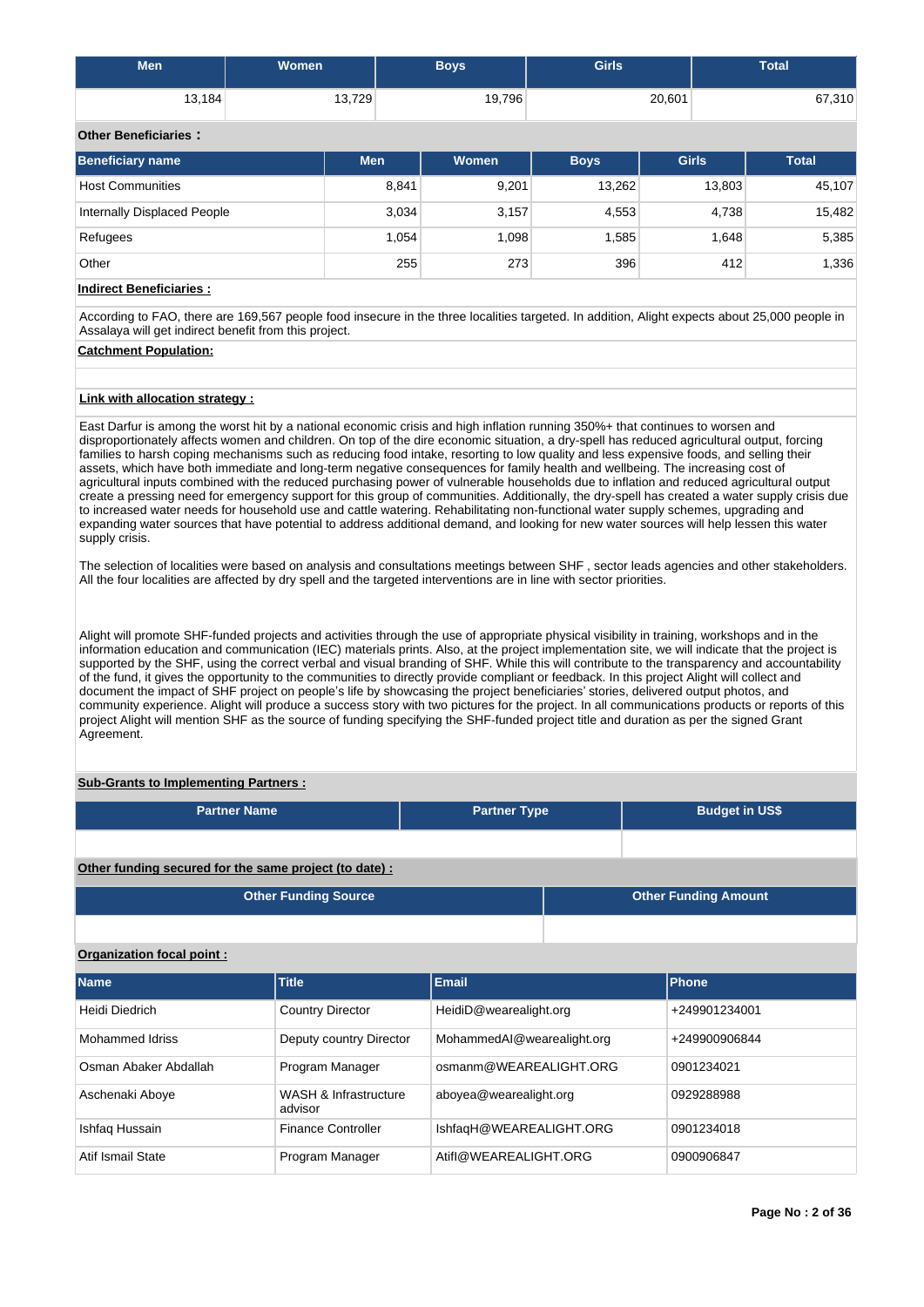| Abbas Omer Bello       | Head of program<br>implementation &<br>partnership | AbbasB@WEAREALIGHT.ORG   | +249901234003 |
|------------------------|----------------------------------------------------|--------------------------|---------------|
| Ahmed Eljuzuly Ibrahim | East Darfur State WASH<br>coordinator              | AhmedEI@WEAREALIGHT.ORG  | 0123509304    |
| Gamal Mohammed Elhaj   | <b>Nutrition Technical</b><br>Coordinator          | GamalE@WEAREALIGHT.ORG   | 0901234115    |
| Samira Haji            | Grants & BD Coordinator                            | SamiraH@WEAREALIGHT.ORG  | +249900135392 |
| Liliane Birasa         | Technical Advisor - Health<br>and Nutrition        | LilianeB@WEAREALIGHT.ORG | +249900136702 |
| <b>BACKGROUND</b>      |                                                    |                          |               |

# **1. Humanitarian context analysis**

### **2. Needs assessment**

The Sudan Humanitarian Needs Overview (HNO) 2022 estimated 14.3 million people need humanitarian assistance in 2022. Of the 14.3 million people in need, about 9.1 million need emergency assistance for life-threatening needs related to critical physical and mental wellbeing. Key drivers are deteriorating economy, conflict, food insecurity, malnutrition, floods, and disease, including COVID-19. The economic crisis continues to worsen with hyperinflation driving basic grain and livestock prices upward. According to the Sudan central bureau of statistics, in the past 5 years prices of basic necessities increased by 650% and livestock 450%, making survival challenging for vulnerable communities. In addition to the economic crisis and the pre-existing needs, low rainfall in distribution and in frequency affected East Darfur localities, especially in El Ferdous, Assalaya, Yasin and Shia'ria localities (Humanitarian snapshot Jan, 2022). Due to the 2022 dry-spells, there is significant reduction in and expected to exacerbate the food security, access to water, nutrition and livelihood situation of communities mentioned above. Before the dry-spell effect ,the HNO 2022, estimated 176,567 as acutely food insecure including 224,688 persons in need in the four targeted localities. The OCHA 2022 dry-spell baseline data shows about 170,000 acute food insecure people.

As per HNO 2022, the targeted three localities are rated at severity level 4 with 39,508 persons in need of nutrition services. From January 2021 to December 2021, Alight had newly admitted and treated a total of 4,278 children, male and female, and 525 pregnant and lactating women with Moderate Acute Malnutrition (MAM) while a total of 1,413 children with Severe Acute Malnutrition (SAM) without medical complications were treated in Outpatient Therapeutic Program (OTP) and 31 children with SAM and medical complications were referred and admitted in the SC in East Darfur. With the deteriorating humanitarian situation as a result of the above-mentioned factors, TSFP/OTP/SC admissions are expected to increase during the proposed grant period especially during the hunger gap (a period when food harvested during the previous year gets depleted before the next harvest) and Alight has observed increased admissions in same period in recent past years. The rapid assessment showed that there is a need to establish nutrition services for returnees in Rajara. At this site there is a need to construct a store and waiting area in temporary materials, equip it with furniture and tools. There is also a need to recruit and train new staff who will provide nutrition services at this new site.

For other 5 existing sites, due to increased number of admissions there is a need to reinforce capacity by hiring additional staff and also regular monitoring visits have highlighted a gap in capacity of staff with a need of training of technical staff on CMAM and increasing the capacity of volunteers to deliver BCC messages and home follow -up of defaulters.

Alight rapid assessment in these localities showed that the dry-spell affected not only livelihoods but also critical services including water supply. Traditional water sources such as Hafirs and streams dried up earlier than usual, forcing communities to depend on borehole-based water supply systems for both household consumption and cattle watering. To address the huge water need, the boreholes are running for a longer hours than normal time which in turn is increasing the frequency of generators and pumps failure. According to Alight assessment in Sharia, Yasin, Assalaya and El Ferdus localities in February and March 2022, about 27 hand pumps and more than 25 motorized water systems need rehabilitation. Communities which were getting water by water trucking reported higher water price increase because of fuel price increase and longer queuing time for water trucks to get water f

### **3. Description Of Beneficiaries**

# **4. Grant Request Justification**

The project is an integrated FSL, WASH and Nutrition response and will support about 50,000 affected and vulnerable people meet their basic needs and strengthen their resilience. It will be implemented in the eight-month time. All sectors prioritize relevant life-saving and lifesustaining interventions which have both short term and long-term effect on community. The objectives, outcomes and activities of the project are in line with the HRP 2022 strategic objectives one and two (SO-1: Provide timely multi-sectoral life-saving assistance to crisis affected people to reduce mortality and morbidity, and SO -2: Improve vulnerable people's access to livelihoods and life-sustaining basic services). Similarly, each sector interventions are inline with the cluster objectives, focusing on providing necessary lifesaving items and essential services on time. Alight will use a multi-sectoral and flexible response approach to adjust to changing needs during the seasonal variations and unpredicted changes. In FSL, the project activities provide items and services to meet targeted household's basic food need, increase agricultural outputs, including distribution of drought-resistant seeds, salt licks, veterinary services, transportation and farmer capacity building. Additionally, cash transfer programs not only serve as life-saving but also reenergize trade and local economy. These activities directly and indirectly contribute to improve the food security status of affected people and protect productive assets and restoring or creating income-generating opportunities.

In WASH, the project provides lifesaving services addressing acute water shortages, including emergency water distribution, rehabilitation of water yards, repair and installation of hand pumps and upgrading hand pumps to mini-yard with solar powered water supply systems, chlorination of water and water quality monitoring. Additionally, awareness raising activities on hygiene and sanitation and environmental health actions will be implemented through community volunteers and popular engagement.

In nutrition the project contributes to cluster objective of Scaling up access to quality integrated lifesaving treatment and preventive nutrition services to contribute to reducing morbidity and mortality associated with acute malnutrition among CU5 and PLWs in dry spell affected localities. Alight will use its expertise as nutrition partner in East Sudan since 2014 to deliver quality nutrition services. The project also contributes to the long-term solutions, promoting good hygiene and safe nutritional practices at the household level has life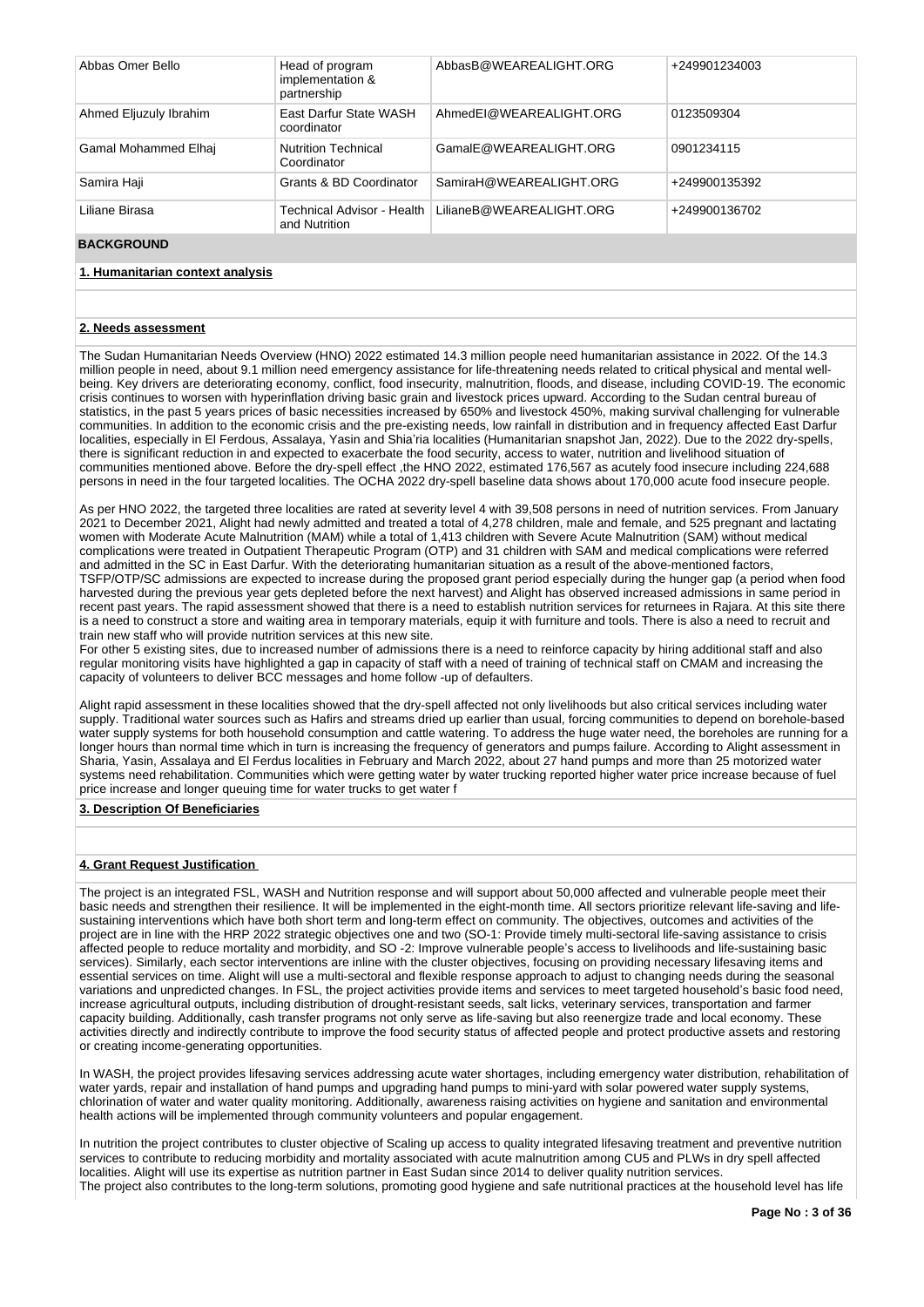skill effect. Livelihood and nutritional-sensitive activities, such as home gardening and awareness on food and water safety, personal hygiene promotion and child care for mothers will contribute to continued family health. To increase the sustainability, target communities and relevant government offices will be engaged in implementation and monitoring of the project. To promote equitability in access to services, Alight will implement practical inclusion and equitability mechanisms including thorough selection criteria and applying community complaint and feedback mechanism, and engaging of disadvantages community members in monitoring of the project. All proposed infrastructure will be gender sensitive, ensuring that GBV risk mitigation is part of infrastructure design, additionally Water User Committees (WUCs) will be trained on GBV risk prevention and reporting to community protection group. Through

MEAL, Alight will monitor closely the implementation and ensure accountability to the affected population and ensure quality benchmarks are achieved.

If this project is not implemented there is high risk of increased mortality related to malnutrition due to lack of services, risk of outbreak due to lack of water; and food insecurity and relapsing resilience which may affect at individual, community and locality level.

**5. Complementarity** 

# **LOGICAL FRAMEWORK**

# **Overall project objective**

**The project will address the immediate needs of drought affected and vulnerable communities residing in Shiaria, Yasin, El Furdus and Assalaya localities of East Darfur state through lifesaving and life-sustaining multi-sector FSL, WASH and Nutrition response. The project will support about 50,000 affected and vulnerable people meet their basic needs and strengthen their resilience, through integrated food Security and Livelihoods (FSL), Water, Sanitation and Hygiene (WASH) and Nutrition services. Specifically, the project will improve access to food and other basic necessities, enabling affected and vulnerable communities to better meet their basic needs and address their food security problems. The project also improves the nutritional status of CU5 and pregnant and lactating women through detection and treatment of acute malnutrition among targeted communities, improve access to safe drinking water, sanitation and hygiene practices through emergency water distribution, rehabilitation of water yards, repair and**  installation of hand pumps and upgrading hand pumps to mini-yard with solar powered water supply systems, chlorination of **water and water quality monitoring.**

| <b>FOOD SECURITY AND LIVELIHOODS</b>                                                                                                                                                    |                                                                                                                             |                                 |  |  |  |  |  |
|-----------------------------------------------------------------------------------------------------------------------------------------------------------------------------------------|-----------------------------------------------------------------------------------------------------------------------------|---------------------------------|--|--|--|--|--|
| <b>Cluster objectives</b>                                                                                                                                                               | <b>Strategic Response Plan (SRP) objectives</b>                                                                             | <b>Percentage of activities</b> |  |  |  |  |  |
| Improve the food security status of assessed<br>food insecure people through life-saving and<br>life sustaining food assistance                                                         | SO1: Provide timely multi-sectoral life-saving<br>assistance to crisis affected people to reduce<br>mortality and morbidity | 50                              |  |  |  |  |  |
| Support self-reliance of affected households<br>by protecting and building productive assets<br>and restoring or creating income-generating<br>opportunities to save and sustain lives. | SO2: Improve vulnerable people's access to<br>livelihoods and life-sustaining basic services                                | 50                              |  |  |  |  |  |

**Contribution to Cluster/Sector Objectives :** According to Sudan HRP 2022, the food insecurity gap is likely to remain high, accompanied by increased and protracted displacement, economic decline and high unemployment. Based on the latest IPC projection for July-September 2021, a record 9.8M people are facing crisis or worse levels of acute food insecurity, representing a 34 per cent increase compared to the need at the beginning of 2021. Out of the 9.8 M people in need, the FSL Cluster target are 8.4million in which the intervention will focus on provision of life-saving emergency food assistance to 5.4million people and improvement of the food security status; and livelihood and rehabilitation support to 3 million people, on self-reliance capacity support of the affected households by protecting and building productive assets and restoring or creating income-generating opportunities. The poor harvest period in East Darfur combined with poor access to hard currency, increasing inflation, and a rise in the parallel market drives the food prices high, limiting household purchasing power. The spread of covid -19 Epidemic, inter-communal violence in some part of East Darfur neighboring borders such Gereida during the June-September rainy season negatively disrupted planting and resulted into displacement and food insecurity.

The project activities are in line with food security and Livelihoods sector objective of Sudan HRP 2022 that: improve the food security status of assessed food insecure people through life-saving and life sustaining food assistance; Support self-reliance of affected households by protecting and building productive assets and restoring or creating income-generating opportunities to save and sustain lives; Improve communities' capacity to sustain households' livelihoods through the rehabilitation/building of productive infrastructure as well as supporting services; through implementation of the proposed food security activities. Under the first objective Alight FSL project will focus on distribution of agricultural tools and improved seeds (peanuts, sorghum, sesame) as extension trainings for farmers, distribution of donkey carts as important transport means during farming season, and cash distribution. Alight project will focus on multipurpose cash assistance (MPCA) to support the most vulnerable households and individuals among IDPs, returnees and host communities through unconditional and unrestricted cash in order to give them their own choice to select and cover their basic needs and promote dignity. The project will enable the affected and vulnerable population increase access to agricultural inputs support through distribution of drought-resistant seeds, salt licks, veterinary services, transportation and farmer capacity building. This will help targeted households meet basic food need and increase agricultural productivity. Additionally, cash transfer programs not only serve as life-saving but also reenergize trade and local economy. These activities directly and indirectly contribute to improved food security status of affected people and protect productive assets and restored or created income-generating opportunities. The project also enhances the affected community knowledge and skills on sustainable crop production that will contribute to improved food production hence reduce food insecurity and malnutrition by encouraging organic farming practice for vegetable production aiming at diversifying dietary intake.

### **Outcome 1**

Displaced Peoples , returnees and host communities meet their basic needs and have access essential basic services

# **Output 1.1**

# **Description**

Vulnerable people, include women , children in East Darfur assisted and supported with agricultural inputs and production tools and extension services

### **Assumptions & Risks**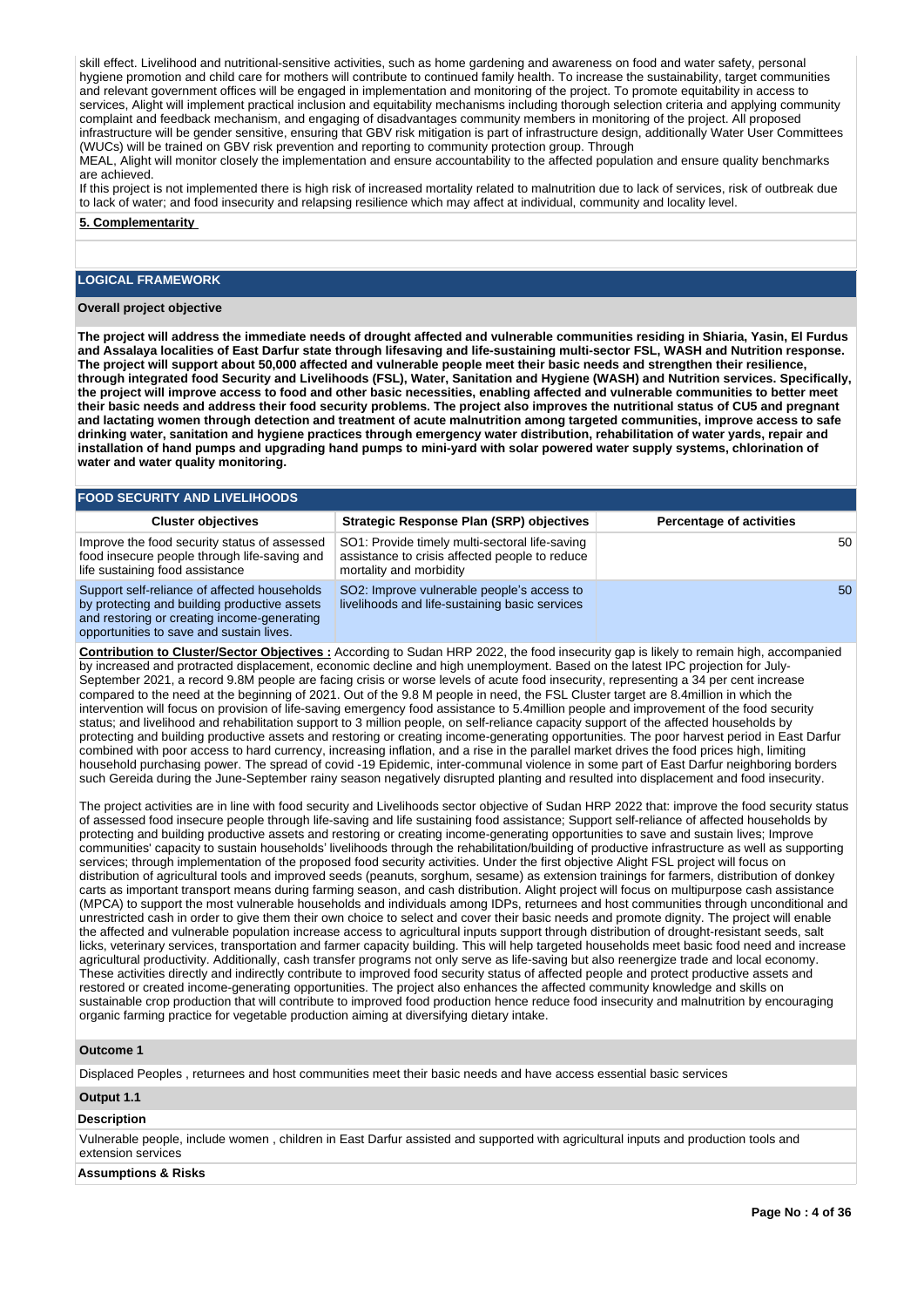| <b>Indicators</b> |                                                                                              |                                                                                                                  |                                |              |                   |              |               |
|-------------------|----------------------------------------------------------------------------------------------|------------------------------------------------------------------------------------------------------------------|--------------------------------|--------------|-------------------|--------------|---------------|
|                   |                                                                                              |                                                                                                                  | <b>End cycle beneficiaries</b> |              |                   | End<br>cycle |               |
| Code              | <b>Cluster</b>                                                                               | <b>Indicator</b>                                                                                                 | <b>Men</b>                     | <b>Women</b> | <b>Boys Girls</b> |              | <b>Target</b> |
| Indicator 1.1.1   | <b>FOOD SECURITY AND</b><br><b>LIVELIHOODS</b>                                               | Number of HHs receiving agricultural kits                                                                        |                                |              |                   |              | 600           |
|                   |                                                                                              | <b>Means of Verification:</b> Project documents (distribution list, activity reports and pictures)               |                                |              |                   |              |               |
| Indicator $1.1.2$ | <b>FOOD SECURITY AND</b><br><b>LIVELIHOODS</b>                                               | Number of HHs receiving agricultural<br>practice/training and nutrition/public health<br>messaging and awareness |                                |              |                   |              | 120           |
|                   | <b>Means of Verification:</b> Project Documents (training list, awareness reports, pictures) |                                                                                                                  |                                |              |                   |              |               |
|                   | Indicator 1.1.3   FOOD SECURITY AND<br><b>LIVELIHOODS</b>                                    | [PWD]: Number of PWD received agriculture input<br>or other livelihood supports                                  | 48                             | 52           |                   |              | 100           |
|                   |                                                                                              |                                                                                                                  |                                |              |                   |              |               |

**Means of Verification :** List of PWD identified and distribution list of Agricultural inputs. Post distribution monitoring reports, and signatures. **Activities**

# **Activity 1.1.1**

# **Standard Activity : Not Selected**

Distribution of improved seeds for 600 HHs (in Khazan, Abudangal, Um Shejera & and Sheriya) at rate of 25 kg sorghum/HH, 80kgs groundnuts/HH and 5kg of sesame/HH of sesame.

Support small scale farmers with agricultural tools: The communities in Sharia locality fully depend on farming the IDPs, returnees and host communities have basic farming skills to produce food however they lack tools due to conflict. Alight will support farmers with agricultural inputs and tools through provision of improved seeds such as peanuts, sorghum and sesame. in addition the project will provide harvest materials such 18000 empty peanuts sacks each house hold will get 30 PCs and 2 hoes for total targeted of 600 farmers .

# **Activity 1.1.2**

# **Standard Activity : Not Selected**

Distribution of agricultural tools (donkey ploughs) for 600 HHs.

Improved access to medium agri. techniques.i.e. use of animals & tools for ploughing. The project will support small scale farmers with agricultural tools through provision of 500 ploughs to 600 farmers HH (one per household) to meet their basic farm tools needs .

### **Activity 1.1.3**

### **Standard Activity : Not Selected**

Distribution of 50 donkey carts in shariya locality Khazan- Jadeed and Sheriya

To Improve access to farm land and support transportation means during harvest to increase income, Alight Distribute 50 donkey carts for vulnerable group of people (to be used with donkey for transporting goods tools and farming materials during pre and post-harvest periods as the farmers lack transport means to carry tools and seeds to storing areas.

### **Activity 1.1.4**

### **Standard Activity : Not Selected**

Agricultural extension Services training

Alight will support the farmers in Shia'ria locality with extension services training to build their capacity and cope with stress and build their resilience. With technical support from ministry of agriculture in East Darfur they will receive agricultural technics package training include land preparation, seeds dressing, water harvesting technics, post-harvest process, compose preparation etc.

# **Output 1.2**

# **Description**

Emergency livelihood support through multi-purpose cash programming for vulnerable people in East Drafur

# **Assumptions & Risks**

# **Indicators**

|                                                                                   |                                                                         |                                                                                                                    | End cycle beneficiaries |              | End<br>cycle |             |               |
|-----------------------------------------------------------------------------------|-------------------------------------------------------------------------|--------------------------------------------------------------------------------------------------------------------|-------------------------|--------------|--------------|-------------|---------------|
| Code                                                                              | <b>Cluster</b>                                                          | Indicator                                                                                                          | <b>Men</b>              | <b>Women</b> |              | Boys  Girls | <b>Target</b> |
| Indicator 1.2.1                                                                   | <b>FOOD SECURITY AND</b><br><b>LIVELIHOODS</b>                          | Number of beneficiaries reached with<br>conditional/unconditional livelihood assistance                            | 200                     | 400          | 200          | 200         | 1.000         |
|                                                                                   | <b>Means of Verification:</b> Reports, Base line Survey, secondary data |                                                                                                                    |                         |              |              |             |               |
| Indicator 1.2.2                                                                   | FOOD SECURITY AND<br><b>LIVELIHOODS</b>                                 | [Outcome FSL]: % of HHs with 80% of animal<br>stock handed over still alive three months after the<br>intervention |                         |              |              |             | 80            |
| <b>Means of Verification:</b> Project Documents (Client Database, Endline Survey) |                                                                         |                                                                                                                    |                         |              |              |             |               |
| Indicator 1.2.3                                                                   | <b>FOOD SECURITY AND</b><br>LIVELIHOODS                                 | [PWD]: Number of PWD received agriculture input<br>or other livelihood supports                                    | 48                      | 52           |              |             | 100           |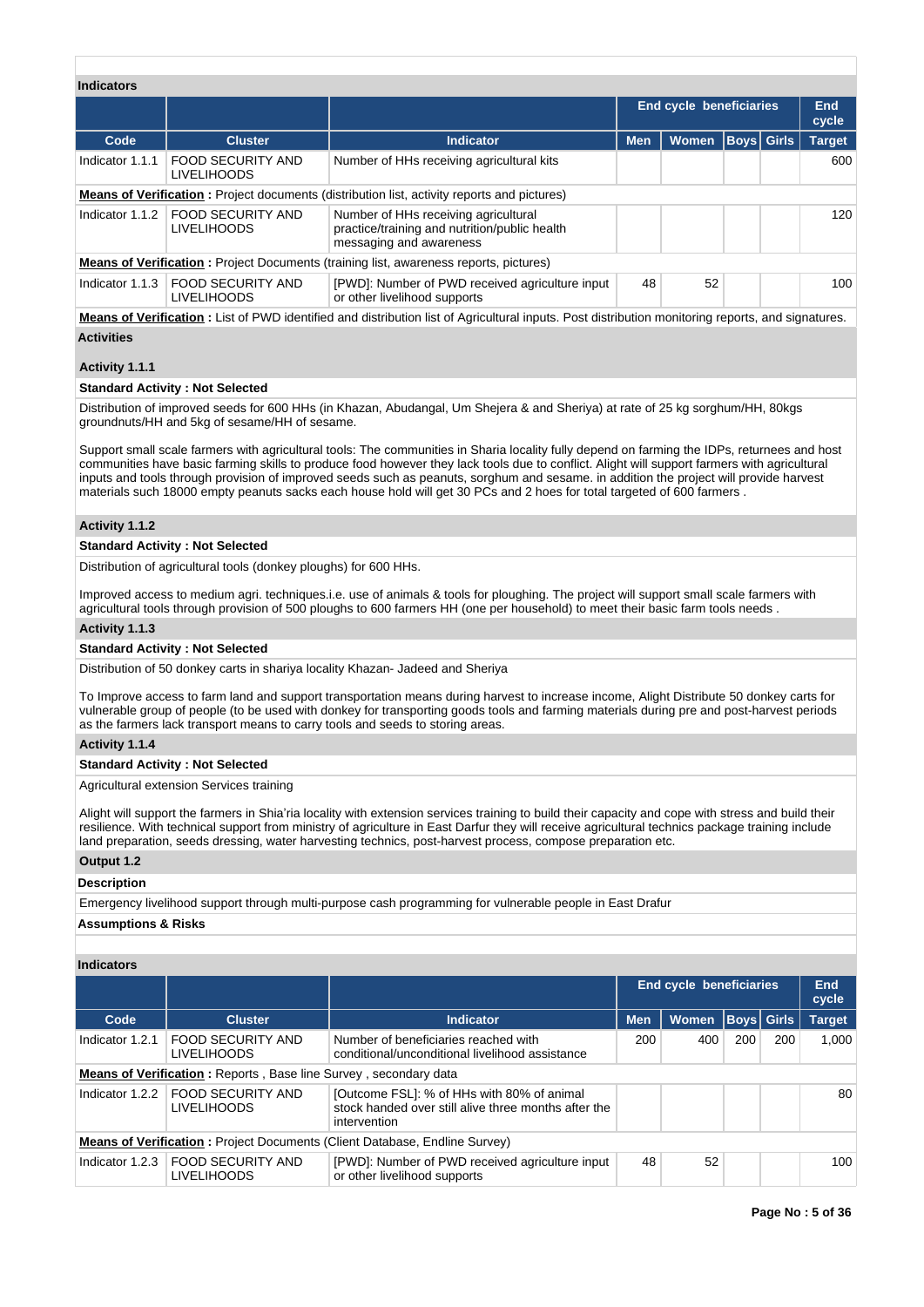### **Means of Verification :** List of PWD identified and received livelihood assistance, PDM report.

### **Activities**

# **Activity 1.2.1**

# **Standard Activity : Not Selected**

Cash For Livelihoods for 2400 People equivalent to 480 HHs

The project will focus on Livelihood purpose cash assistance (LPCA) to support the most vulnerable households and individuals among IDPs, returnees and host communities to recover their livelihoods through unconditional and unrestricted cash in order to give them their own choice to select and cover their basic assets and Livelihoods needs . The project will target 400 HH in Shariya and Assalaya localities the target beneficiaries are women headed HHs, men and people with special needs, in order to manage the inflation rate Alight will work closely with cash working group CWG to update the minimum expenditure basket MEB to adjust the needs . the initial rate use to determine the individual rate per month is WFP MEB for February 2022.

# **Activity 1.2.2**

# **Standard Activity : Not Selected**

Rehabilitation of pasture by trans, and dispersing 1000 kgs of seeds at animals routes at a length of about 50 kms within Yassin locality.

Increase and enrichment of pasture: Animal husbandry is one of the main activities that people depend on for food security and income generating. The horizontal expansion of agriculture has reduced the area allocated to the herd of animals, which has led to pressure on the pastures and led to the deterioration. The project focuses on purchasing seeds of forage plants and spreading it in pastures and animal routes. Rehabilitation of pastures will improve the grazing area and will be reflected in food intake for the livestock and contribute to food security.

# **Activity 1.2.3**

# **Standard Activity : Not Selected**

Distribution of 5000 kgs of Salt lick @ of 10 kg per HH.

Increase dietary intake of livestock : The deterioration of the health of animals and their lack of productivity and sometimes death as a result of the lack of minerals and vitamins due to the deterioration of pastures and their grazing loads, in addition to the lack of awareness of the breeders about good nutrition methods that impede achieving food security. The project focus on purchasing and distribution of 5000 Kg salt lick to 500 HHs as per 10 Kg for each house hold those own animal livestock.

# **Activity 1.2.4**

### **Standard Activity : Not Selected**

Procurement and distribution of goats (mother goats)

To enhance HH asset building for affected people the project will distribute a total of 600 goats to 300 HH in Yassin, Alferdous, Shiaria and Assalaya localities. Each low asset HHs will get two mother goats that will help them get milk and reproduce and develop family assets

# **Additional Targets :**

| <b>NUTRITION</b>                                                                                                                                                                                                       |                                                                                                                             |                                 |  |  |  |  |  |
|------------------------------------------------------------------------------------------------------------------------------------------------------------------------------------------------------------------------|-----------------------------------------------------------------------------------------------------------------------------|---------------------------------|--|--|--|--|--|
| <b>Cluster objectives</b>                                                                                                                                                                                              | <b>Strategic Response Plan (SRP) objectives</b>                                                                             | <b>Percentage of activities</b> |  |  |  |  |  |
| Scale-up access to quality integrated life-<br>saving treatment and preventive nutrition<br>services to reduce morbidity and mortality<br>among children under-fives in crisis-affected<br>and vulnerable populations. | SO1: Provide timely multi-sectoral life-saving<br>assistance to crisis affected people to reduce<br>mortality and morbidity | 50                              |  |  |  |  |  |
| Contribute to the reduction of malnutrition<br>among girls, boys, and PLW in prioritized<br>localities through preventive multi-sector<br>responses.                                                                   | SO2: Improve vulnerable people's access to<br>livelihoods and life-sustaining basic services                                | 50                              |  |  |  |  |  |

**Contribution to Cluster/Sector Objectives :** The intervention is developed in conjunction with the cluster Objectives and priorities to scale up access to quality integrated life-saving and preventive nutrition services to reduce morbidity and mortality among CU5, contribute to the reduction of malnutrition among girls, boys and PLWs in prioritized localities through preventive multi-sector response for displaced populations, refugees, returnees and host communities meet basic needs and/or access essential basic services while increasing their selfreliance. Nutrition services will be provided through Community Management of Acute Malnutrition (CMAM); and IYCF counseling in 5 Outpatient Therapeutic Program (OTP) /Targeted Supplementary Feeding Program (TSFP) sites. Integrated services will be offered in three localities in East Darfur (Yassin, Al Ferdous and Assalaya) in 5 existing PHC facilities and establish one nutrition center in Rajala area where returnee are gathering. The existing PHCs are as following one each Yassin, Selah, Assalaya, Al Firdous, and Al Nimir PHCs.

### **Outcome 1**

Increased coverage of under five years children and PLWs in need of nutrition interventions including OTP, TSFP, and MUAC screening among IDPs, refugees, returnees and host community members in Yassin, Alferdos , and Assalaya localities.

# **Output 1.1**

### **Description**

Provision of Outpatient Therapeutic (OTP), and target supplementary feeding program( TSFP) services in supported PHCCs for IDPs,refugee, returnees and host communities

# **Assumptions & Risks**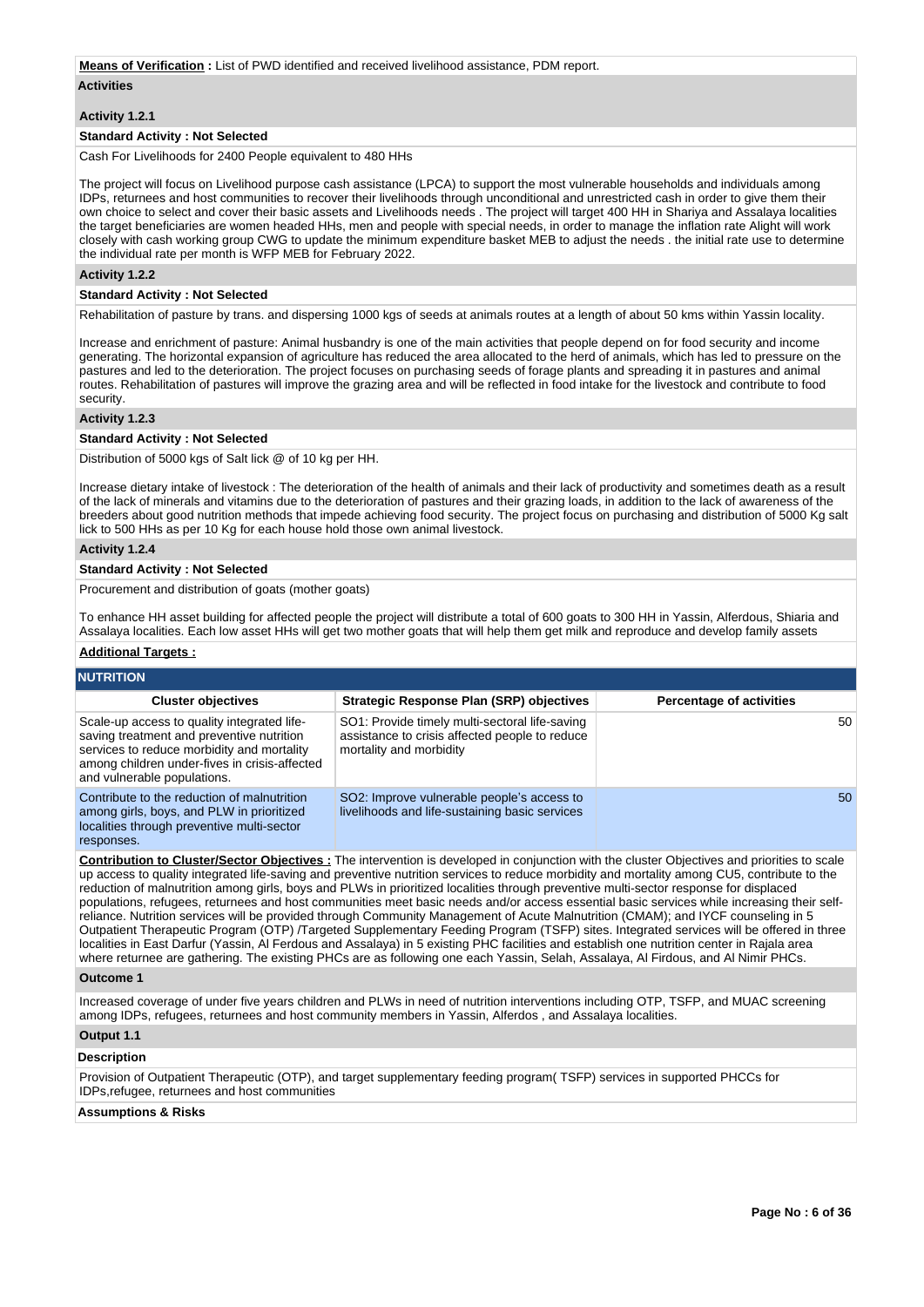There will be no unanticipated breakages in the supplies pipelines for both therapeutic and supplementary food items Security access remains stable to proposed areas of support Alight has access to the proposed areas

There will be huge increase of cost that can affect the implementation of project

| <b>Indicators</b>                   |                                                                   |                                                                                                                                                                              |            |                                |                   |           |                        |
|-------------------------------------|-------------------------------------------------------------------|------------------------------------------------------------------------------------------------------------------------------------------------------------------------------|------------|--------------------------------|-------------------|-----------|------------------------|
|                                     |                                                                   |                                                                                                                                                                              |            | <b>End cycle beneficiaries</b> |                   |           | <b>End</b>             |
| Code                                | <b>Cluster</b>                                                    | <b>Indicator</b>                                                                                                                                                             | <b>Men</b> | Women                          | <b>Boys Girls</b> |           | cycle<br><b>Target</b> |
| Indicator 1.1.1                     | <b>NUTRITION</b>                                                  | [Outcome]: % cure rate among severely<br>malnourished children discharged from OTP<br>(target $\geq$ 75% Sphere standard cut off point)                                      |            |                                |                   |           | 75                     |
|                                     |                                                                   | Means of Verification: CMAM data base, health facilities registration book, beneficiaries follow up card                                                                     |            |                                |                   |           |                        |
| Indicator 1.1.2                     | NUTRITION                                                         | [Outcome]: % defaulter rate among severely<br>malnourished children discharged from OTP<br>(target <15% Sphere standard cut off point)                                       |            |                                |                   |           | 15                     |
|                                     |                                                                   | Means of Verification: CMAM data base, health facilities registration book, beneficiaries follow up card                                                                     |            |                                |                   |           |                        |
| Indicator 1.1.3                     | <b>NUTRITION</b>                                                  | [Outcome]: % cure rate among moderately<br>malnourished children discharged from TSFP<br>(target $\geq$ 75% Sphere standard cut off point)                                   |            |                                |                   |           | 75                     |
|                                     |                                                                   | Means of Verification: CMAM data base, health facilities registration book, beneficiaries follow up card                                                                     |            |                                |                   |           |                        |
| Indicator 1.1.4                     | NUTRITION                                                         | Number of boys and girls under five years with<br>severe acute malnutrition without complication<br>newly admitted for treatment in OTPs                                     |            |                                | 508               | 529       | 1,037                  |
|                                     | Means of Verification: Monthly report, end of project report      |                                                                                                                                                                              |            |                                |                   |           |                        |
| Indicator 1.1.5                     | <b>NUTRITION</b>                                                  | Number of pregnant and lactating women with<br>global acute malnutrition newly admitted for<br>treatment in targeted supplementary feeding<br>programme                      |            | 418                            |                   |           | 418                    |
|                                     | <b>Means of Verification: nutrition records</b>                   |                                                                                                                                                                              |            |                                |                   |           |                        |
| Indicator 1.1.6                     | NUTRITION                                                         | Number of technical staff and community outreach<br>volunteers trained in different nutrition subjects<br>(CMAM Package, IYCF, NiE)                                          | 11         | 14                             |                   |           | 25                     |
|                                     | <b>Means of Verification:</b> Attendance sheets, training reports |                                                                                                                                                                              |            |                                |                   |           |                        |
| Indicator 1.1.7                     | <b>NUTRITION</b>                                                  | Number of children under 5 years screened for<br>malnutrition by community outreach workers                                                                                  |            |                                | 1,98<br>1         | 2,06<br>2 | 4,043                  |
|                                     | <b>Means of Verification:</b> nutrition record                    |                                                                                                                                                                              |            |                                |                   |           |                        |
| Indicator 1.1.8                     | <b>NUTRITION</b>                                                  | Number of Management of Acute Malnutrition<br>sites constructed/rehabilitated                                                                                                |            |                                |                   |           | $\mathbf 1$            |
|                                     | <b>Means of Verification:</b> Construction reports                |                                                                                                                                                                              |            |                                |                   |           |                        |
| Indicator 1.1.9                     | <b>NUTRITION</b>                                                  | Number of children under five years boys and girls<br>with moderate acute malnutrition newly admitted<br>for treatment in targeted Supplementary Feeding<br>Programme (TSFP) |            |                                | 1,02<br>1         | 1,69<br>8 | 2,719                  |
|                                     | <b>Means of Verification: nutrition record</b>                    |                                                                                                                                                                              |            |                                |                   |           |                        |
| <b>Activities</b><br>Activity 1.1.1 |                                                                   |                                                                                                                                                                              |            |                                |                   |           |                        |
|                                     | <b>Standard Activity: Not Selected</b>                            |                                                                                                                                                                              |            |                                |                   |           |                        |
|                                     |                                                                   | Treatment of SAM cases without complication in Outpatient therapeutic program (OTP)                                                                                          |            |                                |                   |           |                        |
| Activity 1.1.2                      |                                                                   |                                                                                                                                                                              |            |                                |                   |           |                        |
|                                     | <b>Standard Activity: Not Selected</b>                            |                                                                                                                                                                              |            |                                |                   |           |                        |
|                                     |                                                                   | Treatment of moderate acute malnutrition among children under five and PLW                                                                                                   |            |                                |                   |           |                        |
| Activity 1.1.3                      |                                                                   |                                                                                                                                                                              |            |                                |                   |           |                        |
|                                     | <b>Standard Activity: Not Selected</b>                            |                                                                                                                                                                              |            |                                |                   |           |                        |
|                                     | Conduct MUAC screening and refer malnutrition cases for treatment |                                                                                                                                                                              |            |                                |                   |           |                        |
| Activity 1.1.4                      |                                                                   |                                                                                                                                                                              |            |                                |                   |           |                        |
|                                     | <b>Standard Activity: Not Selected</b>                            |                                                                                                                                                                              |            |                                |                   |           |                        |
| department in MoH                   |                                                                   | Training of 25 nutrition staff on CMAM. All trainings will be done in collaboration with MoH and facilitation will be done by the technical                                  |            |                                |                   |           |                        |
| Activity 1.1.5                      |                                                                   |                                                                                                                                                                              |            |                                |                   |           |                        |
|                                     | <b>Standard Activity: Not Selected</b>                            |                                                                                                                                                                              |            |                                |                   |           |                        |
|                                     |                                                                   | Conduct community outreach and home visit activities to homes of children who are in the CMAM program especially defaulters and                                              |            |                                |                   |           |                        |

children not meeting the target weight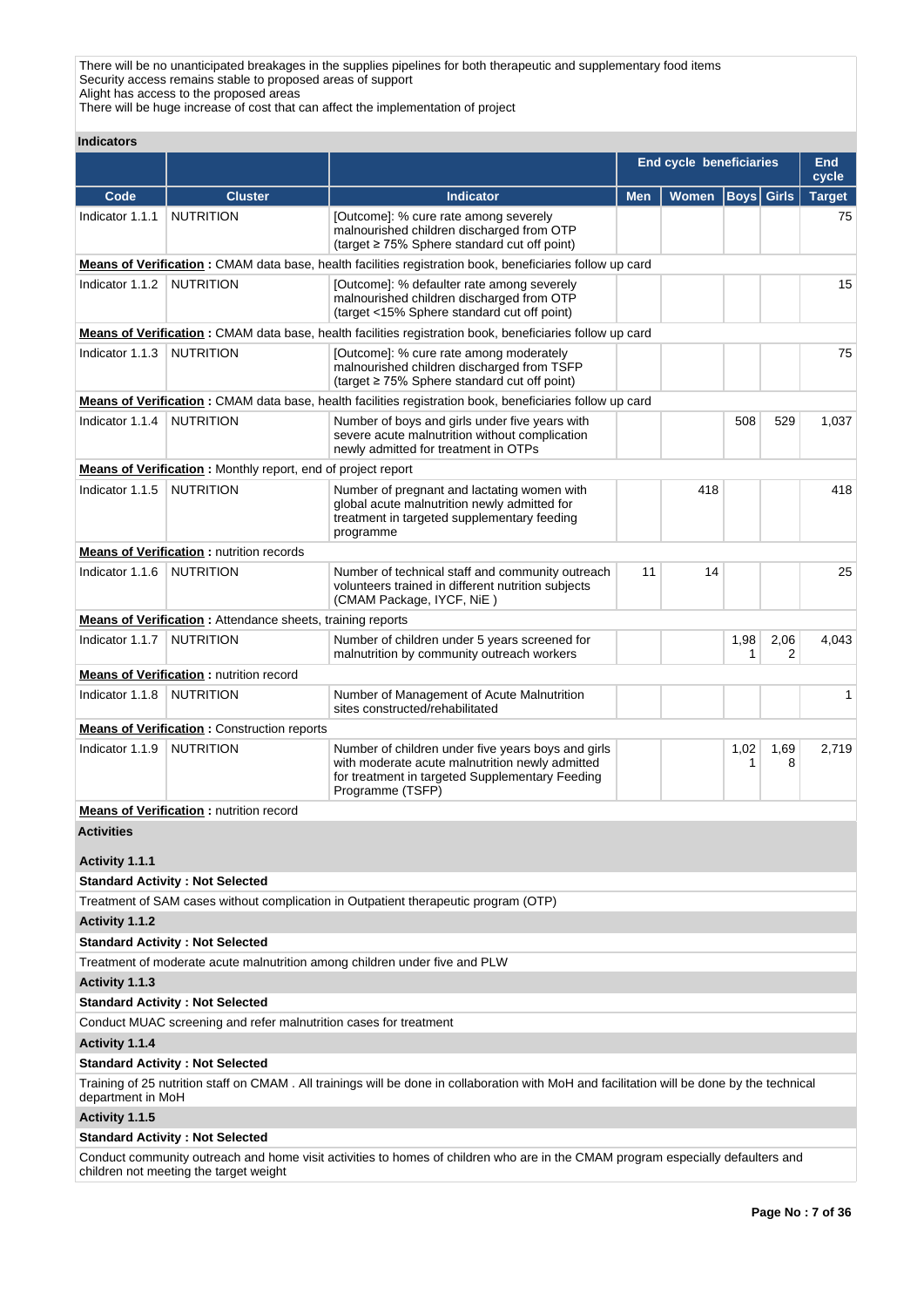# **Activity 1.1.6**

# **Standard Activity : Not Selected**

coordinate with other stakeholders (WFP, UNICEF, SMOH) for timely and safe transport and storage of nutrition supplies to targeted localities

# **Activity 1.1.7**

# **Standard Activity : Not Selected**

Establish and open new TSFP/OTP programs in Rejila new nutrition site, where most returnee are gathering (including construction and equipping semi permanent infrastructure)

# **Activity 1.1.8**

# **Standard Activity : Not Selected**

Conduct monthly monitoring of new admissions in OTP, TSFP and SC

# **Outcome 2**

Improved Infant and Young Child feeding practices among Refugees, IDPs, returnees and host communities in selected areas of operation

# **Output 2.1**

# **Description**

Provision of Infant young Child Feeding (IYCF) services in supported target areas for refugee, IDPs, returnees, and host communities

# **Assumptions & Risks**

### Security remains stable

Alight continues to get support of communities

communities will be involved in all program implementation process.

No outbreak that can affect people movements and gathering

### **Indicators**

|                                                                                                                                                                                                                                                                                                                                                                                                                                            |                                                                                 |                                                                                                                        | <b>End cycle beneficiaries</b> |       |                   | End<br>cycle |               |
|--------------------------------------------------------------------------------------------------------------------------------------------------------------------------------------------------------------------------------------------------------------------------------------------------------------------------------------------------------------------------------------------------------------------------------------------|---------------------------------------------------------------------------------|------------------------------------------------------------------------------------------------------------------------|--------------------------------|-------|-------------------|--------------|---------------|
| Code                                                                                                                                                                                                                                                                                                                                                                                                                                       | <b>Cluster</b>                                                                  | <b>Indicator</b>                                                                                                       | <b>Men</b>                     | Women | <b>Boys</b> Girls |              | <b>Target</b> |
| Indicator 2.1.1                                                                                                                                                                                                                                                                                                                                                                                                                            | <b>NUTRITION</b>                                                                | Number of mother to mother support groups<br>established.                                                              |                                | 30    |                   |              | 30            |
|                                                                                                                                                                                                                                                                                                                                                                                                                                            | <b>Means of Verification:</b> Attendance lists, meeting reports, IYCF data base |                                                                                                                        |                                |       |                   |              |               |
| Indicator 2.1.2                                                                                                                                                                                                                                                                                                                                                                                                                            | <b>NUTRITION</b>                                                                | Number of caregivers of infants and children aged<br>0-23 months reached with IYCF counselling                         |                                | 8,913 |                   |              | 8,913         |
|                                                                                                                                                                                                                                                                                                                                                                                                                                            |                                                                                 | <b>Means of Verification</b> : mother to mother support group reports, IYCF monthly data base, health Education report |                                |       |                   |              |               |
| Indicator 2.1.3                                                                                                                                                                                                                                                                                                                                                                                                                            | <b>NUTRITION</b>                                                                | Number of technical health workers trained on<br><b>IYCF</b>                                                           | 11                             | 14    |                   |              | 25            |
|                                                                                                                                                                                                                                                                                                                                                                                                                                            | <b>Means of Verification:</b> : training report, attendance list                |                                                                                                                        |                                |       |                   |              |               |
| Indicator 2.1.4                                                                                                                                                                                                                                                                                                                                                                                                                            | <b>NUTRITION</b>                                                                | Number of community outreach volunteers and<br>mother support groups trained in (IYCF, NiE)                            |                                |       | 25                | 30           | 55            |
|                                                                                                                                                                                                                                                                                                                                                                                                                                            | <b>Means of Verification:</b> Attendance sheets, training reports               |                                                                                                                        |                                |       |                   |              |               |
| <b>Activities</b>                                                                                                                                                                                                                                                                                                                                                                                                                          |                                                                                 |                                                                                                                        |                                |       |                   |              |               |
| Activity 2.1.1                                                                                                                                                                                                                                                                                                                                                                                                                             |                                                                                 |                                                                                                                        |                                |       |                   |              |               |
|                                                                                                                                                                                                                                                                                                                                                                                                                                            | <b>Standard Activity: Not Selected</b>                                          |                                                                                                                        |                                |       |                   |              |               |
|                                                                                                                                                                                                                                                                                                                                                                                                                                            | Support the monthly meetings of mother to mother support groups                 |                                                                                                                        |                                |       |                   |              |               |
| Activity 2.1.2                                                                                                                                                                                                                                                                                                                                                                                                                             |                                                                                 |                                                                                                                        |                                |       |                   |              |               |
|                                                                                                                                                                                                                                                                                                                                                                                                                                            | <b>Standard Activity: Not Selected</b>                                          |                                                                                                                        |                                |       |                   |              |               |
| establishment of new MSGs                                                                                                                                                                                                                                                                                                                                                                                                                  |                                                                                 |                                                                                                                        |                                |       |                   |              |               |
| 30 mother support groups will be established in Rejila new area, targeting mothers/caregivers of children under 2 years. The group leaders<br>will be trained on IYCN. The targeted women will complete 10 discussion sessions covering all of the essential IYCF messages. The<br>discussion will be led by community nutrition volunteers and mainly focus on sharing experiences among the mothers/caregivers in East<br>Darfur states. |                                                                                 |                                                                                                                        |                                |       |                   |              |               |

# **Activity 2.1.3**

# **Standard Activity : Not Selected**

conduct IYCF counselling for care giver of children 0-23months

IYCF counselling to women/caretakers of children in OTP and SFP programs during OTP/SFP sessions and during mother to mother support groups sessions. Topics covered will include: exclusive breastfeeding for the first 6 months and effective complementary feeding with continued breastfeeding up to 2 years

# **Activity 2.1.4**

# **Standard Activity : Not Selected**

Conduct training for 55 of community outreach volunteers and mother support groups on (IYCF)

# **Outcome 3**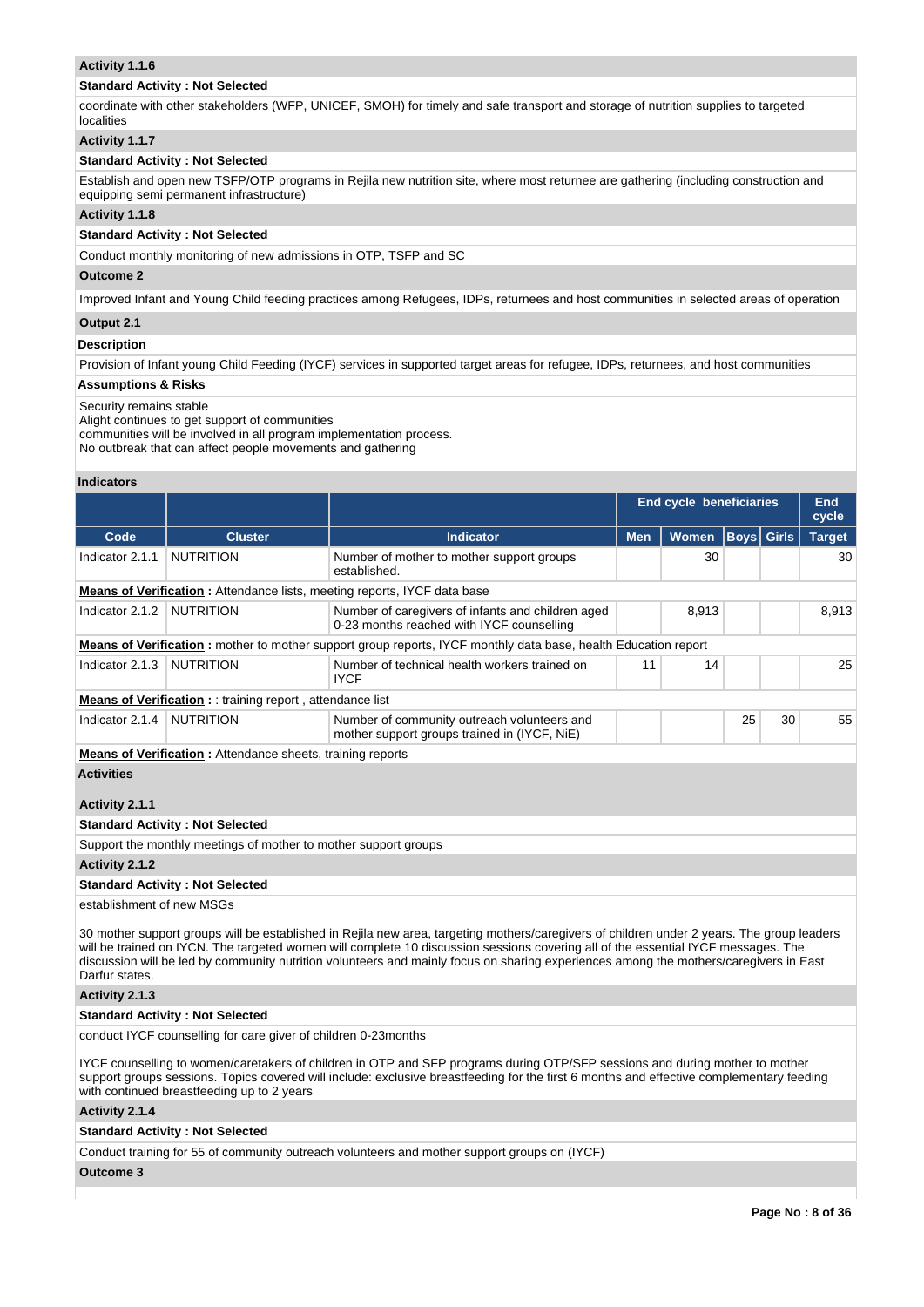Increased access of children under five years and PLW to nutrition prevention programs including prevention of acute malnutrition and Micronutrient deficiencies disorders in children and PLWs in the target population

# **Output 3.1**

# **Description**

Under five children receive MNPs, Vitamin A and plumpdoz and PLW receive plumpdoz and related information and education for prevention of malnutrition and micronutrients deficiencies

### **Assumptions & Risks**

The security situation in targeted locations remains stable and Alight is able to access.

There will be no unanticipated pipeline breakdown of nutrition commodities (RUSF and MNP)

Increase in cost doesn't affect planned budget

No outbreak that can affect targeted groups to attend to nutrition distribution sites

# **Indicators**

|                                                                                          |                  |                                                                                                                                         | <b>End cycle beneficiaries</b> |              | <b>End</b><br>cycle |     |               |  |  |  |  |
|------------------------------------------------------------------------------------------|------------------|-----------------------------------------------------------------------------------------------------------------------------------------|--------------------------------|--------------|---------------------|-----|---------------|--|--|--|--|
| Code                                                                                     | <b>Cluster</b>   | <b>Indicator</b>                                                                                                                        | <b>Men</b>                     | <b>Women</b> | <b>Boys Girls</b>   |     | <b>Target</b> |  |  |  |  |
| Indicator 3.1.1                                                                          | <b>NUTRITION</b> | Number of Pregnant and Lactating Women at risk<br>of acute malnutrition reached with FBPM                                               |                                | 991          |                     |     | 991           |  |  |  |  |
| <b>Means of Verification:</b> monthly report, quarterly report and end of project report |                  |                                                                                                                                         |                                |              |                     |     |               |  |  |  |  |
| Indicator 3.1.2                                                                          | <b>NUTRITION</b> | Number of boys and girls aged 6-23 months at<br>risk of acute malnutrition reached with Food<br>based Prevention of malnutrition (FBPM) |                                |              | 601                 | 624 | 1,225         |  |  |  |  |
|                                                                                          |                  | <b>Means of Verification:</b> monthly report, quarterly report and end of project report                                                |                                |              |                     |     |               |  |  |  |  |
| Indicator 3.1.3                                                                          | <b>NUTRITION</b> | Number of children 6-59 months (boys and girls)<br>who received multiple micronutrient Powder<br>(MNP)                                  |                                |              | 878                 | 914 | 1.792         |  |  |  |  |
|                                                                                          |                  | <b>Means of Verification:</b> monthly report, quarterly report and end of project report                                                |                                |              |                     |     |               |  |  |  |  |
| Indicator 3.1.4                                                                          | <b>NUTRITION</b> | Number of children 6-59 months (boys and girls)<br>who received Vitamin A supplementation                                               |                                | 878<br>914   |                     |     |               |  |  |  |  |
| <b>Advised of Montflood</b> and Advertise and an annual second of the fourth of the set  |                  |                                                                                                                                         |                                |              |                     |     |               |  |  |  |  |

**Means of Verification :** Monthly report, quarterly report and end of project report

# **Activities**

# **Activity 3.1.1**

# **Standard Activity : Not Selected**

Alight will conduct 2 awareness sessions on CMAM, IYCF, SBCC and Micronutrient supplement in East Darfur Yassin and Assalaya . The topics will include; initiation of breastfeeding, exclusive of breastfeeding and introduction of complementary feeding, nutrition care of sick child, causes of malnutrition, symptoms and signs of malnutrition, hygiene and immunization, maternal nutrition and child spacing and micronutrient supplements and diversification of diet.

### **Activity 3.1.2**

# **Standard Activity : Not Selected**

Conduct Training on SBCC/HF for 2-day for 50 community outreach workers (Health/Nutrition/WASH volunteers according to Alight structure). Training will focus on social and behavior change communication messages and micronutrient supplement. The training will take place in two rounds one in Adilla and one in Eldaein, each round will include 25 volunteers

# **Activity 3.1.3**

### **Standard Activity : Not Selected**

Conduct Training on SBCC/HF for three-day for 25 nutrition staff ,the training will focus on social and behavior change communication messages and micronutrient supplement. The training will take place in Eldaein.

### **Activity 3.1.4**

# **Standard Activity : Not Selected**

Provide home based multiple micronutrient powder (MNP) for children 6-59 months

# **Activity 3.1.5**

### **Standard Activity : Not Selected**

Provide food based prevention of malnutrition intervention to children 6-23months and PLW at risk of acute malnutrition

### **Activity 3.1.6**

# **Standard Activity : Not Selected**

Provide Vitamin A supplementation for children 6-59months

### **Activity 3.1.7**

**Standard Activity : Not Selected**

Provide iron/folic acid micronutrient supplements to PLW

# **Outcome 4**

Improved access and utilization of stabilization center services for children with severe acute malnutrition with medical complications among IDPs, refugees, returnees and host community members in Assalaya, Yassin and Al Firdous localities

# **Output 4.1**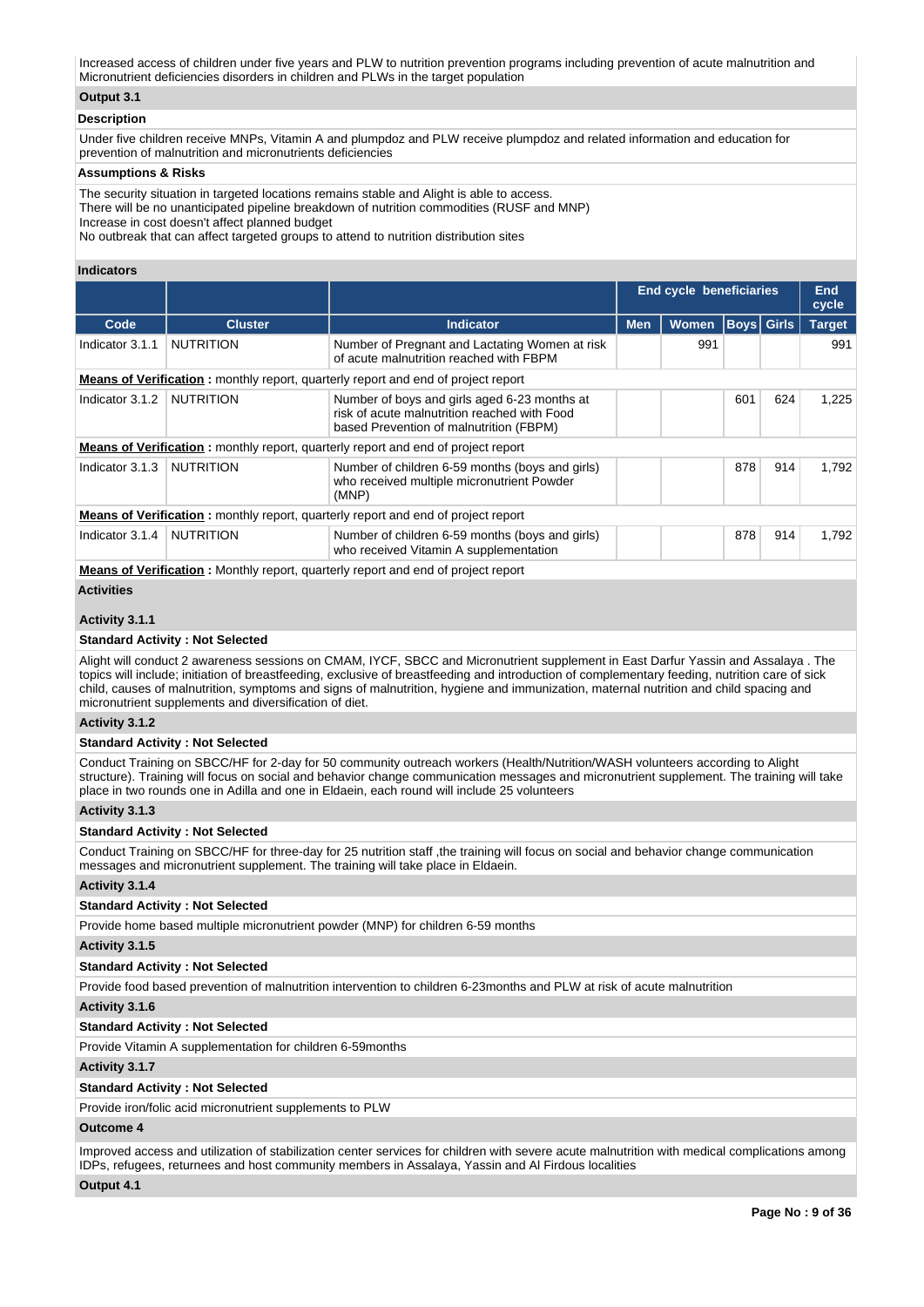# **Description**

Under five years children with severe acute malnutrition with medical complications are supported to access SC services including supporting their care givers with referral cost

### **Assumptions & Risks**

- current situation does not worsen further and the security situation remains stable and does not prevent staff/beneficiary from accessing health facilities and outreach activities.

- No major fluctuation in the exchange rate occurs or inflation that may distort the planned budget
- No delayed supplies of nutrition items
- no outbreak that can affect access to SC

# **Indicators**

|                 |                                                                 |                                                                                                                                     |            | End cycle beneficiaries |                   |    |               |  |  |
|-----------------|-----------------------------------------------------------------|-------------------------------------------------------------------------------------------------------------------------------------|------------|-------------------------|-------------------|----|---------------|--|--|
| Code            | <b>Cluster</b>                                                  | <b>Indicator</b>                                                                                                                    | <b>Men</b> | <b>Women</b>            | <b>Boys Girls</b> |    | <b>Target</b> |  |  |
| Indicator 4.1.1 | <b>NUTRITION</b>                                                | Number of boys and girls under five years with<br>severe acute malnutrition with complication newly<br>admitted for treatment in SC |            |                         | 41                | 57 | 98            |  |  |
|                 | <b>Means of Verification:</b> project record and CMAM data base |                                                                                                                                     |            |                         |                   |    |               |  |  |
| Indicator 4.1.2 | <b>NUTRITION</b>                                                | Number of children under five years with severe<br>acute malnutrition with medical complication<br>referred to SC                   | 41<br>57   |                         |                   |    | 98            |  |  |

# **Means of Verification :** Monthly report, referral register

# **Activities**

# **Activity 4.1.1**

# **Standard Activity : Not Selected**

Inpatient management of severe acute malnutrition with complications for children 0-59 months

# **Activity 4.1.2**

# **Standard Activity : Not Selected**

provide referral support for severely malnourished children with medical complications to the nearest stabilization center. The support will include reimbursement of transport and other upkeep costs

# **Activity 4.1.3**

### **Standard Activity : Not Selected**

Regular monitoring of children 0-59 months admitted in SC

Referring on national protocols of managing 0-59 months children with severe acute malnutrition with medical complications, monitoring will be done to assess the improvement and care givers will be counselled accordingly

# **Outcome 5**

Cross cutting issues integrated into nutrition interventions

# **Output 5.1**

### **Description**

Cross cutting issues considered in this project (Frontlines staff are trained on protection referrals including PSEA, complain mechanism maintained, AAP enabled

# **Assumptions & Risks**

# **Indicators**

|                                              |                                                               |                                                                                                                           | <b>End cycle beneficiaries</b> |              | End<br>cycle |                   |               |  |  |  |  |
|----------------------------------------------|---------------------------------------------------------------|---------------------------------------------------------------------------------------------------------------------------|--------------------------------|--------------|--------------|-------------------|---------------|--|--|--|--|
| Code                                         | <b>Cluster</b>                                                | <b>Indicator</b>                                                                                                          | <b>Men</b>                     | <b>Women</b> |              | <b>Boys Girls</b> | <b>Target</b> |  |  |  |  |
| Indicator 5.1.1                              | <b>NUTRITION</b>                                              | Number of nutrition facilities with accessible<br>information displayed                                                   |                                |              |              |                   |               |  |  |  |  |
| <b>Means of Verification:</b> Monthly report |                                                               |                                                                                                                           |                                |              |              |                   |               |  |  |  |  |
| Indicator 5.1.2                              | NUTRITION                                                     | Number of nutrition partners/staff trained on<br>identification and referals of vulnerable cases with<br>protection risks | 10                             | 15           |              |                   | 25            |  |  |  |  |
|                                              | <b>Means of Verification:</b> Training report, monthly report |                                                                                                                           |                                |              |              |                   |               |  |  |  |  |
| <b>Activities</b><br>Activity 5.1.1          |                                                               |                                                                                                                           |                                |              |              |                   |               |  |  |  |  |
|                                              | <b>Standard Activity: Not Selected</b>                        |                                                                                                                           |                                |              |              |                   |               |  |  |  |  |
|                                              |                                                               | Train 25 nutrition staff on identification and referral of vulnerable cases with protection risks including PSEA          |                                |              |              |                   |               |  |  |  |  |
| Activity 5.1.2                               |                                                               |                                                                                                                           |                                |              |              |                   |               |  |  |  |  |

# **Standard Activity : Not Selected**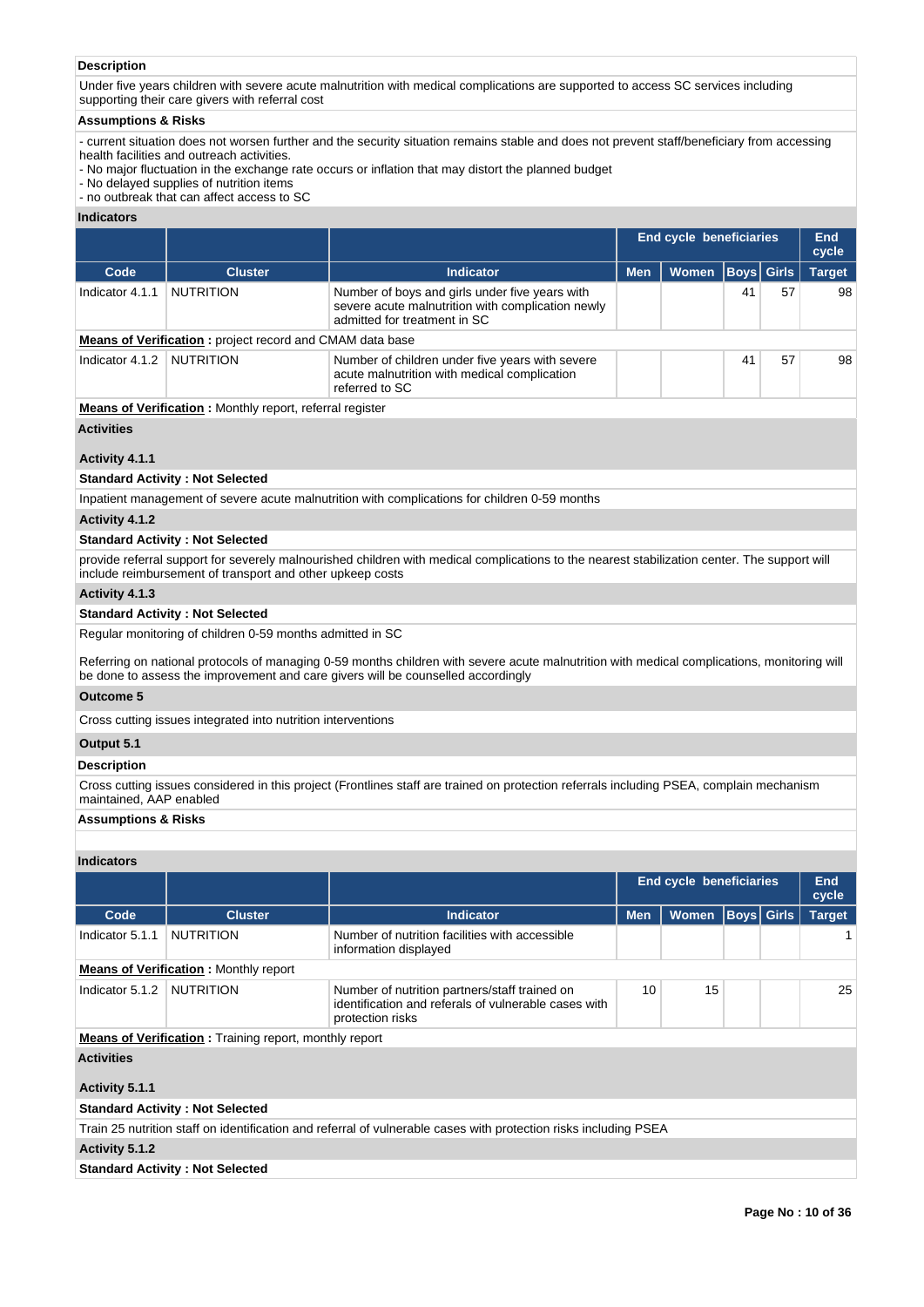Provide information on nutrition services provided and post at the facilities in accessible formats and local languages at new nutrition site

Other 5 existing nutrition centers already have post on nutrition interventions provided , and this project will target to have 1 post to new site **Additional Targets :**

### **WATER, SANITATION AND HYGIENE Cluster objectives Strategic Response Plan (SRP) objectives Percentage of activities** 1.87 million crisis-affected people will access basic water services. SO1: Provide timely multi-sectoral life-saving assistance to crisis affected people to reduce mortality and morbidity 50 4.71 million crisis-affected populations will have access to hygiene promotion and other environmental health interventions. SO2: Improve vulnerable people's access to livelihoods and life-sustaining basic services 50

**Contribution to Cluster/Sector Objectives :** The project has been designed to contribute to the Cluster objectives (i.e. crisis-affected people will access basic water services and crisis-affected populations will have access to hygiene promotion and other environmental health interventions) and strategies by focusing on lifesaving and life-sustaining service delivery through safe and dignified water access provisions that may include emergency water supply, rehabilitation of existing water facilities and/ or necessary upgrades and installation new water points, extension of distribution pipes and water taps/ points, repairing hand pumps, maintaining or replacing generators and water pump units, maintaining water yards, water disinfection and quality monitoring. Also, the project ensure targeted communities have access to essential hygiene messaging including on COVID-19 prevention with focus on handwashing and social distancing and training of hygiene promoters; solid waste management. Additionally, targeted hygiene promotion on hand washing, safe water handling and safe child feeding will contribute to WASH behavior change and nutrition.

Implementation of the proposed interventions will contribute to achieving the two strategic objectives of HRP 2022; SO-1: Provide timely multi-sectoral life-saving assistance to crisis affected people to reduce mortality and morbidity and SO-2: Improve vulnerable people's access to livelihoods and life-sustaining basic services. Through integrated FSL, WASH, and Nutrition interventions and mainstreaming protection, the project contributes to both HRP objectives.

### **Outcome 1**

Increased equitable access to safe drinking water for drought affected and vulnerable host communities in Shia'ria, Yasin, El Ferdous and Assalaya locality of East Darfur state.

# **Output 1.1**

# **Description**

Adequate water supply services are established and provided to target communities through the establishment of new water system rehabilitation of water sources, upgrading of hand pumps and installing mini- water yard systems.

### **Assumptions & Risks**

-The security remains calm and operation area is accessible.

-Geophysical survey is succeeded and potential boreholes identified.

-Government of Sudan will allow unrestricted access to the target areas, the good working relationship with the government and humanitarian actors will continue to enable better response.

-Essential goods and services are available at local and national market at reasonable price. Target community remain stable in the project life.

-Whether condition will follow expected pattern (normal rainy season) and roads remain passable during normally expected duration of the project.

Risk: Conflict will escalate making it difficult for Alight to operate in the target localities. cases of COVID-19 escalate making it difficult to operate in the target localities. Radical price increase. Looting of project assets

# **Indicators**

|                                                                                                                                                                                |                                                                                                                     |                                                                                                                                                    | <b>End cycle beneficiaries</b> |              | <b>End</b><br>cycle |                   |               |  |  |  |  |  |  |
|--------------------------------------------------------------------------------------------------------------------------------------------------------------------------------|---------------------------------------------------------------------------------------------------------------------|----------------------------------------------------------------------------------------------------------------------------------------------------|--------------------------------|--------------|---------------------|-------------------|---------------|--|--|--|--|--|--|
| Code                                                                                                                                                                           | <b>Cluster</b>                                                                                                      | Indicator                                                                                                                                          | <b>Men</b>                     | <b>Women</b> |                     | <b>Boys</b> Girls | <b>Target</b> |  |  |  |  |  |  |
| Indicator 1.1.1                                                                                                                                                                | <b>WATER, SANITATION</b><br>AND HYGIENE                                                                             |                                                                                                                                                    |                                |              |                     | 80                |               |  |  |  |  |  |  |
| <b>Means of Verification</b> : Analysis of monitoring report collected by volunteers triangulated by random sampled HH consumption data and<br>analysis of water distribution. |                                                                                                                     |                                                                                                                                                    |                                |              |                     |                   |               |  |  |  |  |  |  |
| Indicator 1.1.2                                                                                                                                                                | WATER, SANITATION<br>AND HYGIENE                                                                                    | Number of handpump rehabilitated                                                                                                                   |                                |              |                     |                   | 8             |  |  |  |  |  |  |
| handover documents.                                                                                                                                                            |                                                                                                                     | Means of Verification: physical supervision report, Rehabilitation completion report, monthly progress report analysis and final community         |                                |              |                     |                   |               |  |  |  |  |  |  |
| Indicator 1.1.3                                                                                                                                                                | <b>WATER, SANITATION</b><br>AND HYGIENE                                                                             | Number of water yards rehabilitated                                                                                                                |                                |              |                     |                   | 2             |  |  |  |  |  |  |
| handover documents.                                                                                                                                                            |                                                                                                                     | <b>Means of Verification</b> : physical supervision report, Rehabilitation completion report, monthly progress report analysis and final community |                                |              |                     |                   |               |  |  |  |  |  |  |
| Indicator 1.1.4                                                                                                                                                                | <b>WATER, SANITATION</b><br>AND HYGIENE                                                                             | Number of households that received soap                                                                                                            |                                | 10,000       |                     |                   |               |  |  |  |  |  |  |
|                                                                                                                                                                                | <b>Means of Verification</b> : Volunteer community promotors report, WASH committees report and distribution lists. |                                                                                                                                                    |                                |              |                     |                   |               |  |  |  |  |  |  |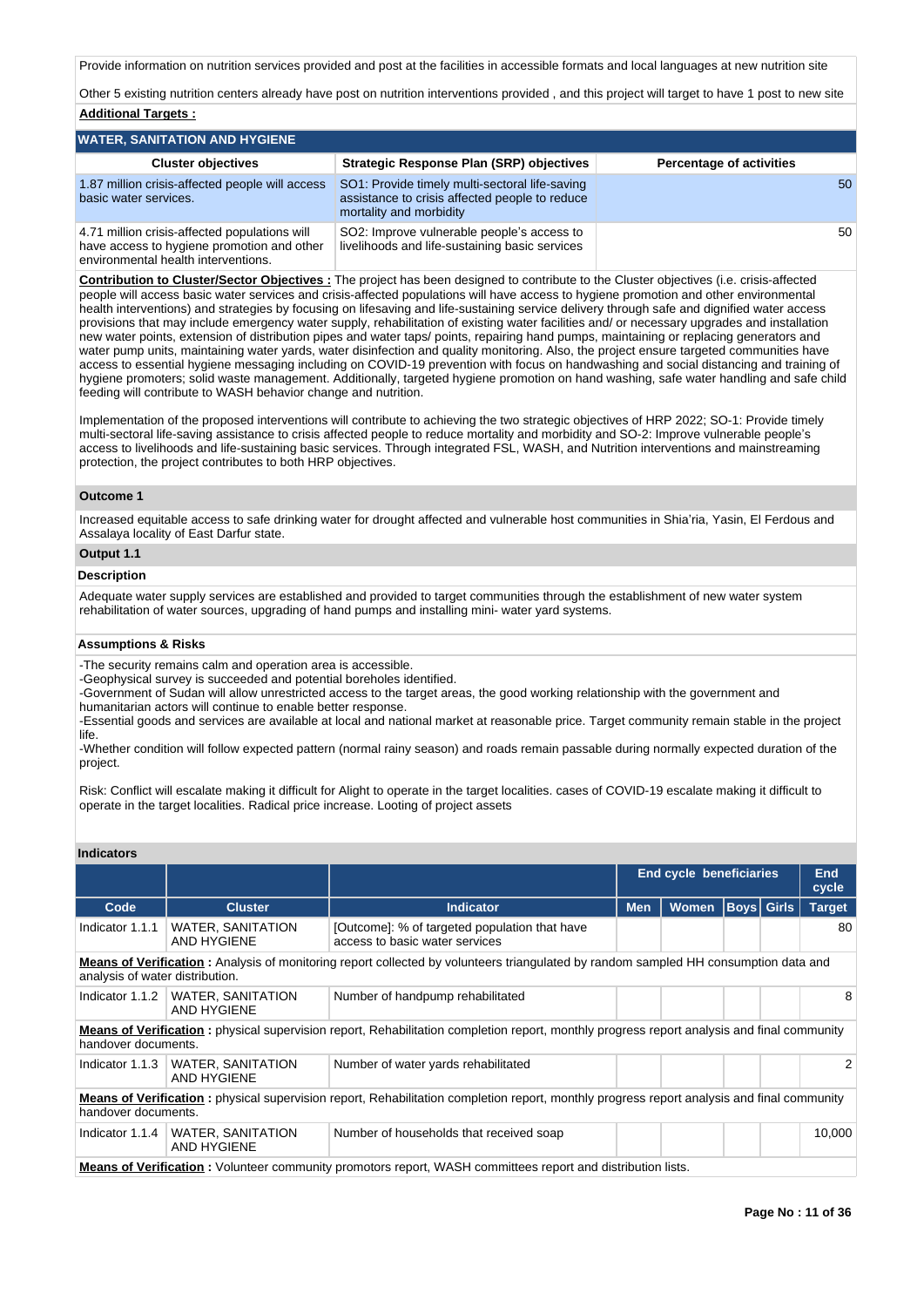# **Activities**

# **Activity 1.1.1**

# **Standard Activity : Not Selected**

Rehabilitation of 8 hand pumps: The rehabilitation includes conducting technical assessment and identifying problems that need rectification; replacing broken hand pump parts; platform maintenance; drainage control; and soak ways pit and fencing. The rehabilitation will be done jointly with village hand pump mechanics, community volunteers, and WASH committees.

### **Activity 1.1.2**

### **Standard Activity : Not Selected**

Rehabilitation of 2 water yards. This activity consists of the rehabilitation of 2 water yards El Ferdous & Assalaya localities and each water yard is expected to benefit more than 7500 people. Alight will firstly review the historical data of boreholes and conduct a technical assessment and identify problems that need rectifications. Also, the discussion will be held to understand the operation and management (O&M) pattern and provide technical advice on the O&M if required.

From previous assessments, the proposed rehabilitation will consist of replacement of the rising main and distribution unit including two tap stands, two animal troughs, supply of generator or installation of solar system and water pumping system. The community water point will be made of concrete and each will have ten taps per each water point and separated at 1.5m each, to reduce the COVID-19 contamination risk. Each tap stand will serve 250 people and provide a flow rate of 7.5litre/minute so that the queuing time will not be longer for targeted communities. Animal watering point will also be prepared separately at safer distance from the domestic water point so that risk of environmental contamination will be reduced. Once rehabilitation work is complete and the borehole operational, the project will be handed over to a trained water management committee formed in collaboration with the SWC/WES.

# **Activity 1.1.3**

# **Standard Activity : Not Selected**

Water treatment: Alight will ensure communities are getting safe water by ensuring environmental health around water sources and water treatment (i.e., chlorinating and monitoring the water quality, specifically FRC 0.5mg/lit at point of distribution). Alight will train community volunteers and pump operators in chlorination and free residual chlorine testing with simple tools. Before distribution (after 30 min of chlorine addition to water i.e., minimum contact time), the water quality will be tested for sufficiency of free residual chlorine. The daily result of FRC will be recorded and reported to Alight office.

### **Activity 1.1.4**

# **Standard Activity : Not Selected**

Conduct hydrogeological study and drill new borehole and install submersible electric pumps, solar power, storage and distribution systems.

Alight will gather information about available water source options in draught affected areas and conduct desk review and geophysical survey to identify viable water sources and sites for borehole exploration. For this Alight will engage experienced consultants with local hydrogeological knowledge. The study will provide information to guide well design and drilling methods and an estimation of drilling depth. Based on the recommendation of the study Alight will drill a borehole at a location where geophysical and hydrogeological studies have established a high probability of yielding a productive well/borehole. After drilling is completed, a pumping test will be done and sizing of pump and power system carried out. Alight will construct a conveyance system that include an elevated storage tank and distribution public tap stands

The community involvement, is key to the sustainability of the WASH infrastructures and services. Alight will facilitate formation of community committee who will be in charge of management of water supply O&M, infrastructures and support Nutrition and Health service deliveries. The management also represent the communities in the different events, such as need assessment, consultation meeting and coordination with the different institutions as well as recruitment and management of the community volunteers.

The community will elect the committee members who are trusted by the community, willing to work voluntarily and available to support communities, and have leadership, influence, and community mobilization skills. The committee consists of 15 members ( 7 female and 8 male ) and they will be trained in Basic facilitation and management skills including facilitation of community meeting and minute recording, coordination, community need assessment, and follow up and reporting of issues, community mobilization and sensitization, encourage and support community volunteers, etc..

As continuum and exit strategy Alight will sign MoU with community committees, SMoH, WES and locality administration, this MoU will clarify the different parties' role & responsibilities and will be endorsed by HAC State.

# **Activity 1.1.5**

### **Standard Activity : Not Selected**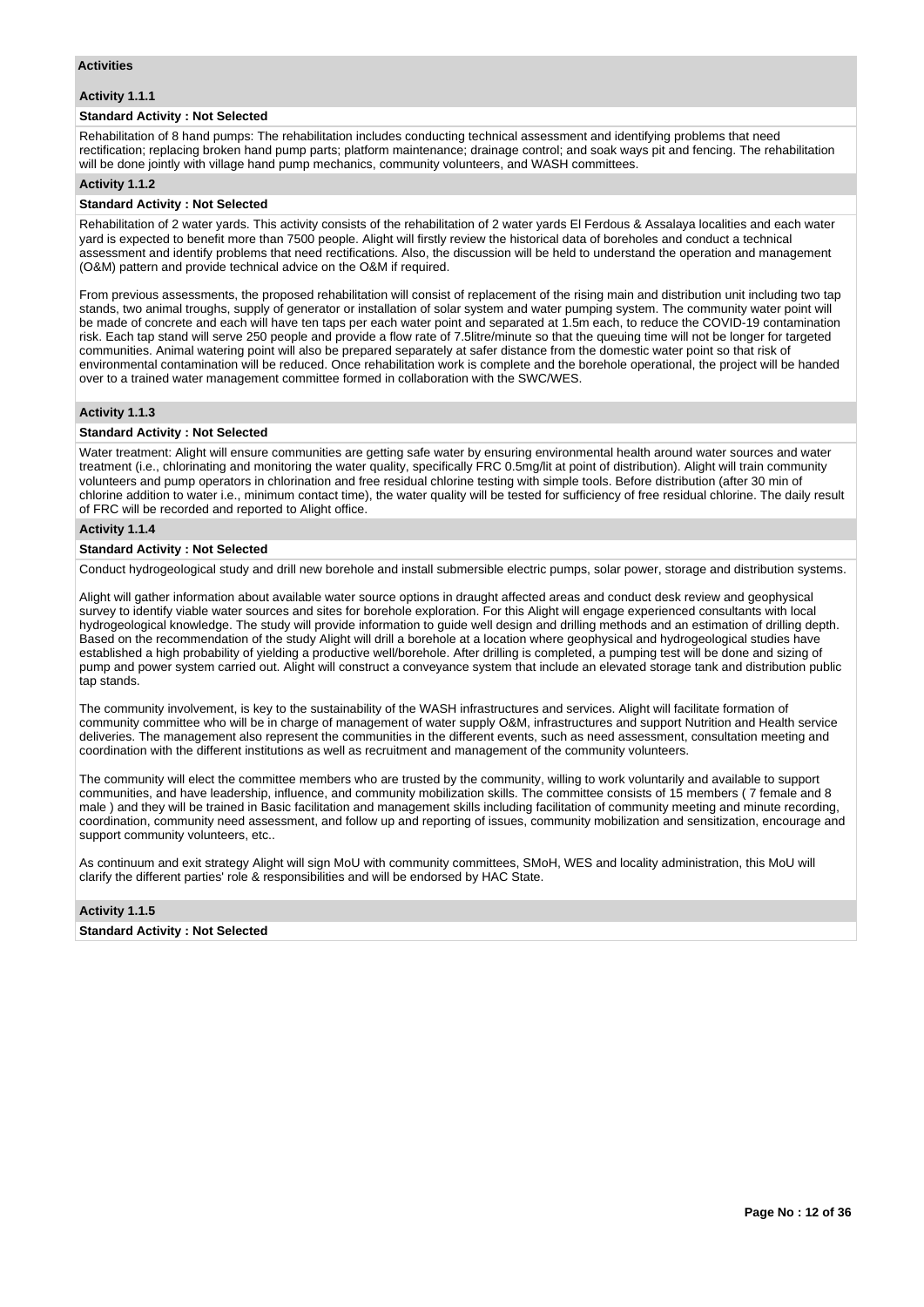Upgrade of 2 high yield handpumps to mini-water yards powered with solar system:

Alight will conduct a technical assessment for 2 Handpump in Sharia and Khazan and gather the technical information from WES and the rural water corporation department (RWC). Alight will select the high yield handpump with good water quality, based on the technical information collected from WES and RWC, then Alight will conduct a pumping test for the five handpumps, and size and design the pumping unit base on the pumping test result.

Alight will install a Lorentz submersible pump (pump+motor) with an inverter, control panel with Data module, Solar panel array, metallic solar support structure, fencing with dimension 10\*10\*3 meter (length, width, and height) , installation main door/gate.

Alight will construct PVC elevated water tank 10 m3 with a metallic tower 4 meters high. ALIGHT Construct of new water distribution network and water tab stand with 10 water taps.

Alight will establish and train a water user committee with 6 members (50% women) for each upgraded water system and will train them on operation and maintenance of water system, repair and maintenance of water networks, and solar system troubleshooting.

Alight will sign MoU water user committee and state water corporation and will be endorsed by HAC East darfur state. Alight with handover the system to the community and with overall responsibility to State/rural water corporation to be in charge for operation, maintenance and management of water system

# **Output 1.2**

### **Description**

Emergency water supply services provided through water trucking in new water scarce areas

### **Assumptions & Risks**

-The security remains calm and operation area is accessible.

-Sufficient safe water is available at reasonable distance for water trucking.

-Government of Sudan will allow unrestricted access to the target areas, the good working relationship with the government and humanitarian actors will continue to enable better response.

-Essential goods and services are available at local and national market at reasonable price. Target community remain stable in the project life.

-Whether condition will follow expected pattern (normal rainy season) and roads remain passable during normally expected duration of the project.

Risk: Conflict will escalate making it difficult for Alight to operate in the target localities. cases of COVID-19 escalate making it difficult to operate in the target localities. Radical price increase. Looting of project assets

### **Indicators**

|                 |                                         |                                            | <b>End cycle beneficiaries</b>      |  | End<br>cycle |
|-----------------|-----------------------------------------|--------------------------------------------|-------------------------------------|--|--------------|
| Code            | <b>Cluster</b>                          | <b>Indicator</b>                           | Men   Women   Boys   Girls   Target |  |              |
| Indicator 1.2.1 | <b>WATER, SANITATION</b><br>AND HYGIENE | Number of people reached by water trucking |                                     |  | 8.000        |

**Means of Verification :** Three trucks with 20m3 capacity will be rented to deliver water for three water stress communities. The trucks in average will deliver 60,000 liters of water each day meeting the emergency water need of people (7.5lit/cap/day). The water delivery will be thoroughly monitored by ALIGHT and user community. hence each water track will be provided with water loading and offloading log sheets and the volunteer community members and water distribution attendants will monitor the equitable distribution of water and the community leaders will supervise the appropriate and equitable utilization and any complaint and feedback.

Alight will hire a supervisor in each site and document all the data, and report to office weekly. The analysis of the report and volunteers and community leaders feedback will be used as MOV.

| Indicator $1.2.2$                      | WATER, SANITATION<br>AND HYGIENE                                                                | Number of people that went through WASH<br>related trainings. | 20 | 10 |  | $\Omega$ | 30 <sup>1</sup> |  |  |  |  |  |
|----------------------------------------|-------------------------------------------------------------------------------------------------|---------------------------------------------------------------|----|----|--|----------|-----------------|--|--|--|--|--|
|                                        | <b>Means of Verification:</b> training reports and training attendance sheet, WES data base and |                                                               |    |    |  |          |                 |  |  |  |  |  |
| <b>Activities</b>                      |                                                                                                 |                                                               |    |    |  |          |                 |  |  |  |  |  |
|                                        |                                                                                                 |                                                               |    |    |  |          |                 |  |  |  |  |  |
| Activity 1.2.1                         |                                                                                                 |                                                               |    |    |  |          |                 |  |  |  |  |  |
| <b>Standard Activity: Not Selected</b> |                                                                                                 |                                                               |    |    |  |          |                 |  |  |  |  |  |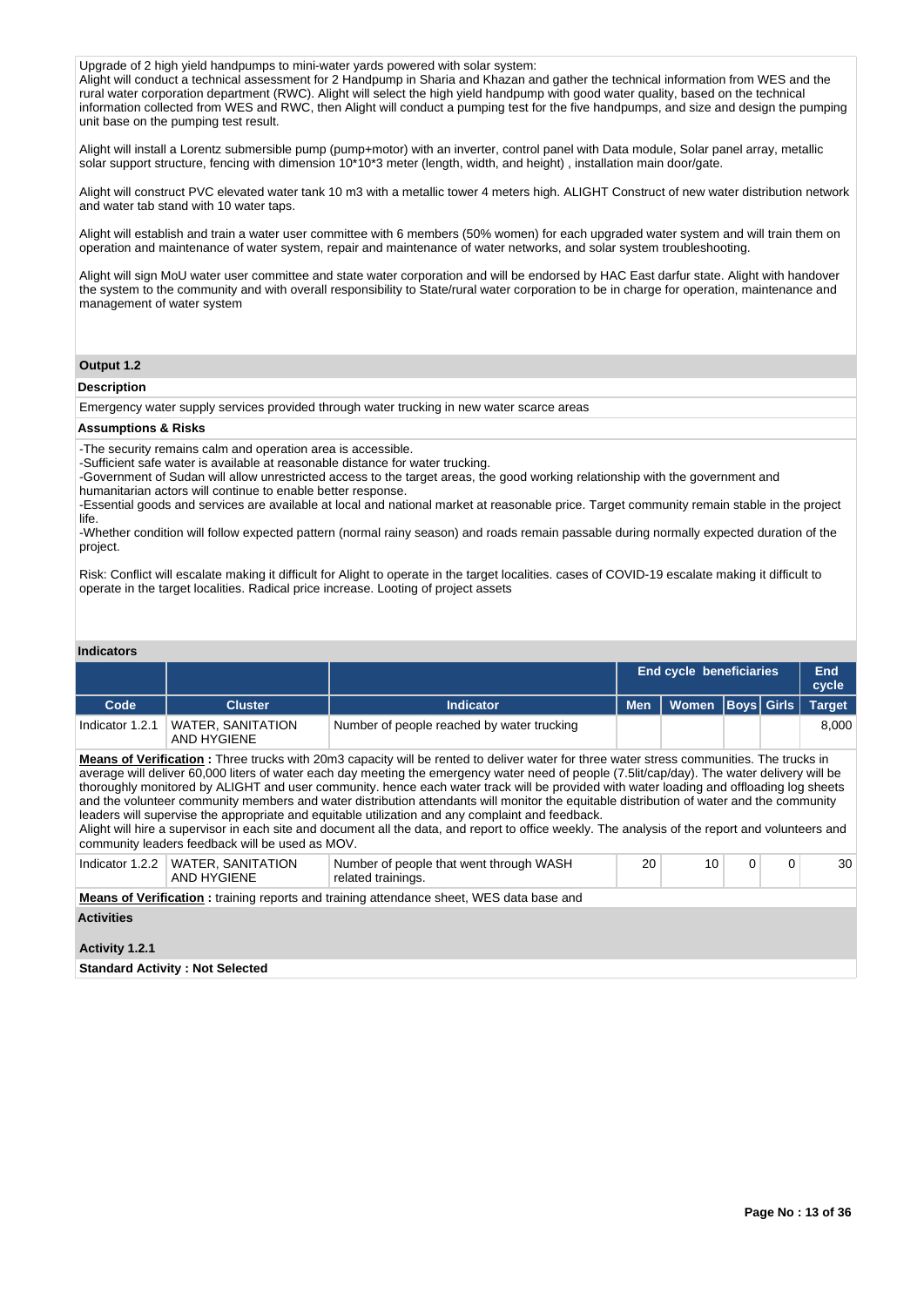Emergency water trucking (EWT) is typically a life-saving short-term intervention that is used to cover new water stresses due to drought and interrupted water service and alternative water source is not available at reasonable distance to the community and people cannot afford to pay for survival quantities of water. EWT is expensive and complex to manage and will be considered as a last resort to saving life. In the EWT activities, Alight will initially study the extent of water scarcity, existing coping mechanisms that could be supported/reinforced, its onset and probable ending time (when rain starts/expected in that area), the available boreholes, distance and checking whether their safe vields sufficiency to meet the water needs of water trucks in addition to the everyday users. Additionally, number of water trucks available for hire in the area and existing storage facilities available at the distribution point will be considered. After assessment and analyzing the information gathered Alight together with community leaders will determine distribution point location, number of water points to be constructed and quantities supplied for each site. In the rapid assessment Alight gathered three communities that need water trucking. For this tracking, Alight consider 5 liters/person/day as critical live saving indicator (SPHERE) addressing only drinking and cooking water as priority.

In this situation, Alight will also supply water for health facilities and schools so that services will not be interrupted due to water shortage. In this context, hygiene promotion messages will be tailored to fit the conservative water use pattern as water trucking volumes may not address every hygienic needs. However, Alight will encourage key good hygiene practices such as related with child care and handwashing before food preparation and feeding children. Alight will ensure communities are getting safe water by selecting safe water source, water trucks with safe tankers for transporting drinking water and water treatment (i.e., chlorinating and monitoring the water quality, specifically FRC 0.5mg/lit at point of distribution).

# **Activity 1.2.2**

# **Standard Activity : Not Selected**

Water treatment: Alight will ensure communities get safe water by selecting safe water source, safe water trucks (water trucks with safe tankers for transporting drinking water) and water treatment (i.e., chlorinating and monitoring the water quality, specifically FRC 0.5mg/lit at point of distribution). The source for water trucking in East Darfur is commonly boreholes and Alight will conduct physical and chemical qualities of the water before contracting.

# **Activity 1.2.3**

### **Standard Activity : Not Selected**

Provide Hand pump mechanic training for the water user committee: Alight will establish a water user committee consisting of 10 members (6 male and 4 female) in each committee in Sharia, Khazan Jadeed of Sharia locality, and Labado, Mohjeria, and baraka of Yasin locality. Alight will provide: basic and practical training for 5 days on hand pump mechanics; technical support to the committees during the project lifetime and link the committees with Rural water corporations after the end of the project period to receive technical support and access to the spare parts centers.

Alight will handover one set of a toolbox with full accessories and essential spare parts to each trained committee for repairing and rehabilitation of the handpump whilst ensuring gender representative in the committees .

### **Outcome 2**

Increased access to hygiene and sanitation information and environmental health services.

### **Output 2.1**

### **Description**

Women, men and children in targeted communities have improved and equitable access to information on safe hygiene practices and hygiene supplies

### **Assumptions & Risks**

-The security remains calm and operation area is accessible.

-Government of Sudan will allow unrestricted access to the target areas, the good working relationship with the government and humanitarian actors will continue to enable better response.

-Essential goods and services are available at local and national market at reasonable price. Target community remain stable in the project life.

-Whether condition will follow expected pattern (normal rainy season) and roads remain passable during normally expected duration of the project.

Risk: Conflict will escalate making it difficult for Alight to operate in the target localities. cases of COVID-19 escalate making it difficult to operate in the target localities. Radical price increase. Looting of project assets

# **Indicators**

| .                                                                                                          |                |           |                                |                         |           |        |  |  |  |  |  |  |  |  |
|------------------------------------------------------------------------------------------------------------|----------------|-----------|--------------------------------|-------------------------|-----------|--------|--|--|--|--|--|--|--|--|
|                                                                                                            |                |           | <b>End cycle beneficiaries</b> | End<br>cycle            |           |        |  |  |  |  |  |  |  |  |
| Code                                                                                                       | <b>Cluster</b> | Indicator | <b>Men</b>                     | Women Boys Girls Target |           |        |  |  |  |  |  |  |  |  |
| <b>WATER, SANITATION</b><br>Number or people reached by hygiene messages<br>Indicator 2.1.1<br>AND HYGIENE |                | 5.292     | 5.508                          | 7.93                    | 8.26<br>∠ | 27.000 |  |  |  |  |  |  |  |  |
|                                                                                                            |                |           |                                |                         |           |        |  |  |  |  |  |  |  |  |

**Means of Verification :** Analysis of monthly report of volunteer house to house visit and hygiene advice reports

# **Activities**

# **Activity 2.1.1**

# **Standard Activity : Not Selected**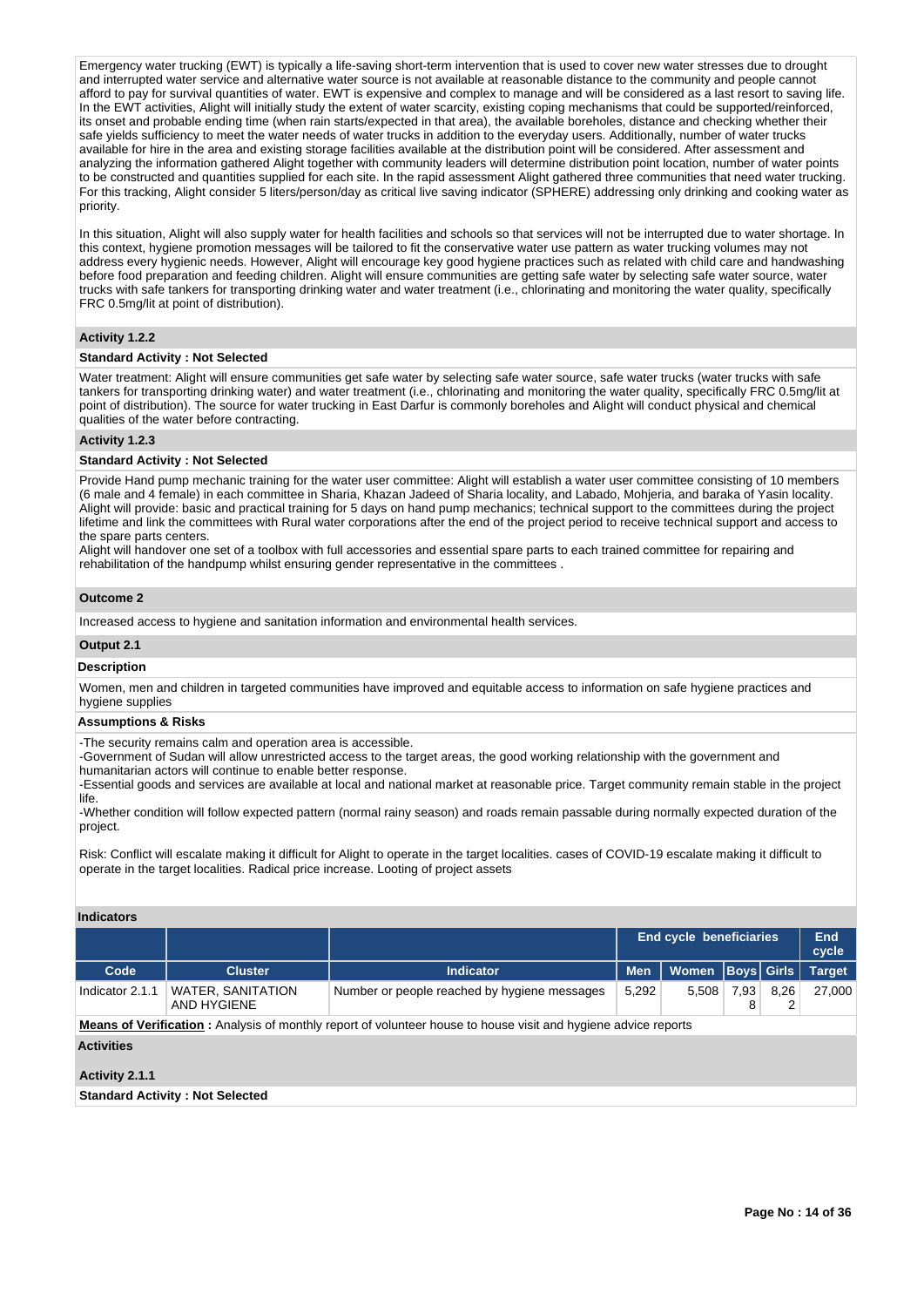Conduct hygiene and public health awareness raising activities in the targeted communities (e.g. awareness sessions, campaign, IEC material printing etc.)

Hygiene Promotion intervention will focus on the dual track of building and sustaining awareness about risk of feco-oral disease transmission and the associated risk on children and mothers health. The promotion also covers the key COVID 19 prevention practices, while raising awareness of the other existing and emerging communicable disease outbreak risks. Alight will use different tools and methods collected from PHAST and CATS approaches depending on the focus of either infrastructure or addressing the other behavior change barriers. Hygiene awareness sessions will be conducted weekly at water points gathering and in house to house visits by well trained community volunteers. Key messages focus on safe water handling, hand washing specially before food preparation and before feeding child and food hygiene.

# **Activity 2.1.2**

# **Standard Activity : Not Selected**

None

# **Outcome 3**

Beneficiaries, implementing staff, contractors are adept of risk of sexual exploitation and abuse and aware of the beneficiaries' rights, staffs' mandatory reporting policies, and expected standard behaviour by humanitarian actors and know where/how to report SEA incidents **Output 3.1**

# **Description**

All project staffs, contractors, community leaders and volunteer received training on PSEA.

# **Assumptions & Risks**

# **Indicators**

|                                                                                                                         |                                         |                                                                                                                                                    |                                       | End cycle beneficiaries |      |      |               |  |  |  |  |  |  |
|-------------------------------------------------------------------------------------------------------------------------|-----------------------------------------|----------------------------------------------------------------------------------------------------------------------------------------------------|---------------------------------------|-------------------------|------|------|---------------|--|--|--|--|--|--|
| Code                                                                                                                    | <b>Cluster</b>                          | <b>Indicator</b>                                                                                                                                   | <b>Women Boys Girls</b><br><b>Men</b> |                         |      |      | <b>Target</b> |  |  |  |  |  |  |
| Indicator 3.1.1                                                                                                         | <b>WATER, SANITATION</b><br>AND HYGIENE | # of project implementing staffs, contractors'<br>staffs, and community leaders received a PSEA<br>training within two months of start of project. | 24                                    | 26                      |      |      | 50            |  |  |  |  |  |  |
|                                                                                                                         |                                         | <b>Means of Verification:</b> Training report, attendance sheets, and project progress report                                                      |                                       |                         |      |      |               |  |  |  |  |  |  |
| Indicator 3.1.2                                                                                                         | <b>WATER, SANITATION</b><br>AND HYGIENE | Number of people reached by campaigns in<br>communal set ups                                                                                       | 5,292                                 | 5.508                   | 7,93 | 8,26 | 27.000        |  |  |  |  |  |  |
| <b>Means of Verification:</b> analysis of community volunteers report of reaching communities in PSEA awareness raising |                                         |                                                                                                                                                    |                                       |                         |      |      |               |  |  |  |  |  |  |

**Means of Verification :** analysis of community volunteers report of reaching communities in PSEA awareness raising **Activities**

# **Activity 3.1.1**

# **Standard Activity : Not Selected**

Provide training on PSEA to all project's staff including volunteers, contractor's staff and service providers,

**Activity 3.1.2** 

### **Standard Activity : Not Selected**

Establish and monitor community-based complaints mechanism on PSEA, Reporting procedures and Core principles of support to survivors of SEA

# **Additional Targets :**

# **M & R**

# **Monitoring & Reporting plan**

Alight is committed to rigorous and robust monitoring and evaluation systems that are consistent and of high quality that guarantee efficient tracking of program indicators and integrate all components of Monitoring, Evaluation, Accountability, and Learning (MEAL). This allows the system to effectively contribute to superior program performance and consistent improvements in programming over time. These systems are implemented focusing on client results-based programming that supports a monitoring and evaluation plan that measures project efficiency and effectiveness. Alight develop a monitoring and evaluation plan within the first 30 days of the grant approval to ensure that the project collects high-quality and relevant data. This M&E Plan supports monitoring processes at all levels, including inputs, outputs, and outcomes using routine, remote, and context monitoring. In order to implement the M&E plan, systematic monitoring of all program activities is carried out at various levels, enabling program teams to identify gaps and areas for improvement and address them in a timely manner. These monitoring levels include using community members to enable their participation throughout project implementation and joint quarterly monitoring and supervision visits with key stakeholders (SMoH, WES, and HAC, respectively).

To maximize the implementation and use of the above approaches, data is collected from health services, community level, and household levels. This data is disaggregated with respect to sex, age, and geographic area where applicable and is collected daily and aggregated into weekly totals, which are then disseminated to a central MIS system for processing, distribution, and program management. A data policy is in place that stipulates how data is shared and who can authorize sharing to third parties. Data Quality Audits (DQAs) will be done mid-way through the project to allow for corrective measures. They will assess the data validity by reviewing reported data against their sources, measure reliability by examining the consistency of data collected over time, and measure data timeliness.

As part of accountability and learning, Alight shares progress reports with all stakeholders and donors. These reports include financial and project narrative reports. Within Alight monthly and quarterly meetings will be conducted to review progress made, challenges faced and correction required to increase efficacy and document challenges, best practices, and lessons learned. Moreover, Alight will share monthly overview of progresses of key activities and outputs to respective sectors through monthly sector meetings, through 4W updates and bi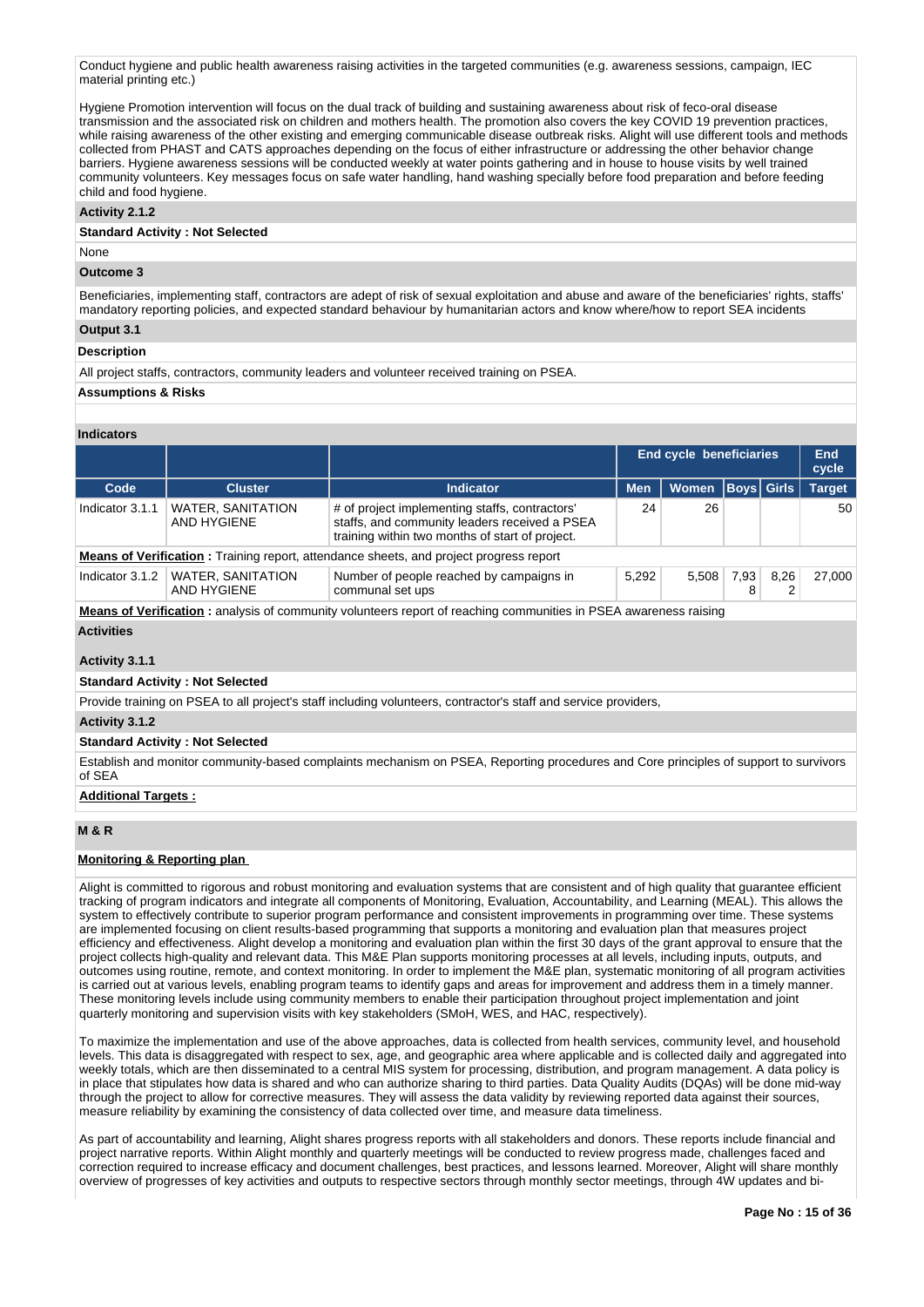lateral meetings if needed. Project mid & final monitoring missions from SHF & respective sectors will be done as part of M&E.

Furthermore, a review of the M&E tools and systems will also be carried out from time to time to enable data collection that will support measuring the progress and outcome of the project. In order to accommodate the changes in the systems and tools, on-the-job mentorship and coaching will be applied throughout the project implementation period. This will support the building capacity of project staff and community members to fully utilize the existing MEAL systems and tools.

# **Workplan**

| Activitydescription                                                                                                                                                                                                                                                                                                                                                                                                                                                                                                                                                                                                                                                                                                                                                                              | Year | 2 | 3 |  |    |              | 8  | 9 |   |   | 12 |
|--------------------------------------------------------------------------------------------------------------------------------------------------------------------------------------------------------------------------------------------------------------------------------------------------------------------------------------------------------------------------------------------------------------------------------------------------------------------------------------------------------------------------------------------------------------------------------------------------------------------------------------------------------------------------------------------------------------------------------------------------------------------------------------------------|------|---|---|--|----|--------------|----|---|---|---|----|
| FOOD SECURITY AND LIVELIHOODS: Activity 1.1.1: Distribution of improved<br>seeds for 600 HHs (in Khazan, Abudangal, Um Shejera & and Sheriya) at rate of                                                                                                                                                                                                                                                                                                                                                                                                                                                                                                                                                                                                                                         | 2022 |   |   |  |    | $X$ $X$ $X$  |    |   |   |   |    |
| 25 kg sorghum/HH, 80kgs groundnuts/HH and 5kg of sesame/HH of sesame.                                                                                                                                                                                                                                                                                                                                                                                                                                                                                                                                                                                                                                                                                                                            | 2023 |   |   |  |    |              |    |   |   |   |    |
| Support small scale farmers with agricultural tools: The communities in Sharia<br>locality fully depend on farming the IDPs, returnees and host communities have<br>basic farming skills to produce food however they lack tools due to conflict. Alight<br>will support farmers with agricultural inputs and tools through provision of improved<br>seeds such as peanuts, sorghum and sesame. in addition the project will provide<br>harvest materials such 18000 empty peanuts sacks each house hold will get 30<br>PCs and 2 hoes for total targeted of 600 farmers.                                                                                                                                                                                                                        |      |   |   |  |    |              |    |   |   |   |    |
| FOOD SECURITY AND LIVELIHOODS: Activity 1.1.2: Distribution of agricultural<br>tools (donkey ploughs) for 600 HHs.                                                                                                                                                                                                                                                                                                                                                                                                                                                                                                                                                                                                                                                                               | 2022 |   |   |  | X  | $\mathsf{X}$ | X  |   |   |   |    |
| Improved access to medium agri. techniques.i.e. use of animals & tools for<br>ploughing. The project will support small scale farmers with agricultural tools<br>through provision of 500 ploughs to 600 farmers HH (one per household) to meet<br>their basic farm tools needs.                                                                                                                                                                                                                                                                                                                                                                                                                                                                                                                 | 2023 |   |   |  |    |              |    |   |   |   |    |
| FOOD SECURITY AND LIVELIHOODS: Activity 1.1.3: Distribution of 50 donkey<br>carts in shariya locality Khazan- Jadeed and Sheriya                                                                                                                                                                                                                                                                                                                                                                                                                                                                                                                                                                                                                                                                 | 2022 |   |   |  |    |              |    |   | X | X |    |
| To Improve access to farm land and support transportation means during harvest<br>to increase income, Alight Distribute 50 donkey carts for vulnerable group of people<br>(to be used with donkey for transporting goods tools and farming materials during<br>pre and post-harvest periods as the farmers lack transport means to carry tools<br>and seeds to storing areas.                                                                                                                                                                                                                                                                                                                                                                                                                    | 2023 |   |   |  |    |              |    |   |   |   |    |
| FOOD SECURITY AND LIVELIHOODS: Activity 1.1.4: Agricultural extension<br>Services training                                                                                                                                                                                                                                                                                                                                                                                                                                                                                                                                                                                                                                                                                                       | 2022 |   |   |  | X. | $\times$     | ΙX |   |   |   |    |
| Alight will support the farmers in Shia'ria locality with extension services training to<br>build their capacity and cope with stress and build their resilience. With technical<br>support from ministry of agriculture in East Darfur they will receive agricultural<br>technics package training include land preparation, seeds dressing, water<br>harvesting technics, post-harvest process, compose preparation etc.                                                                                                                                                                                                                                                                                                                                                                       | 2023 |   |   |  |    |              |    |   |   |   |    |
| FOOD SECURITY AND LIVELIHOODS: Activity 1.2.1: Cash For Livelihoods for<br>2400 People equivalent to 480 HHs                                                                                                                                                                                                                                                                                                                                                                                                                                                                                                                                                                                                                                                                                     | 2023 |   |   |  |    |              |    |   |   |   |    |
| The project will focus on Livelihood purpose cash assistance (LPCA) to support the<br>most vulnerable households and individuals among IDPs, returnees and host<br>communities to recover their livelihoods through unconditional and unrestricted<br>cash in order to give them their own choice to select and cover their basic assets<br>and Livelihoods needs. The project will target 400 HH in Shariya and Assalaya<br>localities the target beneficiaries are women headed HHs, men and people with<br>special needs, in order to manage the inflation rate Alight will work closely with<br>cash working group CWG to update the minimum expenditure basket MEB to<br>adjust the needs. the initial rate use to determine the individual rate per month is<br>WFP MEB for February 2022. | 2022 |   |   |  | X  |              | X  |   | X |   | X  |
| FOOD SECURITY AND LIVELIHOODS: Activity 1.2.2: Rehabilitation of pasture by<br>trans. and dispersing 1000 kgs of seeds at animals routes at a length of about 50                                                                                                                                                                                                                                                                                                                                                                                                                                                                                                                                                                                                                                 | 2022 |   |   |  |    | $X$ $X$      |    |   |   | X |    |
| kms within Yassin locality.<br>Increase and enrichment of pasture: Animal husbandry is one of the main activities<br>that people depend on for food security and income generating. The horizontal<br>expansion of agriculture has reduced the area allocated to the herd of animals,<br>which has led to pressure on the pastures and led to the deterioration. The project<br>focuses on purchasing seeds of forage plants and spreading it in pastures and<br>animal routes. Rehabilitation of pastures will improve the grazing area and will be<br>reflected in food intake for the livestock and contribute to food security.                                                                                                                                                              | 2023 |   |   |  |    |              |    |   |   |   |    |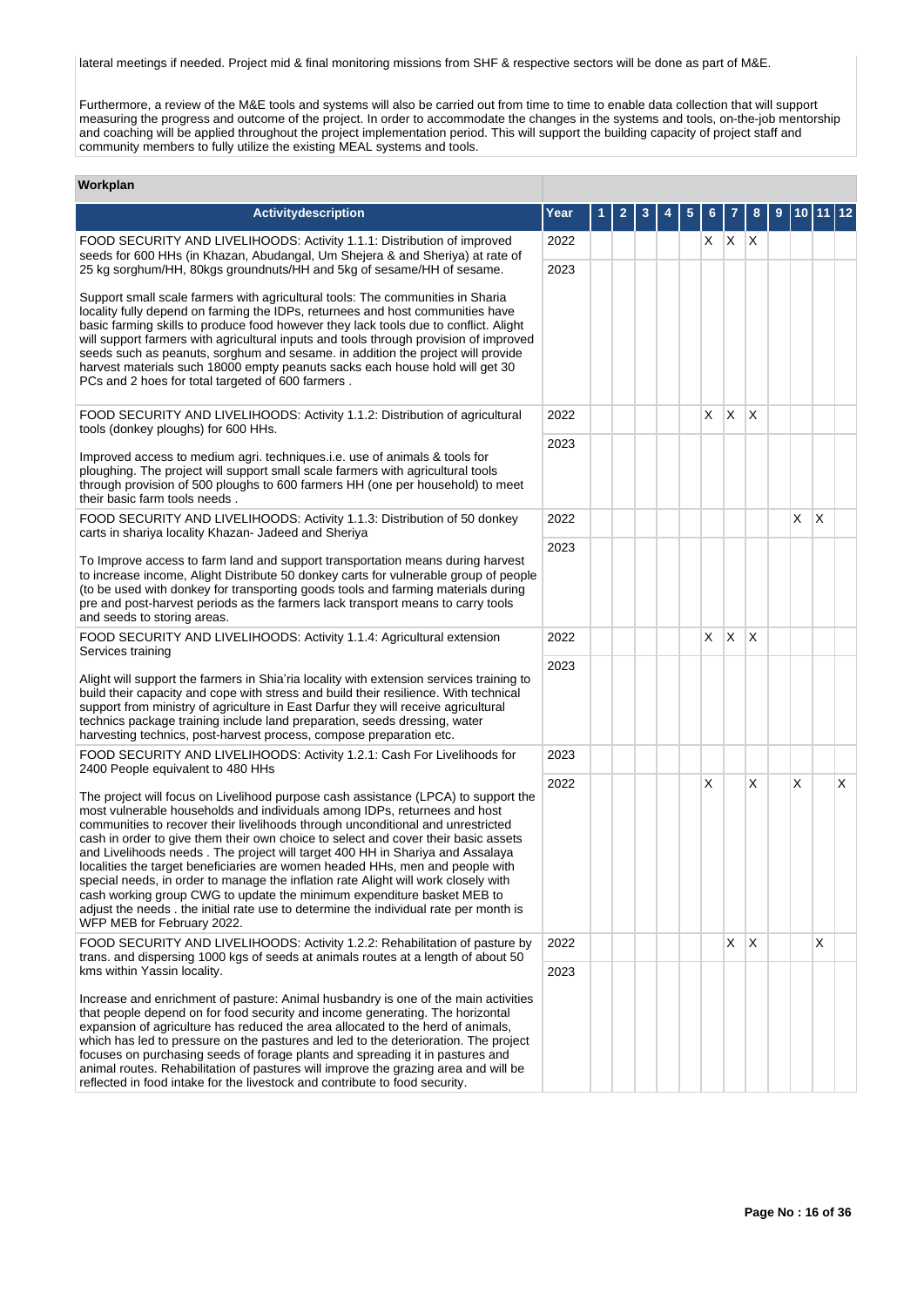| FOOD SECURITY AND LIVELIHOODS: Activity 1.2.3: Distribution of 5000 kgs of<br>Salt lick @ of 10 kg per HH.                                                                                                                                                                                                                                                                                                                                                                                                                                 | 2022         |  |    |    |              | X.           |                | $X \times X$   |                         |              |
|--------------------------------------------------------------------------------------------------------------------------------------------------------------------------------------------------------------------------------------------------------------------------------------------------------------------------------------------------------------------------------------------------------------------------------------------------------------------------------------------------------------------------------------------|--------------|--|----|----|--------------|--------------|----------------|----------------|-------------------------|--------------|
| Increase dietary intake of livestock : The deterioration of the health of animals and<br>their lack of productivity and sometimes death as a result of the lack of minerals<br>and vitamins due to the deterioration of pastures and their grazing loads, in<br>addition to the lack of awareness of the breeders about good nutrition methods that<br>impede achieving food security. The project focus on purchasing and distribution of<br>5000 Kg salt lick to 500 HHs as per 10 Kg for each house hold those own animal<br>livestock. | 2023         |  |    |    |              |              |                |                |                         |              |
| FOOD SECURITY AND LIVELIHOODS: Activity 1.2.4: Procurement and<br>distribution of goats (mother goats)                                                                                                                                                                                                                                                                                                                                                                                                                                     | 2022         |  |    | X  | ΙX.          |              |                |                | $X$ $X$                 |              |
| To enhance HH asset building for affected people the project will distribute a total<br>of 600 goats to 300 HH in Yassin, Alferdous, Shiaria and Assalaya localities. Each<br>low asset HHs will get two mother goats that will help them get milk and reproduce<br>and develop family assets                                                                                                                                                                                                                                              | 2023         |  |    |    |              |              |                |                |                         |              |
| NUTRITION: Activity 1.1.1: Treatment of SAM cases without complication in<br>Outpatient therapeutic program (OTP)                                                                                                                                                                                                                                                                                                                                                                                                                          | 2022<br>2023 |  | X  | X  | X.           | $\mathsf{X}$ | $\overline{X}$ | $\mathsf{X}$   | ΙX.                     | X.           |
|                                                                                                                                                                                                                                                                                                                                                                                                                                                                                                                                            |              |  |    |    |              |              |                |                |                         |              |
| NUTRITION: Activity 1.1.2: Treatment of moderate acute malnutrition among<br>children under five and PLW                                                                                                                                                                                                                                                                                                                                                                                                                                   | 2022<br>2023 |  | X  | X  | $\mathsf{X}$ | $\mathsf{X}$ | $\mathsf{X}$   | $\mathsf{X}$   | $\mathsf{X}$            | $\mathsf{X}$ |
|                                                                                                                                                                                                                                                                                                                                                                                                                                                                                                                                            |              |  |    |    |              |              |                |                |                         |              |
| NUTRITION: Activity 1.1.3: Conduct MUAC screening and refer malnutrition cases<br>for treatment                                                                                                                                                                                                                                                                                                                                                                                                                                            | 2022<br>2023 |  | X  | X. | X.           | X            | ΙX.            | $\mathsf{X}$   | $\mathsf{X} \mathsf{X}$ |              |
|                                                                                                                                                                                                                                                                                                                                                                                                                                                                                                                                            |              |  |    |    |              |              |                |                |                         |              |
| NUTRITION: Activity 1.1.4: Training of 25 nutrition staff on CMAM . All trainings will<br>be done in collaboration with MoH and facilitation will be done by the technical<br>department in MoH                                                                                                                                                                                                                                                                                                                                            | 2022<br>2023 |  |    |    | X            |              |                |                |                         |              |
|                                                                                                                                                                                                                                                                                                                                                                                                                                                                                                                                            |              |  |    |    |              |              |                |                |                         |              |
| NUTRITION: Activity 1.1.5: Conduct community outreach and home visit activities<br>to homes of children who are in the CMAM program especially defaulters and                                                                                                                                                                                                                                                                                                                                                                              | 2022         |  | X. | X  | <b>X</b>     | $\mathsf{X}$ | <b>X</b>       | $\mathsf{X}$   | $\mathsf{X}$            | $\mathsf{x}$ |
| children not meeting the target weight                                                                                                                                                                                                                                                                                                                                                                                                                                                                                                     | 2023         |  |    |    |              |              |                |                |                         |              |
| NUTRITION: Activity 1.1.6: coordinate with other stakeholders (WFP, UNICEF,<br>SMOH) for timely and safe transport and storage of nutrition supplies to targeted                                                                                                                                                                                                                                                                                                                                                                           | 2022         |  |    | X  | <sup>X</sup> |              |                |                |                         |              |
| localities                                                                                                                                                                                                                                                                                                                                                                                                                                                                                                                                 | 2023         |  |    |    |              |              |                |                |                         |              |
| NUTRITION: Activity 1.1.7: Establish and open new TSFP/OTP programs in Rejila<br>new nutrition site, where most returnee are gathering (including construction and<br>equipping semi permanent infrastructure)                                                                                                                                                                                                                                                                                                                             | 2022         |  |    | X  | ΙX.          |              |                |                |                         |              |
|                                                                                                                                                                                                                                                                                                                                                                                                                                                                                                                                            | 2023         |  |    |    |              |              |                |                |                         |              |
| NUTRITION: Activity 1.1.8: Conduct monthly monitoring of new admissions in<br>OTP, TSFP and SC                                                                                                                                                                                                                                                                                                                                                                                                                                             | 2022         |  | X  | X  | ΙX.          | $\mathsf{X}$ | ΙX.            | $\mathsf{X}$   | $\mathsf{X} \mathsf{X}$ |              |
|                                                                                                                                                                                                                                                                                                                                                                                                                                                                                                                                            | 2023         |  |    |    |              |              |                |                |                         |              |
| NUTRITION: Activity 2.1.1: Support the monthly meetings of mother to mother<br>support groups                                                                                                                                                                                                                                                                                                                                                                                                                                              | 2022         |  | X  | Х  | <b>X</b>     | X            | $\times$       | X.             | X.                      | X            |
|                                                                                                                                                                                                                                                                                                                                                                                                                                                                                                                                            | 2023         |  |    |    |              |              |                |                |                         |              |
| NUTRITION: Activity 2.1.2: establishment of new MSGs                                                                                                                                                                                                                                                                                                                                                                                                                                                                                       | 2022         |  |    | Х  |              |              |                |                |                         |              |
| 30 mother support groups will be established in Rejila new area, targeting<br>mothers/caregivers of children under 2 years. The group leaders will be trained on<br>IYCN. The targeted women will complete 10 discussion sessions covering all of the<br>essential IYCF messages. The discussion will be led by community nutrition<br>volunteers and mainly focus on sharing experiences among the<br>mothers/caregivers in East Darfur states.                                                                                           | 2023         |  |    |    |              |              |                |                |                         |              |
| NUTRITION: Activity 2.1.3: conduct IYCF counselling for care giver of children 0-<br>23months                                                                                                                                                                                                                                                                                                                                                                                                                                              | 2022         |  | X. | X. | IXX          |              | $\mathsf{X}$   | $x \mathbf{x}$ |                         | $\mathsf{X}$ |
| IYCF counselling to women/caretakers of children in OTP and SFP programs<br>during OTP/SFP sessions and during mother to mother support groups sessions.<br>Topics covered will include: exclusive breastfeeding for the first 6 months and<br>effective complementary feeding with continued breastfeeding up to 2 years                                                                                                                                                                                                                  | 2023         |  |    |    |              |              |                |                |                         |              |
| NUTRITION: Activity 2.1.4: Conduct training for 55 of community outreach                                                                                                                                                                                                                                                                                                                                                                                                                                                                   | 2022         |  |    | Х  | X            |              |                |                |                         |              |
| volunteers and mother support groups on (IYCF)                                                                                                                                                                                                                                                                                                                                                                                                                                                                                             | 2023         |  |    |    |              |              |                |                |                         |              |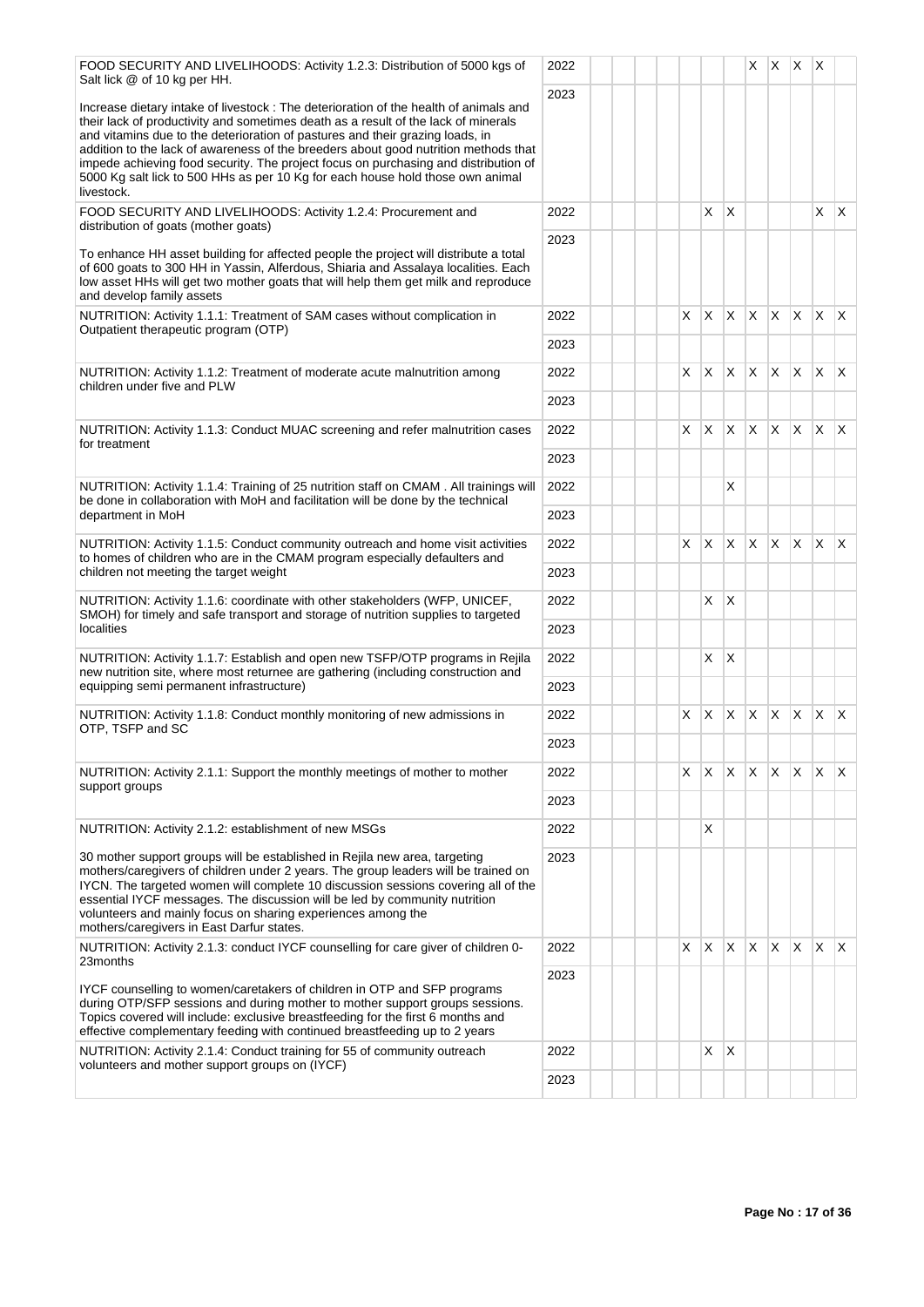| NUTRITION: Activity 3.1.1: Alight will conduct 2 awareness sessions on CMAM,<br>IYCF, SBCC and Micronutrient supplement in East Darfur Yassin and Assalaya.                                                                                                                                                                                                                                                                                                                                                                                                                                                                                                                                                                                                                                                                                                                                                                                                                        | 2022 |  |    |              |                | X            | $\mathsf{X}$ |              |                 |              |
|------------------------------------------------------------------------------------------------------------------------------------------------------------------------------------------------------------------------------------------------------------------------------------------------------------------------------------------------------------------------------------------------------------------------------------------------------------------------------------------------------------------------------------------------------------------------------------------------------------------------------------------------------------------------------------------------------------------------------------------------------------------------------------------------------------------------------------------------------------------------------------------------------------------------------------------------------------------------------------|------|--|----|--------------|----------------|--------------|--------------|--------------|-----------------|--------------|
| The topics will include; initiation of breastfeeding, exclusive of breastfeeding and<br>introduction of complementary feeding, nutrition care of sick child, causes of<br>malnutrition, symptoms and signs of malnutrition, hygiene and immunization,<br>maternal nutrition and child spacing and micronutrient supplements and<br>diversification of diet.                                                                                                                                                                                                                                                                                                                                                                                                                                                                                                                                                                                                                        | 2023 |  |    |              |                |              |              |              |                 |              |
| NUTRITION: Activity 3.1.2: Conduct Training on SBCC/HF for 2-day for 50<br>community outreach workers (Health/Nutrition/WASH volunteers according to                                                                                                                                                                                                                                                                                                                                                                                                                                                                                                                                                                                                                                                                                                                                                                                                                               | 2022 |  |    |              | X              |              |              |              |                 |              |
| Alight structure). Training will focus on social and behavior change communication<br>messages and micronutrient supplement. The training will take place in two rounds<br>one in Adilla and one in Eldaein, each round will include 25 volunteers                                                                                                                                                                                                                                                                                                                                                                                                                                                                                                                                                                                                                                                                                                                                 | 2023 |  |    |              |                |              |              |              |                 |              |
| NUTRITION: Activity 3.1.3: Conduct Training on SBCC/HF for three-day for 25<br>nutrition staff, the training will focus on social and behavior change communication                                                                                                                                                                                                                                                                                                                                                                                                                                                                                                                                                                                                                                                                                                                                                                                                                | 2022 |  |    |              |                | X            |              |              |                 |              |
| messages and micronutrient supplement. The training will take place in Eldaein.                                                                                                                                                                                                                                                                                                                                                                                                                                                                                                                                                                                                                                                                                                                                                                                                                                                                                                    | 2023 |  |    |              |                |              |              |              |                 |              |
| NUTRITION: Activity 3.1.4: Provide home based multiple micronutrient powder                                                                                                                                                                                                                                                                                                                                                                                                                                                                                                                                                                                                                                                                                                                                                                                                                                                                                                        | 2022 |  | X. | $\mathsf{X}$ | $\mathsf{X}^-$ | <b>X</b>     |              |              | $X$ $X$ $X$ $X$ |              |
| (MNP) for children 6-59 months                                                                                                                                                                                                                                                                                                                                                                                                                                                                                                                                                                                                                                                                                                                                                                                                                                                                                                                                                     | 2023 |  |    |              |                |              |              |              |                 |              |
| NUTRITION: Activity 4.1.1: Inpatient management of severe acute malnutrition with                                                                                                                                                                                                                                                                                                                                                                                                                                                                                                                                                                                                                                                                                                                                                                                                                                                                                                  | 2022 |  | X  | ΙX.          | X.             | $\mathsf{X}$ | $\mathsf{X}$ | $\mathsf{X}$ | X.              | $\mathsf{X}$ |
| complications for children 0-59 months                                                                                                                                                                                                                                                                                                                                                                                                                                                                                                                                                                                                                                                                                                                                                                                                                                                                                                                                             | 2023 |  |    |              |                |              |              |              |                 |              |
| NUTRITION: Activity 4.1.2: provide referral support for severely malnourished                                                                                                                                                                                                                                                                                                                                                                                                                                                                                                                                                                                                                                                                                                                                                                                                                                                                                                      | 2022 |  | X  | IX.          | $\times$       | <b>X</b>     | <b>X</b>     | $\mathsf{X}$ | <b>X</b>        | ΙX.          |
| children with medical complications to the nearest stabilization center. The support<br>will include reimbursement of transport and other upkeep costs                                                                                                                                                                                                                                                                                                                                                                                                                                                                                                                                                                                                                                                                                                                                                                                                                             | 2023 |  |    |              |                |              |              |              |                 |              |
| NUTRITION: Activity 4.1.3: Regular monitoring of children 0-59 months admitted in                                                                                                                                                                                                                                                                                                                                                                                                                                                                                                                                                                                                                                                                                                                                                                                                                                                                                                  | 2022 |  | X  | X.           | X.             | X.           | $\mathsf{X}$ | $\mathsf{X}$ | X.              | ΙX.          |
| SC                                                                                                                                                                                                                                                                                                                                                                                                                                                                                                                                                                                                                                                                                                                                                                                                                                                                                                                                                                                 | 2023 |  |    |              |                |              |              |              |                 |              |
| Referring on national protocols of managing 0-59 months children with severe<br>acute malnutrition with medical complications, monitoring will be done to assess<br>the improvement and care givers will be counselled accordingly                                                                                                                                                                                                                                                                                                                                                                                                                                                                                                                                                                                                                                                                                                                                                 |      |  |    |              |                |              |              |              |                 |              |
| WATER, SANITATION AND HYGIENE: Activity 1.1.1: Rehabilitation of 8 hand<br>pumps: The rehabilitation includes conducting technical assessment and                                                                                                                                                                                                                                                                                                                                                                                                                                                                                                                                                                                                                                                                                                                                                                                                                                  | 2022 |  |    | $X \mid X$   | X.             | $\mathsf{X}$ | $\mathsf{X}$ |              |                 |              |
| identifying problems that need rectification; replacing broken hand pump parts;<br>platform maintenance; drainage control; and soak ways pit and fencing. The<br>rehabilitation will be done jointly with village hand pump mechanics, community<br>volunteers, and WASH committees.                                                                                                                                                                                                                                                                                                                                                                                                                                                                                                                                                                                                                                                                                               | 2023 |  |    |              |                |              |              |              |                 |              |
| WATER, SANITATION AND HYGIENE: Activity 1.1.2: Rehabilitation of 2 water<br>yards. This activity consists of the rehabilitation of 2 water yards El Ferdous &                                                                                                                                                                                                                                                                                                                                                                                                                                                                                                                                                                                                                                                                                                                                                                                                                      | 2022 |  | X  | <sup>X</sup> | X              | <b>X</b>     | $\mathsf{X}$ | X.           | X               |              |
| Assalaya localities and each water yard is expected to benefit more than 7500<br>people. Alight will firstly review the historical data of boreholes and conduct a<br>technical assessment and identify problems that need rectifications. Also, the<br>discussion will be held to understand the operation and management (O&M)<br>pattern and provide technical advice on the O&M if required.                                                                                                                                                                                                                                                                                                                                                                                                                                                                                                                                                                                   | 2023 |  |    |              |                |              |              |              |                 |              |
| From previous assessments, the proposed rehabilitation will consist of<br>replacement of the rising main and distribution unit including two tap stands, two<br>animal troughs, supply of generator or installation of solar system and water<br>pumping system. The community water point will be made of concrete and each<br>will have ten taps per each water point and separated at 1.5m each, to reduce the<br>COVID-19 contamination risk. Each tap stand will serve 250 people and provide a<br>flow rate of 7.5litre/minute so that the queuing time will not be longer for targeted<br>communities. Animal watering point will also be prepared separately at safer<br>distance from the domestic water point so that risk of environmental contamination<br>will be reduced. Once rehabilitation work is complete and the borehole operational,<br>the project will be handed over to a trained water management committee formed<br>in collaboration with the SWC/WES. |      |  |    |              |                |              |              |              |                 |              |
| WATER, SANITATION AND HYGIENE: Activity 1.1.3: Water treatment: Alight will<br>ensure communities are getting safe water by ensuring environmental health                                                                                                                                                                                                                                                                                                                                                                                                                                                                                                                                                                                                                                                                                                                                                                                                                          | 2022 |  | X  | IX.          | X.             | $\mathsf{X}$ | $\mathsf{X}$ | $\mathsf{X}$ | X               | X.           |
| around water sources and water treatment (i.e., chlorinating and monitoring the<br>water quality, specifically FRC 0.5mg/lit at point of distribution). Alight will train<br>community volunteers and pump operators in chlorination and free residual<br>chlorine testing with simple tools. Before distribution (after 30 min of chlorine<br>addition to water i.e., minimum contact time), the water quality will be tested for<br>sufficiency of free residual chlorine. The daily result of FRC will be recorded and<br>reported to Alight office.                                                                                                                                                                                                                                                                                                                                                                                                                            | 2023 |  |    |              |                |              |              |              |                 |              |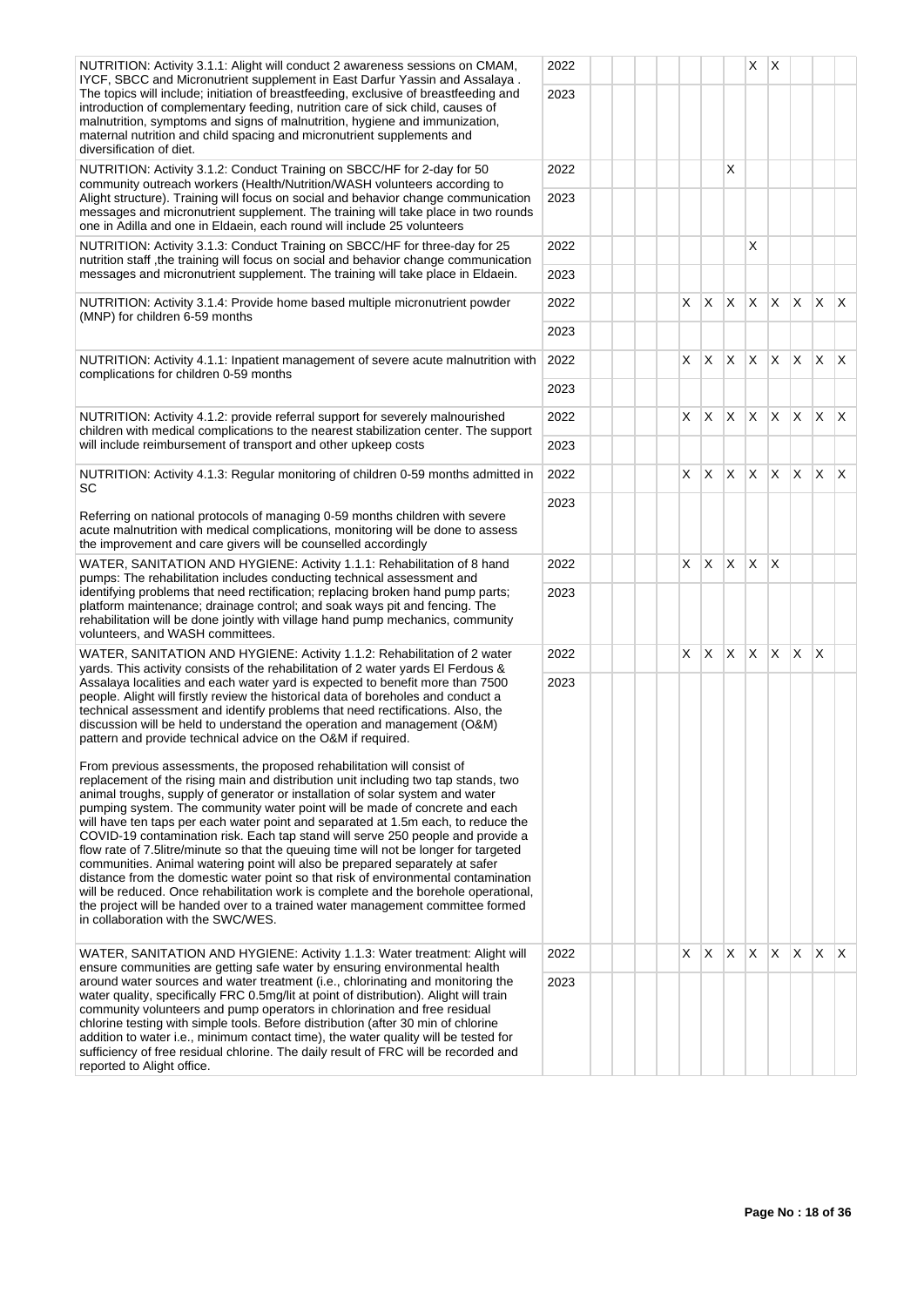| WATER, SANITATION AND HYGIENE: Activity 1.1.4: Conduct hydrogeological<br>study and drill new borehole and install submersible electric pumps, solar power,                                                                                                                                                                                                                                                                                                                                                                                                                                                                                                                                                                                                                                                                                                                                                                                  | 2022 |  |  | X | X X |    | IX.          |                 | $ X $ $ X $  | X. | IX. |
|----------------------------------------------------------------------------------------------------------------------------------------------------------------------------------------------------------------------------------------------------------------------------------------------------------------------------------------------------------------------------------------------------------------------------------------------------------------------------------------------------------------------------------------------------------------------------------------------------------------------------------------------------------------------------------------------------------------------------------------------------------------------------------------------------------------------------------------------------------------------------------------------------------------------------------------------|------|--|--|---|-----|----|--------------|-----------------|--------------|----|-----|
| storage and distribution systems.<br>Alight will gather information about available water source options in draught<br>affected areas and conduct desk review and geophysical survey to identify viable<br>water sources and sites for borehole exploration. For this Alight will engage<br>experienced consultants with local hydrogeological knowledge. The study will<br>provide information to guide well design and drilling methods and an estimation of<br>drilling depth. Based on the recommendation of the study Alight will drill a borehole<br>at a location where geophysical and hydrogeological studies have established a<br>high probability of yielding a productive well/borehole. After drilling is completed, a<br>pumping test will be done and sizing of pump and power system carried out. Alight<br>will construct a conveyance system that include an elevated storage tank and<br>distribution public tap stands. | 2023 |  |  |   |     |    |              |                 |              |    |     |
| The community involvement, is key to the sustainability of the WASH<br>infrastructures and services. Alight will facilitate formation of community committee<br>who will be in charge of management of water supply O&M, infrastructures and<br>support Nutrition and Health service deliveries. The management also represent<br>the communities in the different events, such as need assessment, consultation<br>meeting and coordination with the different institutions as well as recruitment and<br>management of the community volunteers.                                                                                                                                                                                                                                                                                                                                                                                           |      |  |  |   |     |    |              |                 |              |    |     |
| The community will elect the committee members who are trusted by the<br>community, willing to work voluntarily and available to support communities, and<br>have leadership, influence, and community mobilization skills. The committee<br>consists of 15 members (7 female and 8 male) and they will be trained in Basic<br>facilitation and management skills including facilitation of community meeting and<br>minute recording, coordination, community need assessment, and follow up and<br>reporting of issues, community mobilization and sensitization, encourage and<br>support community volunteers, etc                                                                                                                                                                                                                                                                                                                       |      |  |  |   |     |    |              |                 |              |    |     |
| As continuum and exit strategy Alight will sign MoU with community committees,<br>SMoH, WES and locality administration, this MoU will clarify the different parties'<br>role & responsibilities and will be endorsed by HAC State.                                                                                                                                                                                                                                                                                                                                                                                                                                                                                                                                                                                                                                                                                                          |      |  |  |   |     |    |              |                 |              |    |     |
| WATER, SANITATION AND HYGIENE: Activity 1.1.5: Upgrade of 2 high yield<br>handpumps to mini-water yards powered with solar system:                                                                                                                                                                                                                                                                                                                                                                                                                                                                                                                                                                                                                                                                                                                                                                                                           | 2022 |  |  | X | X   | X. | $\mathsf{X}$ | $\vert x \vert$ | $\mathsf{X}$ |    |     |
| Alight will conduct a technical assessment for 2 Handpump in Sharia and Khazan<br>and gather the technical information from WES and the rural water corporation<br>department (RWC). Alight will select the high yield handpump with good water<br>quality, based on the technical information collected from WES and RWC, then<br>Alight will conduct a pumping test for the five handpumps, and size and design the<br>pumping unit base on the pumping test result.                                                                                                                                                                                                                                                                                                                                                                                                                                                                       | 2023 |  |  |   |     |    |              |                 |              |    |     |
| Alight will install a Lorentz submersible pump (pump+motor) with an inverter,<br>control panel with Data module, Solar panel array, metallic solar support structure,<br>fencing with dimension 10*10*3 meter (length, width, and height), installation main<br>door/gate.                                                                                                                                                                                                                                                                                                                                                                                                                                                                                                                                                                                                                                                                   |      |  |  |   |     |    |              |                 |              |    |     |
| Alight will construct PVC elevated water tank 10 m3 with a metallic tower 4 meters<br>high. ALIGHT Construct of new water distribution network and water tab stand with<br>10 water taps.                                                                                                                                                                                                                                                                                                                                                                                                                                                                                                                                                                                                                                                                                                                                                    |      |  |  |   |     |    |              |                 |              |    |     |
| Alight will establish and train a water user committee with 6 members (50%<br>women) for each upgraded water system and will train them on operation and<br>maintenance of water system, repair and maintenance of water networks, and<br>solar system troubleshooting.                                                                                                                                                                                                                                                                                                                                                                                                                                                                                                                                                                                                                                                                      |      |  |  |   |     |    |              |                 |              |    |     |
| Alight will sign MoU water user committee and state water corporation and will be<br>endorsed by HAC East darfur state. Alight with handover the system to the<br>community and with overall responsibility to State/rural water corporation to be in<br>charge for operation, maintenance and management of water system                                                                                                                                                                                                                                                                                                                                                                                                                                                                                                                                                                                                                    |      |  |  |   |     |    |              |                 |              |    |     |
|                                                                                                                                                                                                                                                                                                                                                                                                                                                                                                                                                                                                                                                                                                                                                                                                                                                                                                                                              |      |  |  |   |     |    |              |                 |              |    |     |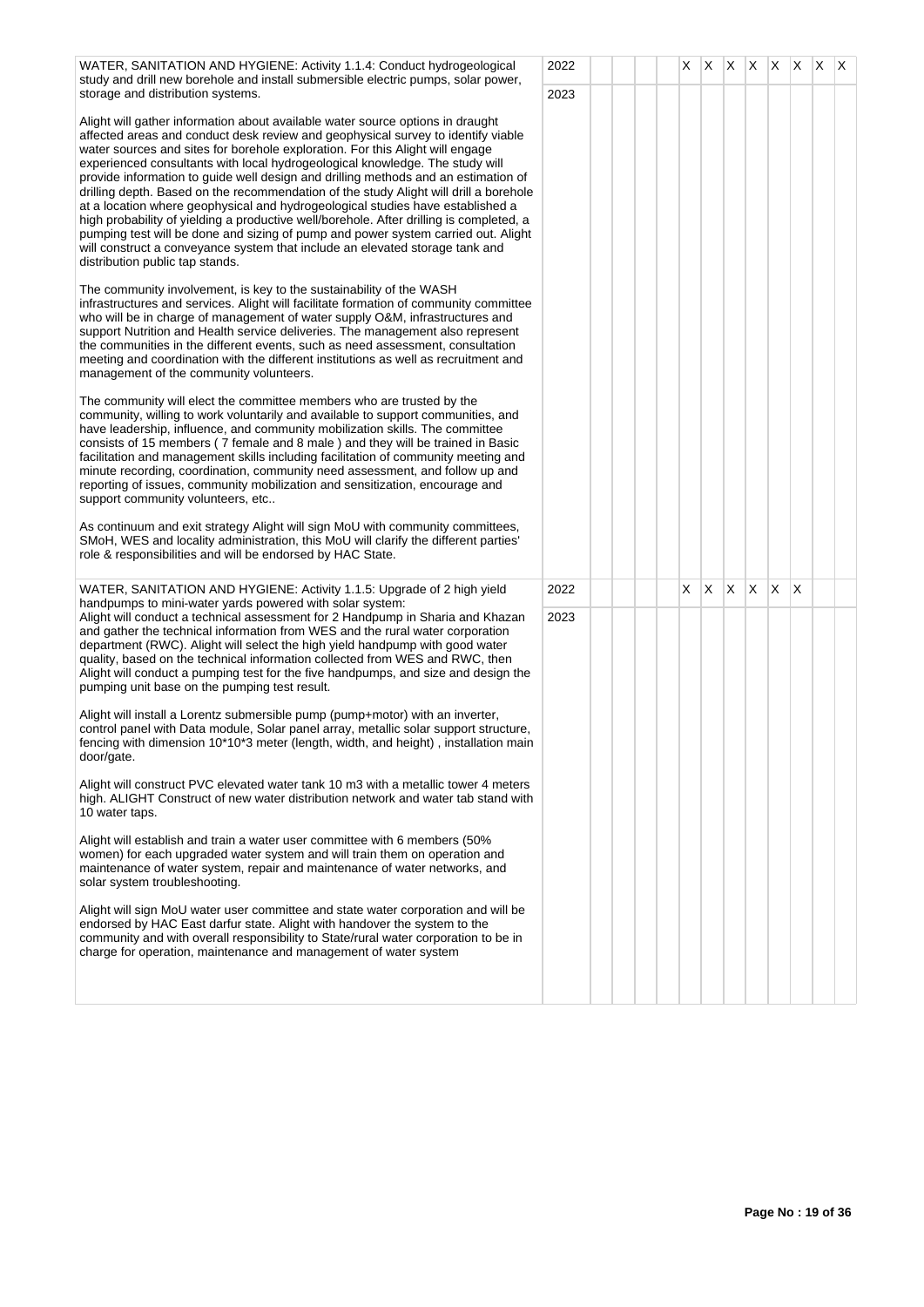| WATER, SANITATION AND HYGIENE: Activity 1.2.1: Emergency water trucking                                                                                                                                                                                                                                                                                                                                                                                                                                                                                                                                                                                                                                                                                                                                                                                                                                                                                                                                                                                                                                                                                                                                                                                                                                                                                                                                                                                                                                                                                                               | 2022 |  | X | X  |                 |                |              |   |         |  |
|---------------------------------------------------------------------------------------------------------------------------------------------------------------------------------------------------------------------------------------------------------------------------------------------------------------------------------------------------------------------------------------------------------------------------------------------------------------------------------------------------------------------------------------------------------------------------------------------------------------------------------------------------------------------------------------------------------------------------------------------------------------------------------------------------------------------------------------------------------------------------------------------------------------------------------------------------------------------------------------------------------------------------------------------------------------------------------------------------------------------------------------------------------------------------------------------------------------------------------------------------------------------------------------------------------------------------------------------------------------------------------------------------------------------------------------------------------------------------------------------------------------------------------------------------------------------------------------|------|--|---|----|-----------------|----------------|--------------|---|---------|--|
| (EWT) is typically a life-saving short-term intervention that is used to cover new<br>water stresses due to drought and interrupted water service and alternative water<br>source is not available at reasonable distance to the community and people cannot<br>afford to pay for survival quantities of water. EWT is expensive and complex to<br>manage and will be considered as a last resort to saving life. In the EWT activities,<br>Alight will initially study the extent of water scarcity, existing coping mechanisms<br>that could be supported/reinforced, its onset and probable ending time (when rain<br>starts/expected in that area), the available boreholes, distance and checking<br>whether their safe yields sufficiency to meet the water needs of water trucks in<br>addition to the everyday users. Additionally, number of water trucks available for<br>hire in the area and existing storage facilities available at the distribution point will<br>be considered. After assessment and analyzing the information gathered Alight<br>together with community leaders will determine distribution point location, number<br>of water points to be constructed and quantities supplied for each site. In the rapid<br>assessment Alight gathered three communities that need water trucking. For this<br>tracking, Alight consider 5 liters/person/day as critical live saving indicator<br>(SPHERE) addressing only drinking and cooking water as priority.<br>In this situation, Alight will also supply water for health facilities and schools so that | 2023 |  |   |    |                 |                |              |   |         |  |
| services will not be interrupted due to water shortage. In this context, hygiene<br>promotion messages will be tailored to fit the conservative water use pattern as<br>water trucking volumes may not address every hygienic needs. However, Alight will<br>encourage key good hygiene practices such as related with child care and<br>handwashing before food preparation and feeding children. Alight will ensure<br>communities are getting safe water by selecting safe water source, water trucks<br>with safe tankers for transporting drinking water and water treatment (i.e.,<br>chlorinating and monitoring the water quality, specifically FRC 0.5mg/lit at point of<br>distribution).                                                                                                                                                                                                                                                                                                                                                                                                                                                                                                                                                                                                                                                                                                                                                                                                                                                                                   |      |  |   |    |                 |                |              |   |         |  |
| WATER, SANITATION AND HYGIENE: Activity 1.2.2: Water treatment: Alight will<br>ensure communities get safe water by selecting safe water source, safe water                                                                                                                                                                                                                                                                                                                                                                                                                                                                                                                                                                                                                                                                                                                                                                                                                                                                                                                                                                                                                                                                                                                                                                                                                                                                                                                                                                                                                           | 2022 |  | X | X  |                 |                |              |   |         |  |
| trucks (water trucks with safe tankers for transporting drinking water) and water<br>treatment (i.e., chlorinating and monitoring the water quality, specifically FRC<br>0.5mg/lit at point of distribution). The source for water trucking in East Darfur is<br>commonly boreholes and Alight will conduct physical and chemical qualities of the<br>water before contracting.                                                                                                                                                                                                                                                                                                                                                                                                                                                                                                                                                                                                                                                                                                                                                                                                                                                                                                                                                                                                                                                                                                                                                                                                       | 2023 |  |   |    |                 |                |              |   |         |  |
| WATER, SANITATION AND HYGIENE: Activity 1.2.3: Provide Hand pump<br>mechanic training for the water user committee: Alight will establish a water user                                                                                                                                                                                                                                                                                                                                                                                                                                                                                                                                                                                                                                                                                                                                                                                                                                                                                                                                                                                                                                                                                                                                                                                                                                                                                                                                                                                                                                | 2022 |  | X | X. | $\mathsf{\chi}$ |                |              |   |         |  |
| committee consisting of 10 members (6 male and 4 female) in each committee in<br>Sharia, Khazan Jadeed of Sharia locality, and Labado, Mohjeria, and baraka of<br>Yasin locality. Alight will provide: basic and practical training for 5 days on hand<br>pump mechanics; technical support to the committees during the project lifetime<br>and link the committees with Rural water corporations after the end of the project<br>period to receive technical support and access to the spare parts centers.<br>Alight will handover one set of a toolbox with full accessories and essential spare<br>parts to each trained committee for repairing and rehabilitation of the handpump<br>whilst ensuring gender representative in the committees.                                                                                                                                                                                                                                                                                                                                                                                                                                                                                                                                                                                                                                                                                                                                                                                                                                  | 2023 |  |   |    |                 |                |              |   |         |  |
| WATER, SANITATION AND HYGIENE: Activity 2.1.1: Conduct hygiene and public                                                                                                                                                                                                                                                                                                                                                                                                                                                                                                                                                                                                                                                                                                                                                                                                                                                                                                                                                                                                                                                                                                                                                                                                                                                                                                                                                                                                                                                                                                             | 2022 |  |   | X. | X               | $\overline{X}$ |              |   |         |  |
| health awareness raising activities in the targeted communities (e.g. awareness<br>sessions, campaign, IEC material printing etc.)                                                                                                                                                                                                                                                                                                                                                                                                                                                                                                                                                                                                                                                                                                                                                                                                                                                                                                                                                                                                                                                                                                                                                                                                                                                                                                                                                                                                                                                    | 2023 |  |   |    |                 |                |              |   |         |  |
| Hygiene Promotion intervention will focus on the dual track of building and<br>sustaining awareness about risk of feco-oral disease transmission and the<br>associated risk on children and mothers health. The promotion also covers the key<br>COVID 19 prevention practices, while raising awareness of the other existing and<br>emerging communicable disease outbreak risks. Alight will use different tools and<br>methods collected from PHAST and CATS approaches depending on the focus of<br>either infrastructure or addressing the other behavior change barriers. Hygiene<br>awareness sessions will be conducted weekly at water points gathering and in<br>house to house visits by well trained community volunteers. Key messages focus<br>on safe water handling, hand washing specially before food preparation and before<br>feeding child and food hygiene.                                                                                                                                                                                                                                                                                                                                                                                                                                                                                                                                                                                                                                                                                                     |      |  |   |    |                 |                |              |   |         |  |
| WATER, SANITATION AND HYGIENE: Activity 2.1.2: None                                                                                                                                                                                                                                                                                                                                                                                                                                                                                                                                                                                                                                                                                                                                                                                                                                                                                                                                                                                                                                                                                                                                                                                                                                                                                                                                                                                                                                                                                                                                   | 2022 |  | X | X  | X               |                |              |   |         |  |
|                                                                                                                                                                                                                                                                                                                                                                                                                                                                                                                                                                                                                                                                                                                                                                                                                                                                                                                                                                                                                                                                                                                                                                                                                                                                                                                                                                                                                                                                                                                                                                                       | 2023 |  |   |    |                 |                |              |   |         |  |
| 2022<br>WATER, SANITATION AND HYGIENE: Activity 3.1.1: Provide training on PSEA to<br>all project's staff including volunteers, contractor's staff and service providers,<br>2023<br>WATER, SANITATION AND HYGIENE: Activity 3.1.2: Establish and monitor<br>community-based complaints mechanism on PSEA, Reporting procedures and                                                                                                                                                                                                                                                                                                                                                                                                                                                                                                                                                                                                                                                                                                                                                                                                                                                                                                                                                                                                                                                                                                                                                                                                                                                   |      |  | X |    |                 |                |              |   |         |  |
|                                                                                                                                                                                                                                                                                                                                                                                                                                                                                                                                                                                                                                                                                                                                                                                                                                                                                                                                                                                                                                                                                                                                                                                                                                                                                                                                                                                                                                                                                                                                                                                       |      |  |   |    |                 |                |              |   |         |  |
|                                                                                                                                                                                                                                                                                                                                                                                                                                                                                                                                                                                                                                                                                                                                                                                                                                                                                                                                                                                                                                                                                                                                                                                                                                                                                                                                                                                                                                                                                                                                                                                       |      |  |   | X. | X               | X.             | $\mathsf{X}$ | X | $X$ $X$ |  |
| Core principles of support to survivors of SEA                                                                                                                                                                                                                                                                                                                                                                                                                                                                                                                                                                                                                                                                                                                                                                                                                                                                                                                                                                                                                                                                                                                                                                                                                                                                                                                                                                                                                                                                                                                                        | 2023 |  |   |    |                 |                |              |   |         |  |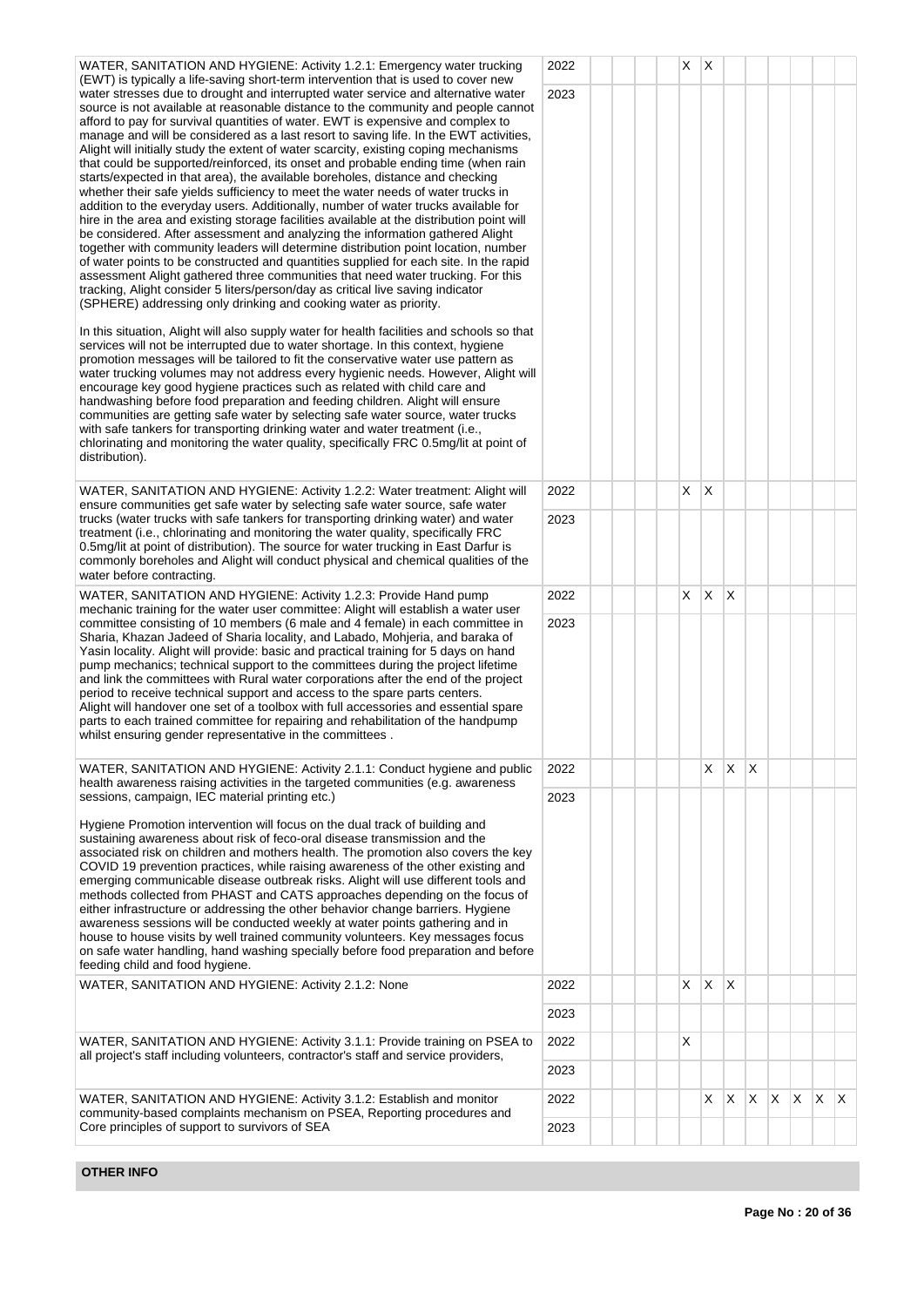# **Accountability to Affected Populations**

The Project will ensure that participation, feedback and complaints mechanisms are integrated in all strategies and plans all through the project cycle and Alight will employ the AGD policy that will be implemented through community based, participatory approaches that are already well established in the communities. This is to ensure the project decisions and actions are responsive to the expressed priorities, needs, capacities and views of all persons of concern irrespective of Age, Gender, Diversity and Disability backgrounds. This is aimed at ensuring meaningful participation, enhanced communication and transparency, improved feedback and response. Alight will maintain effective feedback systems (including comments, suggestions and complaints) using a variety of communication channels that are accessible to all persons of concern and that are appropriate for both sensitive and non- sensitive feedback e.g. use of complaints boxes, toll free hot lines. Committees called CRDC's will be engaged in nutrition intervention planning and feedback. For nutrition, information on the services provided will be posted at nutrition facilities in accessible formats and local languages to ensure people of concerns are aware of services provided and where to get them and are aware on feedback mechanism to complain in case they need.

### **Implementation Plan**

**Coordination with other Organizations in project area**

**Name of the organization Areas/activities of collaboration and rationale** 

### **Environment Marker Of The Project**

### **Gender Marker Of The Project**

4- Likely to contribute to gender equality, including across age groups

### **Justify Chosen Gender Marker Code**

### **Protection Mainstreaming**

Alight will employ the AGD policy that will be implemented through community based, participatory approaches that are already well established in the communities. This is to ensure the project decisions and actions are responsive to the expressed priorities, needs, capacities and views of all persons of concern irrespective of Age, Gender, Diversity and Disability backgrounds. Alight will ensure a balanced boy, girls, women and men in all project activities with relative 60% female and 40% male. Data for beneficiaries will be disaggregated by gender, age groups and location, as the project activities are tailored for different groups in line with developmental stages, needs and vulnerabilities and basing on relevant parameters appropriate in reference to heightened protection risks of the persons of concern. The Project will ensure at all persons of concern have equal and non- discriminatory access to protection, assistance and solutions, this will build on their resilience and recovery. Integration of other Alight protection projects will be enhanced such that activities like awareness raising, dialogues, will be integrated in project approaches. All Alight staff have committed to and signed PSEA policy, Child Protection policy, Code of Conduct as well as the engaged community based networks Alight is a member of National and State levels PSEA task force and regularly coordinates with other partners in relevant PSEA forums. Under the Project, staff and volunteers will benefit a refresher training on PSEA and awareness sessions for people of concerns on PSEA and reporting mechanism will be integrated into education sessions at nutrition sites. And nutrition staff will be oriented on identification of protection vulnerability and referral pathway to appropriate services. Alight has contributed to Inter Agency Action Plan for the Prevention of Sexual Exploitation and Abuse and will ensure Zero Tolerance - No Excuse to SEA in all its operations and project.

### **Country Specific Information**

### **Safety and Security**

### **Access**

ALIGHT has been operating in Yasin, El Furdus and Assalaya localities for many years providing an integrated humanitarian services that includes health, nutrition, WASH serving IDPs, host communities, and returnees. ALIGHT uses the human-centered design approach in developing its program and intervention, which includes community consultation, assessments, and focus group discussions, this leads to building trust and winning the acceptance of the communities which translates into open and easy access to the locations for program implementation. Likewise, the majority of the ALIGHT staff are local residents of the program's targeted communities, which ensures access and serves as a mitigation strategy for reducing risks related to security that might negatively impact ALIGHT's routine programming. Moreover, ALIGHT has technical agreements and MoUs with the HAC, MoH, WES at the state and federal levels which increase access and government support.

# **BUDGET**

| <b>Code</b> | <b>Budget Line Description</b>     |   |                        | D/S Quantity Unit Duration %<br>cost Recurran charged<br>lce: | <b>Ito CHF</b> | Total Cost |
|-------------|------------------------------------|---|------------------------|---------------------------------------------------------------|----------------|------------|
|             | 1. Staff and Other Personnel Costs |   |                        |                                                               |                |            |
| 1.1         | Country Director - International   | S | $1 \mid 11,50$<br>0.00 | 8                                                             | 8.00           | 7.360.00   |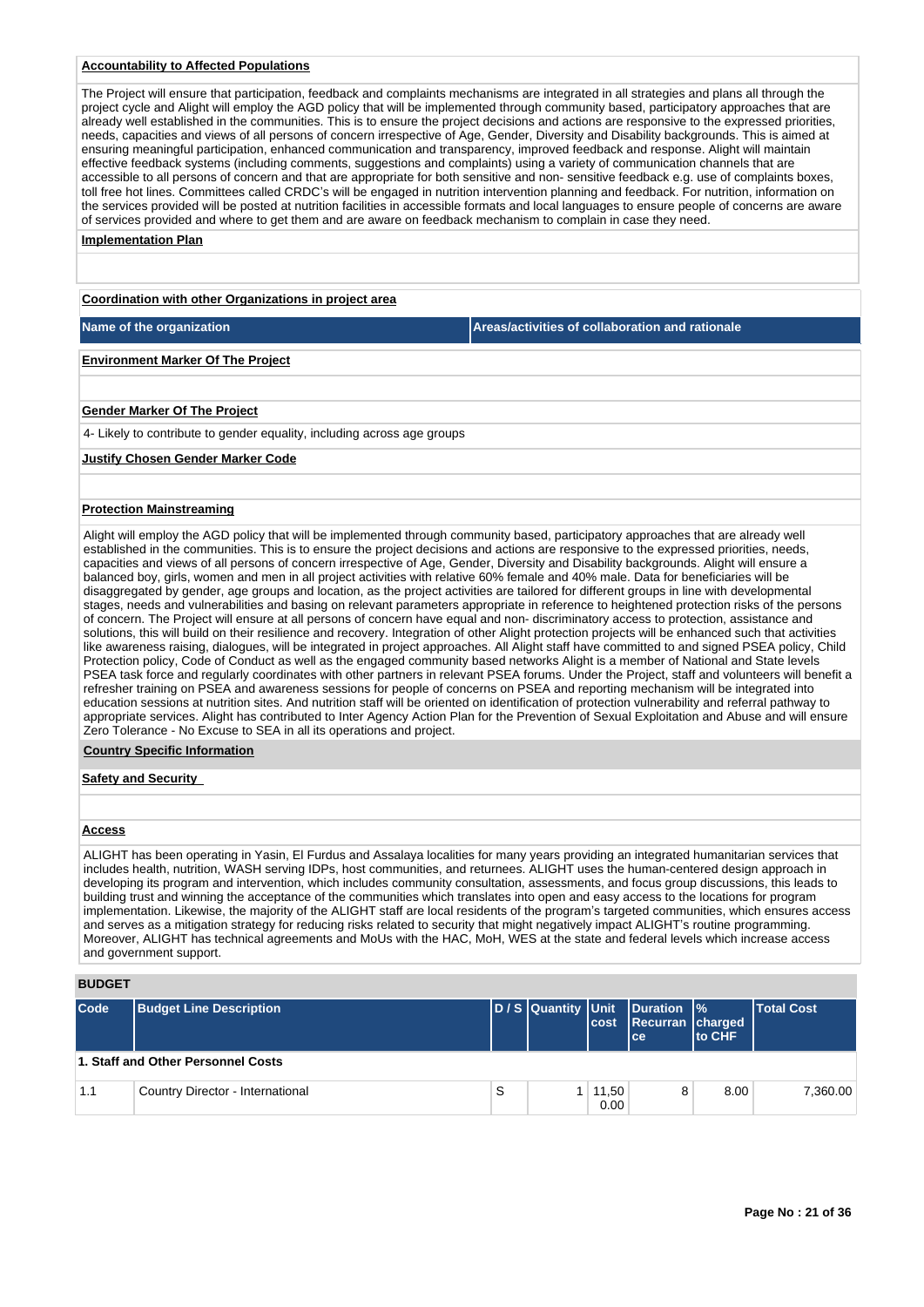|      | The Country Director is Alight's key leadership position in-country and is based in Khartoum, with oversight of the entire country<br>program. The CD provides the strategic vision and leadership for Alight's country program, overseeing a senior management<br>team that ensures successful program implementation and delivery of services to displaced and host community populations.<br>Key responsibilities include leadership for overall country program delivery, including humanitarian coordination and access;<br>representation; program strategy and development; finance and accounting; international, regional, and national partnerships and<br>donor relations; advocacy and communications; UN and government relations; monitoring, evaluation, and learning; security and<br>safety; and operations, including procurement and logistics. The Country Director will dedicate 8% of their time to the project<br>throughout its duration.                                                                                                                                                          |    |   |                       |   |        |           |
|------|----------------------------------------------------------------------------------------------------------------------------------------------------------------------------------------------------------------------------------------------------------------------------------------------------------------------------------------------------------------------------------------------------------------------------------------------------------------------------------------------------------------------------------------------------------------------------------------------------------------------------------------------------------------------------------------------------------------------------------------------------------------------------------------------------------------------------------------------------------------------------------------------------------------------------------------------------------------------------------------------------------------------------------------------------------------------------------------------------------------------------|----|---|-----------------------|---|--------|-----------|
| 1.2  | Deputy Country Director - National                                                                                                                                                                                                                                                                                                                                                                                                                                                                                                                                                                                                                                                                                                                                                                                                                                                                                                                                                                                                                                                                                         | S  |   | $1 \mid 7,000$<br>.00 | 8 | 8.00   | 4,480.00  |
|      | Deputy Country Director - National: He will be responsible for all in-country programs and will ensure that all programs are well-<br>coordinated with other sector programs. The DCD will oversee all the senior program staff including the WASH and Livelihood<br>and Nutrition Advisor.                                                                                                                                                                                                                                                                                                                                                                                                                                                                                                                                                                                                                                                                                                                                                                                                                                |    |   |                       |   |        |           |
|      | The DCD will dedicate 8% of his time to this project throughout its duration.                                                                                                                                                                                                                                                                                                                                                                                                                                                                                                                                                                                                                                                                                                                                                                                                                                                                                                                                                                                                                                              |    |   |                       |   |        |           |
| 1.3  | Darfur Sr. Area manager - National                                                                                                                                                                                                                                                                                                                                                                                                                                                                                                                                                                                                                                                                                                                                                                                                                                                                                                                                                                                                                                                                                         | s  |   | $1 \, 6,800$<br>.00   | 8 | 15.00  | 8,160.00  |
|      | Darfur Area Manager - National: who serve vital leadership roles for program implementation in East Darfur. The Head of<br>program implementation provides strategic oversight of all program and operational needs in their respective states. They<br>manage a team of professionals responsible for ensuring successful program delivery in their states, including program<br>implementation, state and local-level government, partner, and donor relations; program reporting; monitoring, evaluation, and<br>learning; and operations including procurement, logistics, transportation, and security and safety. The positions are funded at<br>15% until the end of this project to support the fulfillment of all program objectives                                                                                                                                                                                                                                                                                                                                                                              |    |   |                       |   |        |           |
| 1.4  | Finance Officer- National                                                                                                                                                                                                                                                                                                                                                                                                                                                                                                                                                                                                                                                                                                                                                                                                                                                                                                                                                                                                                                                                                                  | S  | 1 | 1,000<br>.00          | 8 | 50.00  | 4,000.00  |
|      | The Finance Officer - shall be responsible for the financial management of this project with consultation of Finance Coordinator.<br>He/she shall manage projects financial records, data entry, book keeping, bank and cash management, reports and budget<br>monitoring etc of the project.                                                                                                                                                                                                                                                                                                                                                                                                                                                                                                                                                                                                                                                                                                                                                                                                                              |    |   |                       |   |        |           |
| 1.5  | WASH and infrastructure adviser - International                                                                                                                                                                                                                                                                                                                                                                                                                                                                                                                                                                                                                                                                                                                                                                                                                                                                                                                                                                                                                                                                            | D  |   | 1 6,800<br>.00        | 8 | 5.00   | 2,720.00  |
|      | WASH Advisor- International (1) this position is responsible for providing the technical advice & guidelines on WASH and<br>infrastructure construction, reviewing the WASH program quality, and overseeing the implementation of the WASH and<br>constructions project.                                                                                                                                                                                                                                                                                                                                                                                                                                                                                                                                                                                                                                                                                                                                                                                                                                                   |    |   |                       |   |        |           |
|      | the position charge 5% for the length of the project.                                                                                                                                                                                                                                                                                                                                                                                                                                                                                                                                                                                                                                                                                                                                                                                                                                                                                                                                                                                                                                                                      |    |   |                       |   |        |           |
| 1.6  | WASH Coordinator - East Darfur - National                                                                                                                                                                                                                                                                                                                                                                                                                                                                                                                                                                                                                                                                                                                                                                                                                                                                                                                                                                                                                                                                                  | D  |   | 1 2,300<br>.00        | 8 | 20.00  | 3,680.00  |
|      | This position, based in El Daein, is responsible for managing all WASH project activities under the guidance of the Darfur Sr.<br>Area Manager and WASH adviser to ensure full implementation and coordination of the ALIGHT contractual imperative for the<br>WASH projects. The overall purpose of this position is to provide support to the target communities in addressing specific WASH<br>needs meant to enhance access to quality and equitable WASH services, coordinate with WASH partners, government, line<br>ministries, donors, and other stakeholders. as well as support capacity building to WASH committees, and provide ongoing<br>mentorship. The position will be funded at 20% for the duration of the project.                                                                                                                                                                                                                                                                                                                                                                                     |    |   |                       |   |        |           |
| 1.7  | WASH program Manager - National                                                                                                                                                                                                                                                                                                                                                                                                                                                                                                                                                                                                                                                                                                                                                                                                                                                                                                                                                                                                                                                                                            | D. |   | $1 \mid 1,500$<br>.00 | Ω | 35.00  | 4.200.00  |
|      | The positions (based in El Deain with regular travel to Yassin, Shari'ia, Elferdous, and Assalayia) this position is key technical<br>position and responsible for management and designing of water facilities infrastructure water and sanitation activities for this<br>project.<br>This position will be funded 35% for the duration of the project. Benefits = 17% of the total cost (includes severance, social<br>insurance, annual leave, health). Monthly Breakdown: water and sanitation officer (1) x 8 months x \$ 1500 x35% = \$4200                                                                                                                                                                                                                                                                                                                                                                                                                                                                                                                                                                          |    |   |                       |   |        |           |
| 1.8  | WASH officer - National                                                                                                                                                                                                                                                                                                                                                                                                                                                                                                                                                                                                                                                                                                                                                                                                                                                                                                                                                                                                                                                                                                    | D  |   | $2 \mid 1,000$<br>.00 | 8 | 100.00 | 16,000.00 |
|      | The positions (based in Eldeain with regular travel to Yassin, Shari'ia Elferdous, and Assalayia) this position is key technical staff<br>for all construction activities including design and implementation for this project.<br>These two positions will be funded 100% for the duration of the project. we need two officers one will be engineering background,<br>taking supervision role of construction and rehabilitation activities, the other with public heath and social work background and<br>covering the community mobilization, hygiene awareness raising, community trainings, water quality and integration roles.<br>including the Benefits = 17% of total cost (includes severance, social insurance, annual leave, health). Salary of WASH officer-1<br>(construction engineer) (1) x 8 months x $$1000 \times 100\% = $8,000$<br>WASH officer-2 (Hygiene & sanitation promotion, community mobilization, delivery of training, monitoring water treatment and<br>testing, working with volunteers and responsible for integration with NUT & FSL sectors) (1) x 8 months x \$ 1000 x100% = \$8,000 |    |   |                       |   |        |           |
| 1.9  | Logistic officer - National                                                                                                                                                                                                                                                                                                                                                                                                                                                                                                                                                                                                                                                                                                                                                                                                                                                                                                                                                                                                                                                                                                | S  |   | $1 \mid 1,000$<br>.00 | 8 | 50.00  | 4,000.00  |
|      | This position will be funded 50% for the duration of the project. Benefits = 17% of total cost (includes severance, social<br>insurance, annual leave, health). Monthly Breakdown: logistic officer officer (1) x 8 months x \$ 1000 x50% = \$4000                                                                                                                                                                                                                                                                                                                                                                                                                                                                                                                                                                                                                                                                                                                                                                                                                                                                         |    |   |                       |   |        |           |
| 1.10 | Food Security Project manager - National                                                                                                                                                                                                                                                                                                                                                                                                                                                                                                                                                                                                                                                                                                                                                                                                                                                                                                                                                                                                                                                                                   | D  | 1 | 1,500<br>.00          | 8 | 100.00 | 12,000.00 |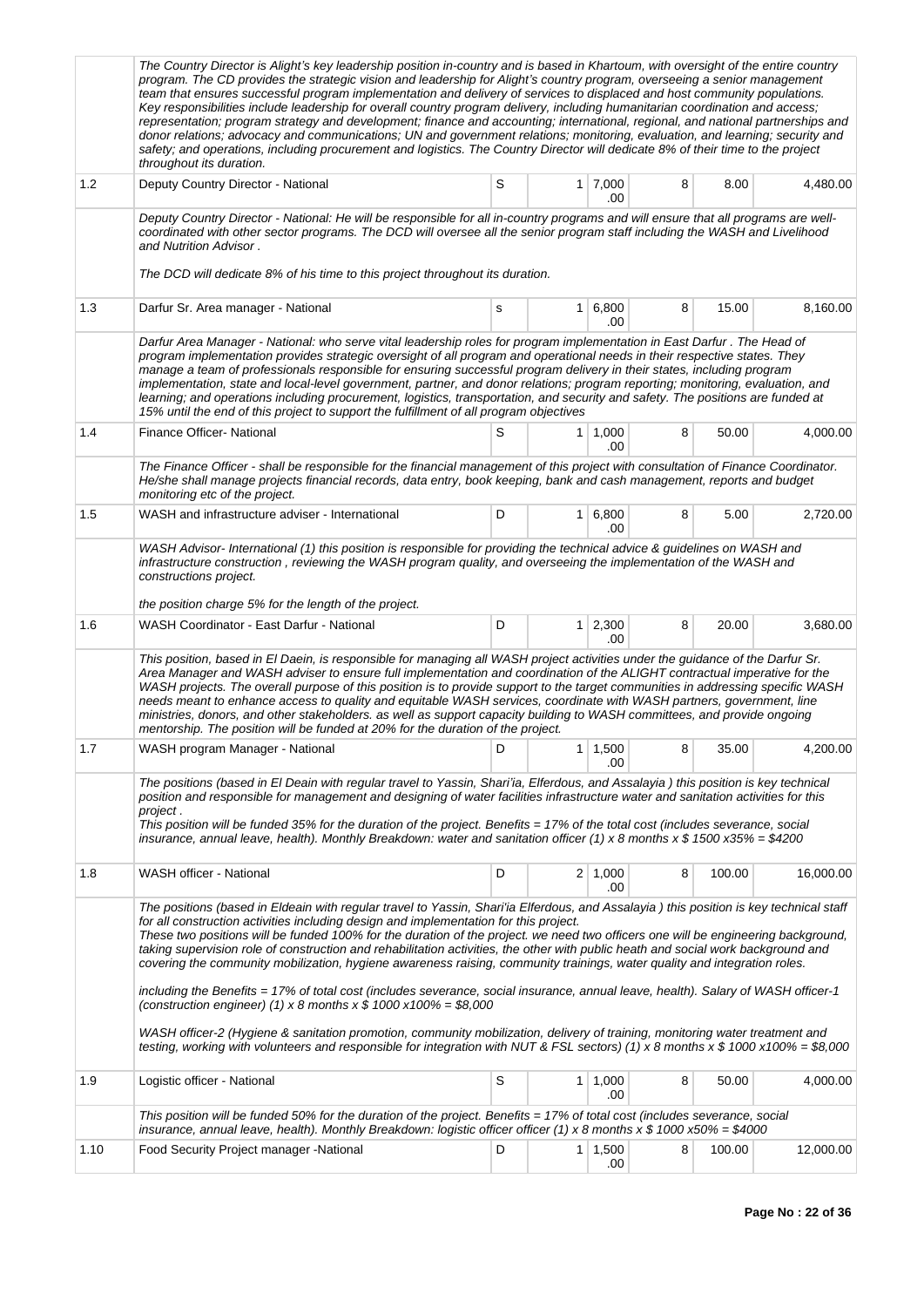|      | The position will be base in EL Daein and responsible for over all project activities supervision, implementation and reporting.                                                                                                                                                                                                                                                                                                                                                                                                                                                                                                                                                                                                                                                                                                                                                                                                                                                                          |   |                |                       |   |        |           |
|------|-----------------------------------------------------------------------------------------------------------------------------------------------------------------------------------------------------------------------------------------------------------------------------------------------------------------------------------------------------------------------------------------------------------------------------------------------------------------------------------------------------------------------------------------------------------------------------------------------------------------------------------------------------------------------------------------------------------------------------------------------------------------------------------------------------------------------------------------------------------------------------------------------------------------------------------------------------------------------------------------------------------|---|----------------|-----------------------|---|--------|-----------|
| 1.11 | Food security officer - National                                                                                                                                                                                                                                                                                                                                                                                                                                                                                                                                                                                                                                                                                                                                                                                                                                                                                                                                                                          | D |                | $2 \mid 1,000$<br>.00 | 8 | 100.00 | 16,000.00 |
|      | The project officers will be responsible for day-to-day activities implementation of FSL project in the ground                                                                                                                                                                                                                                                                                                                                                                                                                                                                                                                                                                                                                                                                                                                                                                                                                                                                                            |   |                |                       |   |        |           |
|      | These two positions will be funded 100% for the duration of the project. One officer will be focusing in two localities, Yassin and<br>Shiaria the other will focus on El Furdus and Assalaya.                                                                                                                                                                                                                                                                                                                                                                                                                                                                                                                                                                                                                                                                                                                                                                                                            |   |                |                       |   |        |           |
|      | Salary of FSL officer-1 (1) x 8 months x \$ 1000 x100% = \$8,000; including the Benefits = 17% of total cost (includes severance,<br>social insurance, annual leave, health).                                                                                                                                                                                                                                                                                                                                                                                                                                                                                                                                                                                                                                                                                                                                                                                                                             |   |                |                       |   |        |           |
| 1.12 | Nutrition technical coordinator                                                                                                                                                                                                                                                                                                                                                                                                                                                                                                                                                                                                                                                                                                                                                                                                                                                                                                                                                                           | D | 1 <sup>1</sup> | 2,300<br>.00          | 8 | 20.00  | 3,680.00  |
|      | This position is responsible for the overall design and implementation of nutrition activities. In this capacity, the Nutrition<br>Technical Coordinator will develop implementation plans; lead the development of proposals and program reports for all nutrition<br>activities; coordinate internally and externally sector activities; establish and maintain public relations with state authorities, UN<br>agencies, other NGOs and implementing partners. S/he will also monitor implementation of all nutrition at ALIGHT service points<br>to ensure the highest quality of service delivery and that services are in line with donor requirements, MoH standards,<br>international guidelines and the ALIGHT global health strategy. This position will be funded 10% during the project period.<br>Benefits = 17% of total cost (includes severance, social insurance, vacation, health). Monthly. Breakdown: Nutrition technical<br>coordinator (1) x 8 months' x $$2300 \times 20\% = $3680$ |   |                |                       |   |        |           |
| 1.13 | <b>Health and nutrition Coordinator</b>                                                                                                                                                                                                                                                                                                                                                                                                                                                                                                                                                                                                                                                                                                                                                                                                                                                                                                                                                                   | D | 1 <sup>1</sup> | 2,500<br>.00          | 8 | 20.00  | 4,000.00  |
|      | the position is responsible for overall health and nutrition implementation in East Darfur, This position will be funded 20% during<br>the project period. Benefits = 17% of total cost (includes severance, social insurance, vacation, health). Monthly. Breakdown:<br>Nutrition technical coordinator (1) x 8 months' x $$2500 \times 20\% = $4000$                                                                                                                                                                                                                                                                                                                                                                                                                                                                                                                                                                                                                                                    |   |                |                       |   |        |           |
| 1.14 | health nutrition manager                                                                                                                                                                                                                                                                                                                                                                                                                                                                                                                                                                                                                                                                                                                                                                                                                                                                                                                                                                                  | D |                | $1 \mid 1,300$<br>.00 | 8 | 50.00  | 5,200.00  |
|      | This position is based in El Daein, he will work closely with health and nutrition officer and pharmacy technical coordinator as well<br>as operation and HR team to ensure good service delivery of all the project activities, will be charged 50% under this project.<br>breakdown 1*8*1300*50%=\$5,200                                                                                                                                                                                                                                                                                                                                                                                                                                                                                                                                                                                                                                                                                                |   |                |                       |   |        |           |
| 1.15 | <b>IYCF</b> supervisor                                                                                                                                                                                                                                                                                                                                                                                                                                                                                                                                                                                                                                                                                                                                                                                                                                                                                                                                                                                    | D | 1 <sup>1</sup> | 600.0<br>0            | 8 | 20.00  | 960.00    |
|      | the post is based in East Darfur (El Daein). The IYCF supervisor will be in charge of providing technical support to nutrition team<br>with regards to home fortification, FBMAM in addition to IYCF and SBCC package. The position will be funded 20% for the<br>duration of the project. The unit cost includes gross salary and social insurance (17% of gross salary).<br>Breakdown: IYCF Supervisor (1) x 8 months' x $$600 *20\% = $960$                                                                                                                                                                                                                                                                                                                                                                                                                                                                                                                                                            |   |                |                       |   |        |           |
| 1.16 | New nutrition nurse -Alight full-time (Rejila) 100%                                                                                                                                                                                                                                                                                                                                                                                                                                                                                                                                                                                                                                                                                                                                                                                                                                                                                                                                                       | D | 1              | 400.0                 | 8 | 100.00 | 3,200.00  |
|      | This position will be responsible of giving nursing care to patients and administer drugs to patients according to the<br>doctor's/Medical Assistant's prescription in the clinics. The position will be funded 100% for the duration of the project. Benefits =<br>17% of total cost (includes severance, social insurance, vacation, health) : total monthly \$400 Breakdown; nutrition Nurses (1) x<br>\$400 X8 months $X$ 100% = \$3200                                                                                                                                                                                                                                                                                                                                                                                                                                                                                                                                                               |   |                |                       |   |        |           |
| 1.17 | New nutrition assistant-Alight full-time (Rejila) 100%                                                                                                                                                                                                                                                                                                                                                                                                                                                                                                                                                                                                                                                                                                                                                                                                                                                                                                                                                    | D |                | $3 \mid 350.0$<br>0   | 8 | 100.00 | 8,400.00  |
|      | This will perform clinical diagnosis and treatment for cases admitted in Abu Jabrah SSR settlement PHCC and daily follow up.<br>These positions will be 100% funded for the duration of the project. The unit cost includes the gross salary + 17% social<br>insurance .Monthly : benefits and salary<br>Breakdown; Nutrition Assistants (3) x $$350$ X8 months $100\% = $8,400$                                                                                                                                                                                                                                                                                                                                                                                                                                                                                                                                                                                                                          |   |                |                       |   |        |           |
| 1.18 | Nutrition nurse - Alight full-time (El furdos, Seleah, Yassin)                                                                                                                                                                                                                                                                                                                                                                                                                                                                                                                                                                                                                                                                                                                                                                                                                                                                                                                                            | D | 3              | 400.0<br>0            | 8 | 30.00  | 2,880.00  |
|      | This position will be responsible of giving nursing care to patients and administer drugs to patients according to the<br>doctor's/Medical Assistant's prescription in the clinics. The position will be funded 30% for the duration of the project. Benefits =<br>17% of total cost (includes severance, social insurance, vacation, health) : total monthly \$400 Breakdown; nutrition Nurses (3) x<br>\$400 X8 months $X$ 30% = \$2880                                                                                                                                                                                                                                                                                                                                                                                                                                                                                                                                                                 |   |                |                       |   |        |           |
| 1.19 | Nutrition assistant-Alight full-time (El Ferdus, Seleah, Yassin,<br>Al nimir)                                                                                                                                                                                                                                                                                                                                                                                                                                                                                                                                                                                                                                                                                                                                                                                                                                                                                                                             | D |                | 13 350.0<br>0         | 8 | 100.00 | 36,400.00 |
|      | These will perform clinical diagnosis and treatment for cases admitted in Abu Jabrah SSR settlement PHCC and daily follow up.<br>These positions will be 100% funded for the duration of the project. The unit cost includes the gross salary + 17% social<br>insurance. Monthly: benefits and salary<br>Breakdown; Nutrition assistants (13) x $$350$ X8 months 100% = \$36,400                                                                                                                                                                                                                                                                                                                                                                                                                                                                                                                                                                                                                          |   |                |                       |   |        |           |
| 1.20 | <b>Nutrition officer</b>                                                                                                                                                                                                                                                                                                                                                                                                                                                                                                                                                                                                                                                                                                                                                                                                                                                                                                                                                                                  | D | 1.             | 1,000<br>.00          | 8 | 100.00 | 8,000.00  |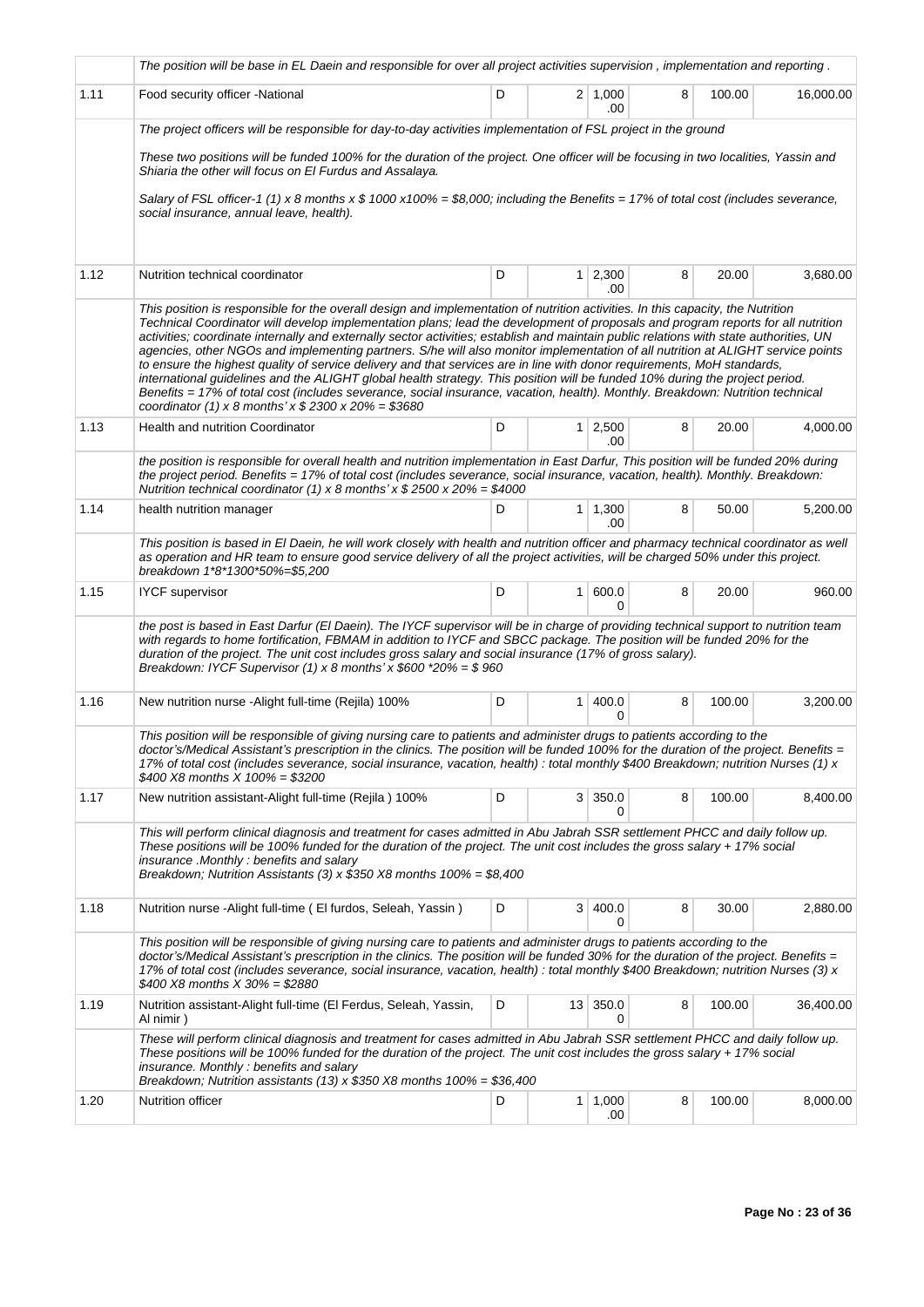|      | the Nutrition officer will be responsible for nutrition activities in<br>the assigned area of work. Will contribute to the development, implementation, monitoring, and evaluation of nutrition program<br>activities and provide assistance to partners according to technical guidelines and standards in nutrition. He/she will be<br>responsible for monitoring nutrition operations in the assigned area of work to ensure quality services. The position will be funded<br>100% for the duration of the project. The unit cost includes gross salary and social insurance (17% of gross salary).<br>Breakdown: nutrition officer (1) x 8 months' x $$1000$ *100% = \$8,000 |   |             |                       |   |        |            |
|------|----------------------------------------------------------------------------------------------------------------------------------------------------------------------------------------------------------------------------------------------------------------------------------------------------------------------------------------------------------------------------------------------------------------------------------------------------------------------------------------------------------------------------------------------------------------------------------------------------------------------------------------------------------------------------------|---|-------------|-----------------------|---|--------|------------|
| 1.21 | cleaner (Rejila) 100%                                                                                                                                                                                                                                                                                                                                                                                                                                                                                                                                                                                                                                                            | s |             | $2 \mid 350.0$<br>0   | 8 | 100.00 | 5,600.00   |
|      | this post is responsible for cleaning and disinfecting frequently contaminated surfaces, such as bed rails and doorknobs, as well<br>as sweeping, dusting, and mopping the floors of the healthcare facility, and tasks such as waste disposal and laundry and linen<br>management. The position will be funded 100% for the duration of the project. The unit cost includes gross salary and social<br>insurance (17% of gross salary).<br>Breakdown: nutrition officer (2) x 8 months' x $$350$ *100% = \$5,600                                                                                                                                                                |   |             |                       |   |        |            |
| 1.22 | Guard (Rejila) 100%                                                                                                                                                                                                                                                                                                                                                                                                                                                                                                                                                                                                                                                              | s |             | $2 \mid 350.0$<br>0   | 8 | 100.00 | 5,600.00   |
|      | this position is Responsible for security requirements on the Alight compounds including The health facilities The position will be<br>funded 100% for the duration of the project. The unit cost includes gross salary and social insurance (17% of gross salary).<br>Breakdown: nutrition officer (2) x 8 months' x $$350$ *100% = \$5,600                                                                                                                                                                                                                                                                                                                                     |   |             |                       |   |        |            |
| 1.23 | <b>MEAL Manager</b>                                                                                                                                                                                                                                                                                                                                                                                                                                                                                                                                                                                                                                                              | s | 1           | 4,000<br>.00          | 8 | 20.00  | 6,400.00   |
|      | The MEAL Manager (1) will guide the field teams by monitoring and evaluating ongoing projects. This will ensure projects are<br>completed in timeliness and quality, ensuring donor and agency compliance. The position will be funded 20% for the duration of<br>the project                                                                                                                                                                                                                                                                                                                                                                                                    |   |             |                       |   |        |            |
| 1.24 | Senior Grants Manager                                                                                                                                                                                                                                                                                                                                                                                                                                                                                                                                                                                                                                                            | s |             | $1 \mid 5,000$<br>.00 | 8 | 30.00  | 12,000.00  |
|      | The Senior Grants Manager (1) will be responsible for all work related to grant acquisition, fund raising, quality control and<br>reporting. The position will oversee reporting and fund raising of all Alight projects in Health, Nutrition, WASH, Protection, FSL<br>sectors. The position will be funded 30% for the duration of the project dedicated to the SHF project in terms of quality assurance.                                                                                                                                                                                                                                                                     |   |             |                       |   |        |            |
| 1.25 | Grants & Business Development Coordinator                                                                                                                                                                                                                                                                                                                                                                                                                                                                                                                                                                                                                                        | s | $\mathbf 1$ | 5,500<br>.00          | 8 | 5.00   | 2,200.00   |
|      | The Grants and Business Development Coordinator (1) will be responsible for all work related to grant acquisition, fund raising,<br>quality control and reporting. The position will oversee reporting and fund raising of all Alight projects in Health, Nutrition, WASH,<br>Protection, FSL sectors. The position will be funded 5% for the duration of the project                                                                                                                                                                                                                                                                                                            |   |             |                       |   |        |            |
| 1.26 | Head of Finance                                                                                                                                                                                                                                                                                                                                                                                                                                                                                                                                                                                                                                                                  | S |             | $1 \, 6,800$<br>.00   | 8 | 8.00   | 4,352.00   |
|      | The Head of Finance (1) will oversee the finances for the entire country program. Other job responsibilities include providing<br>oversight for state offices. The head of finance will be working directly with the donor on finance matters and lead the programs<br>donor specific financial reporting. This position will be funded at 8% for the duration of the project. Breakdown: (Contribution<br>toward salary only and nothing toward benefits) head of finance (1) x \$6200 x 8 months x 8%= \$4352                                                                                                                                                                  |   |             |                       |   |        |            |
| 1.27 | <b>Head of Operation</b>                                                                                                                                                                                                                                                                                                                                                                                                                                                                                                                                                                                                                                                         | S |             | 1 6,800<br>.00        | 8 | 8.00   | 4,352.00   |
|      | The head of operation will oversee the country programs administration office and provide oversight for all procurement,<br>warehousing and communication in country. This position will be charged 3% for the duration of the project. Breakdown:<br>(Contribution toward salary only and nothing toward benefits) head of operation (1) x \$6,800 x 8 months x 8%= \$4352                                                                                                                                                                                                                                                                                                      |   |             |                       |   |        |            |
| 1.28 | <b>Head of Human Resource</b>                                                                                                                                                                                                                                                                                                                                                                                                                                                                                                                                                                                                                                                    | S |             | $1 \mid 7,000$<br>.00 | 8 | 5.00   | 2,800.00   |
|      | The head of human resource will oversee the country human resource office and provide oversight for all human resource in<br>country. This position will be charged 5% for the duration of the project. Breakdown: (Contribution toward salary only and nothing<br>toward benefits) head of HR (1) x $$7,000 \times 8$ months x 5% = 2800                                                                                                                                                                                                                                                                                                                                        |   |             |                       |   |        |            |
| 1.29 | Head of Program Implementation                                                                                                                                                                                                                                                                                                                                                                                                                                                                                                                                                                                                                                                   | S |             | $1 \mid 7,400$<br>.00 | 8 | 5.00   | 2,960.00   |
|      | the head of program (1) (CPM)will be responsible for all in country programs and will ensure that all nutrition programs are well<br>coordinated with other sector programs. s/he will oversee all the senior program staff including the Nutrition Coordinators. S/he<br>will dedicate 5% of their time to this project throughout its duration. Breakdown: (contribution towards salary only) 1 x \$7,400 x 8<br>months $x$ 5%                                                                                                                                                                                                                                                 |   |             |                       |   |        |            |
| 1.30 | SHF projects manager                                                                                                                                                                                                                                                                                                                                                                                                                                                                                                                                                                                                                                                             | D |             | $1 \mid 2,500$<br>.00 | 8 | 80.00  | 16,000.00  |
|      | This position will dedicate 100% of the time and effort for implementation and control of the project. He/She will be overall<br>responsible for implementation, coordination, monitoring and reporting within sectors of WASH, Nutrition, and FSL. Salary break<br>down (1 person $*$ \$2500 per months $*$ 80% $*$ 8 months)                                                                                                                                                                                                                                                                                                                                                   |   |             |                       |   |        |            |
| 1.31 | <b>Project Implementation Coordinator</b>                                                                                                                                                                                                                                                                                                                                                                                                                                                                                                                                                                                                                                        | D |             | $1 \mid 3,500$<br>.00 | 8 | 20.00  | 5,600.00   |
|      | This position will dedicate 20% of the time and effort for implementation and control of the project. He/She will be overall<br>responsible for implementation, coordination, monitoring and reporting with external stakeholders. With frequent travel to the field<br>and monitor activities and integrations. Salary break down (1 person * \$3,500 per months * 20% *8 months)                                                                                                                                                                                                                                                                                               |   |             |                       |   |        |            |
|      | <b>Section Total</b>                                                                                                                                                                                                                                                                                                                                                                                                                                                                                                                                                                                                                                                             |   |             |                       |   |        | 223,184.00 |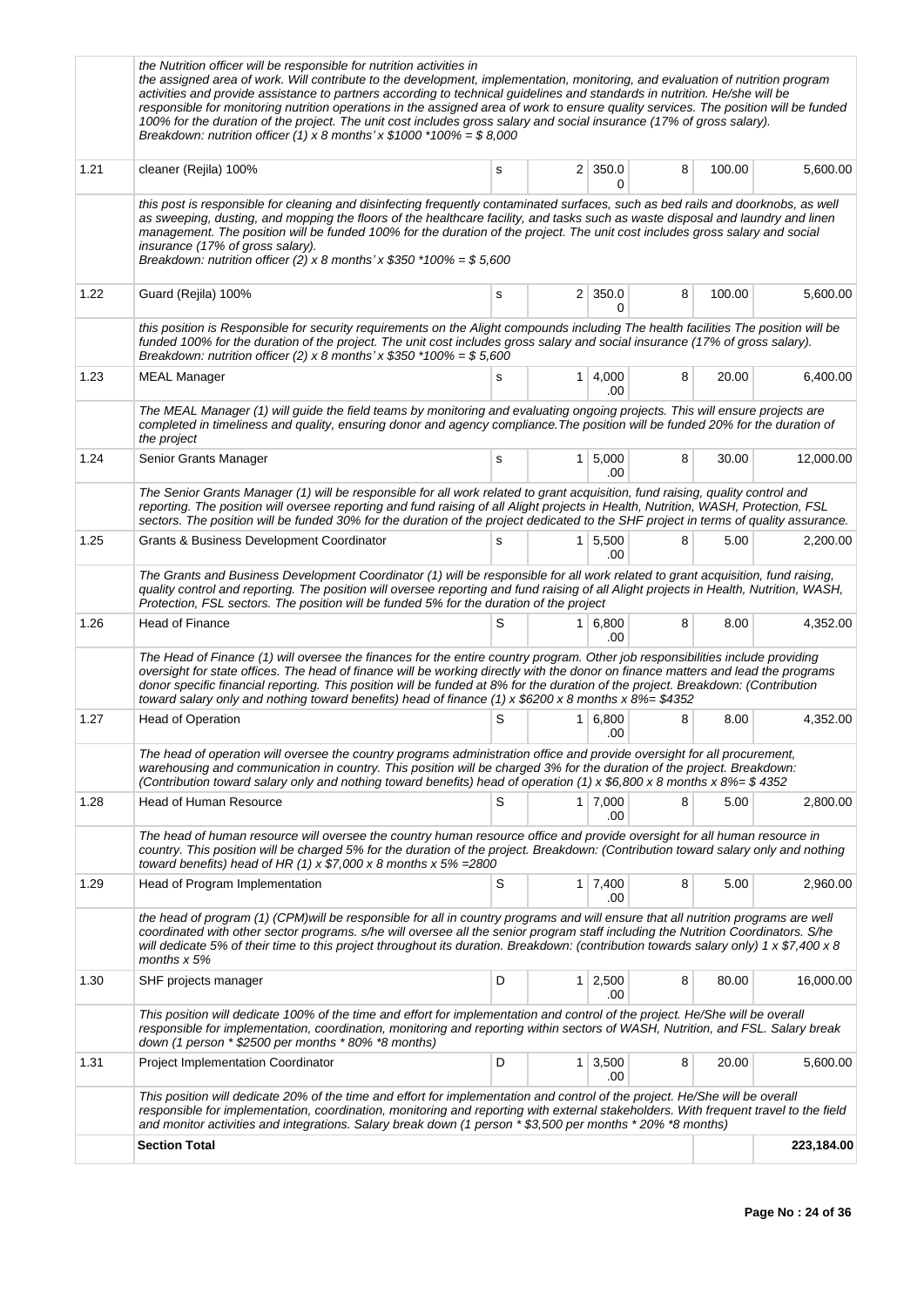|      | 2. Supplies, Commodities, Materials                                                                                                                                                                                                                                                                                                                                                                                                                                             |   |                |                        |              |        |            |
|------|---------------------------------------------------------------------------------------------------------------------------------------------------------------------------------------------------------------------------------------------------------------------------------------------------------------------------------------------------------------------------------------------------------------------------------------------------------------------------------|---|----------------|------------------------|--------------|--------|------------|
| 2.1  | Conduct water tracking to Baraka Village of Yassin Locality                                                                                                                                                                                                                                                                                                                                                                                                                     | D | 1              | 12,92<br>0.00          | 3            | 100.00 | 38,760.00  |
|      | The cost will cover the trucking to the Baraka village from nearest water source and using 11000 Liter capacity tanker:<br>The detailed cost is found in the attached WASH BOQ Excel sheet                                                                                                                                                                                                                                                                                      |   |                |                        |              |        |            |
|      | "2.1 BOQ-Water trucking"                                                                                                                                                                                                                                                                                                                                                                                                                                                        |   |                |                        |              |        |            |
| 2.2  | Rehabilitation of non-functional handpump Sharia Localities                                                                                                                                                                                                                                                                                                                                                                                                                     | D | 8              | 2,886<br>.00           | $\mathbf{1}$ | 100.00 | 23,088.00  |
|      | Rehabilitation of 8 hand pumps, the rehabilitation includes conducting technical assessment and identifying problems that needs<br>rectification, replace broken hand pump parts, maintain the platform, drainage control, soak ways pit and fencing. The<br>rehabilitation will be done jointly with village hand pump mechanics, community volunteers and WASH committees.<br>the cost as per attached BoQs:<br>"2.2 Handpump rehabilitation"                                 |   |                |                        |              |        |            |
| 2.3  | Upgrade of high yield handpump to solar pumping system and<br>construction of mini water yards                                                                                                                                                                                                                                                                                                                                                                                  | D |                | $2 \mid 35,00$<br>6.00 | 1            | 100.00 | 70,012.00  |
|      | Two hand pumps will be upgraded.<br>The budget includes cost for pumping test, installation of submersible pump and pipes, installation of solar system, PVC elevated<br>water tank and water points.                                                                                                                                                                                                                                                                           |   |                |                        |              |        |            |
|      | "please refer to the detailed BoQs in the document tab with ref. sheet name "2.3 Upgrade HP to Mini WY                                                                                                                                                                                                                                                                                                                                                                          |   |                |                        |              |        |            |
| 2.4  | Drilling and construction of new borehole in Yassin locality                                                                                                                                                                                                                                                                                                                                                                                                                    | D |                | 1 172,4<br>56.14       | 1            | 100.00 | 172,456.14 |
|      | The the Budget will cover the cost of hydro-geological study/assessment, drilling, and installation of the new borehole, installation<br>of pumping set, construction of elevated water tank 45m3 and with metallic tower 6 meter high, installation of the solar system,<br>and construction of water distribution system and 2 tabs stand for donkey cart and 4 animal trough.<br>the Detailed budged is attached in the document tab with ref. name "2.4 Drilling of new BH" |   |                |                        |              |        |            |
| 2.5  | Rehabilitation of water yard El Ferdous                                                                                                                                                                                                                                                                                                                                                                                                                                         | D | 1              | 24,10<br>0.00          | 1            | 100.00 | 24,100.00  |
|      | One water yard will be rehabilitated by this project.<br>This budget will cover the cost of repair and rehabilitation of existing elevated tanks, rehabilitation of water distribution systems<br>and water distribution points, replacement of existing non-functioning generators.<br>"Please refer to detailed BoQs attached in the document tabs under reference sheet name "2.5 Rehab. of WY"                                                                              |   |                |                        |              |        |            |
| 2.6  | Training of water user committees in handpump mechanic and<br>water supply management                                                                                                                                                                                                                                                                                                                                                                                           | D | 1 <sup>1</sup> | 2,022<br>.10           | 1            | 100.00 | 2,022.10   |
|      | The cost is for establishment and Trainings of 8 groups of water user committees for 5 Days each training, the cost will cover the<br>refreshment, stationeries . Participants DSA, HAC and facilitator DSA, etc. Total amount 2022.1                                                                                                                                                                                                                                           |   |                |                        |              |        |            |
| 2.7  | For details, please refer excel tab "2.6 BOQ-Training of WUC"<br>procurement of Hand pump tools box                                                                                                                                                                                                                                                                                                                                                                             | D |                | 8 1,250                | 1            | 100.00 | 10,000.00  |
|      | Complete hand pump Indian mark 2 tool box will be procured and provided to each water user committee. The detial of parts and<br>lumpsum cost is provided in WASH BOQ,<br>For detail information please refer "2.7 Hand pump tool set" tab                                                                                                                                                                                                                                      |   |                | .00                    |              |        |            |
| 2.8  | Procurement and distribution of improved seeds                                                                                                                                                                                                                                                                                                                                                                                                                                  | D | 1              | 148,8<br>00.00         | $\mathbf{1}$ | 100.00 | 148,800.00 |
|      | Alight will procure and distribute improved seeds for small scale farmer in the target localities each house hold will get agricultural<br>package 25 Kg sorghum, 80KG of groundnut and 5kg sesame for total target of 600 HHs with average total cost of \$148,800<br>Please refer the FSL BOQ ""2.8 Improved seed"""                                                                                                                                                          |   |                |                        |              |        |            |
| 2.9  | Procurement and distribution of agricultural tools                                                                                                                                                                                                                                                                                                                                                                                                                              | D | 1              | 35,04<br>0.00          | 1            | 100.00 | 35,040.00  |
|      | Agricultural tools, 600 donkey ploughs and 1200 hoes will be procured and distributed for 600 HH. the total cost is 35,040                                                                                                                                                                                                                                                                                                                                                      |   |                |                        |              |        |            |
|      | for detail price, refer the FSL BOQ, "2.9 Agricultural tools"<br>600 donky ploughs $x $50 = $30000$                                                                                                                                                                                                                                                                                                                                                                             |   |                |                        |              |        |            |
|      | 1200 hoesx\$4.2= \$5040<br>total $cost = $35040$                                                                                                                                                                                                                                                                                                                                                                                                                                |   |                |                        |              |        |            |
| 2.10 | Procurement of donkey carts                                                                                                                                                                                                                                                                                                                                                                                                                                                     | D |                | 50 330.0<br>0          | 1            | 100.00 | 16,500.00  |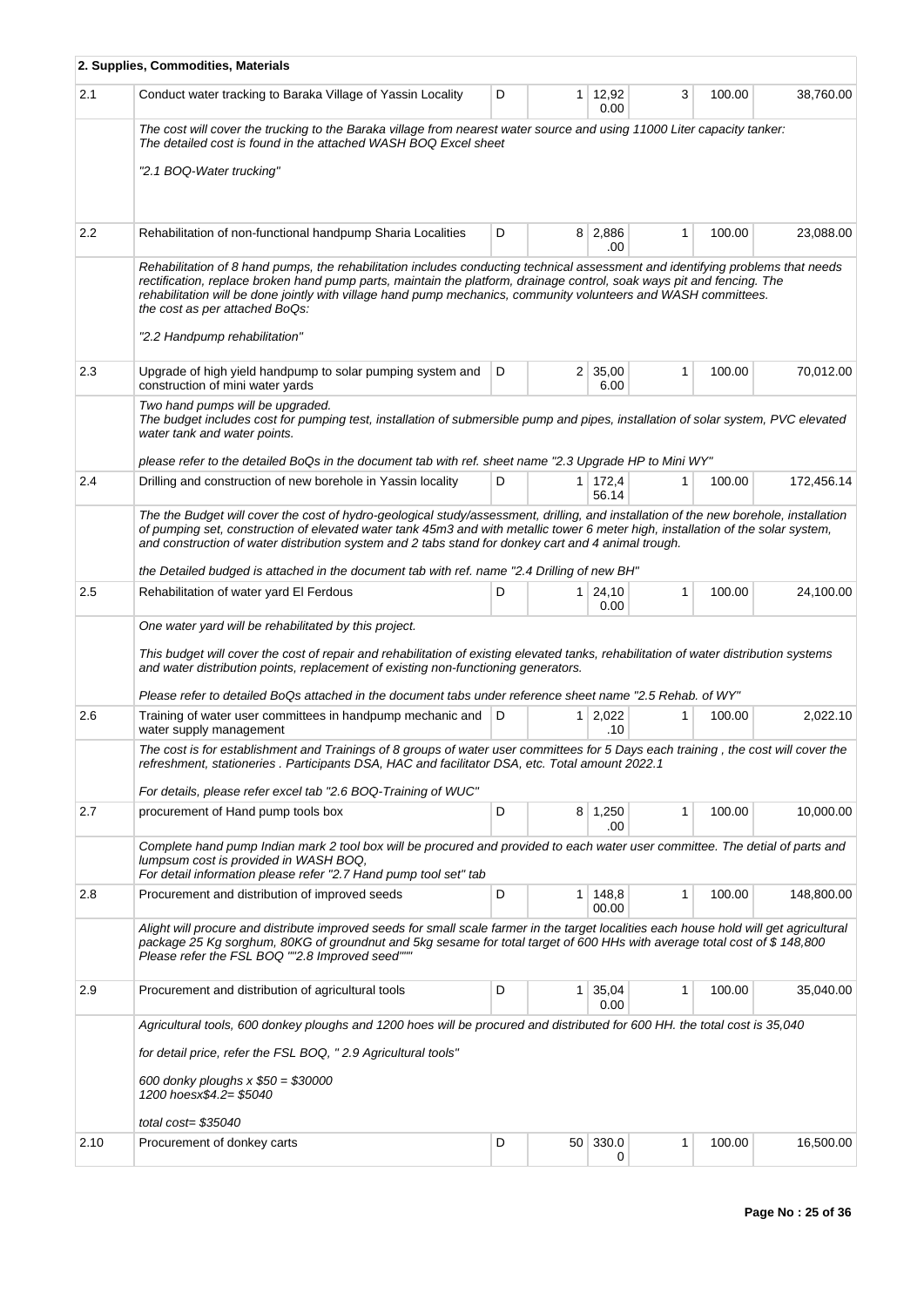|      | procurement of and distribution of donkey carts for farming community groups (villages) one cart per 12HH to help them transport<br>produce from farm to storage location.<br>This project provides 50 donkey carts @ unit price of \$330/donkey cart.                                                                                                                                                                                                                                                                                                                                     |   |                |                   |   |        |           |
|------|--------------------------------------------------------------------------------------------------------------------------------------------------------------------------------------------------------------------------------------------------------------------------------------------------------------------------------------------------------------------------------------------------------------------------------------------------------------------------------------------------------------------------------------------------------------------------------------------|---|----------------|-------------------|---|--------|-----------|
|      | for detail information, please refer FSL BOQ "2.10 Donkey cart"                                                                                                                                                                                                                                                                                                                                                                                                                                                                                                                            |   |                |                   |   |        |           |
| 2.11 | Livelihood-Purpose Cash distribution                                                                                                                                                                                                                                                                                                                                                                                                                                                                                                                                                       | D |                | 400 30.00         | 8 | 100.00 | 96,000.00 |
|      | cash distribution to 400 affected and vulnerable HH * \$5 per person per HH per months as Per WFP MEB for Feb.2022 400 HH *<br>$$(6 *5) * 8 months = $ 96,000.$                                                                                                                                                                                                                                                                                                                                                                                                                            |   |                |                   |   |        |           |
|      | This activity target hence budget may increase, Depending on the challenges of implementation of items 2.8, 2.9, 2.10. In case<br>Alight experiences challenges to procure improved sees and tools before agricultural time, the cash distribution beneficiaries<br>target will be revised to increase to 6,000 and the budget allocated for the above activities will be used for this activity.                                                                                                                                                                                          |   |                |                   |   |        |           |
|      | for detail refer FSL BOQ, "2.11 MPCD" tab                                                                                                                                                                                                                                                                                                                                                                                                                                                                                                                                                  |   |                |                   |   |        |           |
| 2.12 | Procurement and distribution of seeds for animal fodder &<br>Pasture rehabilitation                                                                                                                                                                                                                                                                                                                                                                                                                                                                                                        | D |                | 1   10,00<br>0.00 | 1 | 100.00 | 10,000.00 |
|      | Alight will procure and distribute animal fodder seeds for 1000 HHs 5kg each with \$2/kg price the total cost 10,000                                                                                                                                                                                                                                                                                                                                                                                                                                                                       |   |                |                   |   |        |           |
|      | Please refer the FSL BOQ "2.12 P&DAF seed"                                                                                                                                                                                                                                                                                                                                                                                                                                                                                                                                                 |   |                |                   |   |        |           |
| 2.13 | Procurement and Distribution of Salt lick for animals                                                                                                                                                                                                                                                                                                                                                                                                                                                                                                                                      | D | 1              | 5,000<br>.00      | 1 | 100.00 | 5,000.00  |
|      | Alight will procure and distribute salt lick for animals for 1000 HHs 5kg each with \$1/kg price the total cost 5,000                                                                                                                                                                                                                                                                                                                                                                                                                                                                      |   |                |                   |   |        |           |
|      | Please refer the FSL BOQ "2.13 P&DAF salt lick"                                                                                                                                                                                                                                                                                                                                                                                                                                                                                                                                            |   |                |                   |   |        |           |
| 2.14 | Nutrition centers running cost                                                                                                                                                                                                                                                                                                                                                                                                                                                                                                                                                             | D | 5400           | 1.00              | 1 | 100.00 | 5,400.00  |
|      | To maintain quality service delivery, ALIGHT will provide consumable supplies (Soap, cleaning detergents/materials & stationery)<br>to each facility.<br>BoQ shared under documents                                                                                                                                                                                                                                                                                                                                                                                                        |   |                |                   |   |        |           |
|      | for detail Refer Nutrition BOQ, "2.14 Nutrition running cost" tab                                                                                                                                                                                                                                                                                                                                                                                                                                                                                                                          |   |                |                   |   |        |           |
| 2.15 | Support referral of SAM with complication cases to secondary<br>medical care (SC)                                                                                                                                                                                                                                                                                                                                                                                                                                                                                                          | D |                | 10 35.00          | 8 | 100.00 | 2,800.00  |
|      | Alight supports referral of SAM with medical complication from primary facilities to secondary facilities or stabilization center; an<br>average of 10 cases is referred per month. This includes the cost of transportation (to and from), simple medical procedures<br>(Lab. Breakdown 10x \$35x8x10=\$2.800                                                                                                                                                                                                                                                                             |   |                |                   |   |        |           |
| 2.16 | Construction of one nutrition store in Rejila site                                                                                                                                                                                                                                                                                                                                                                                                                                                                                                                                         | D | $\mathbf{1}$   | 14,09<br>3.50     | 1 | 100.00 | 14,093.50 |
|      | Funding will be used to construct one store in Rejila nutrition center. The main reason for requesting construction of store in<br>Rejila because Alight is going to implement nutrition program in Rejila as expansion and there is no store to keep the nutrition<br>supply, to avoid moving supplies on weekly basis from main store which is located far from the Rejila town. Also to keep nutrition<br>supplies safely, the store is required.                                                                                                                                       |   |                |                   |   |        |           |
|      | for detail Refer Nutrition BOQ, "2.16 construction of nut-store" tab                                                                                                                                                                                                                                                                                                                                                                                                                                                                                                                       |   |                |                   |   |        |           |
| 2.17 | Organize CMAM training for 25 nutrition technical staff                                                                                                                                                                                                                                                                                                                                                                                                                                                                                                                                    | D | $\mathbf{1}$   | 2,949<br>.00      | 1 | 100.00 | 2,949.00  |
|      | Alight will organize training on new CMAM guidelines for 25 technical staff for 3 days that are based at health facilities. This<br>training quide focuses on the management of SAM in children 6–59 months of age and takes into<br>account emerging evidence on the management of MAM and the "management of at-risk mothers and infants under 6 months of<br>age<br>The training guide is designed to increase participants' knowledge of and build practical skills to implement CMAM in emergency<br>and non-emergency. training breakdown included in separate sheet under documents |   |                |                   |   |        |           |
|      | For detail, refer to the "2.17 CMAM training" tab of Nutrition BOQ                                                                                                                                                                                                                                                                                                                                                                                                                                                                                                                         |   |                |                   |   |        |           |
| 2.18 | Transportation of nutrition supplies/drugs to all OTP/TSFP<br>sites                                                                                                                                                                                                                                                                                                                                                                                                                                                                                                                        | D | 3 <sup>1</sup> | 200.0<br>0        | 4 | 100.00 | 2,400.00  |
|      | Alight will hire trucks on two-months basis for secondary nutrition supplies/drugs transportation from Eldaein to Yassin, Assalaya<br>and Alferdos.<br>breakdown: 3truck* \$200*4months = \$2,400                                                                                                                                                                                                                                                                                                                                                                                          |   |                |                   |   |        |           |
| 2.19 | Furniture, materials and stationary for setting up new OTP<br>/TSFP Rejila                                                                                                                                                                                                                                                                                                                                                                                                                                                                                                                 | D | 1              | 6,931<br>.00      | 1 | 100.00 | 6,931.00  |
|      | Alight plans to open and establish new OTP/TSFP programs in Rejila, so the required furniture, materials and stationaries is to<br>support the staff /beneficiaries to implement the nutrition programs.<br>detailed budget attached under documents.                                                                                                                                                                                                                                                                                                                                      |   |                |                   |   |        |           |
|      | For detail, refer to the "2.19 furniture & materials " tab of Nutrition BOQ                                                                                                                                                                                                                                                                                                                                                                                                                                                                                                                |   |                |                   |   |        |           |
| 2.20 | Conduct 3 MUAC screening campaigns and defaulter tracing<br>in Yassin , Assalaya and Alferdos locality including Rejila the<br>nutrition new site                                                                                                                                                                                                                                                                                                                                                                                                                                          | D | $\mathbf{1}$   | 6,320<br>.00      | 1 | 100.00 | 6,320.00  |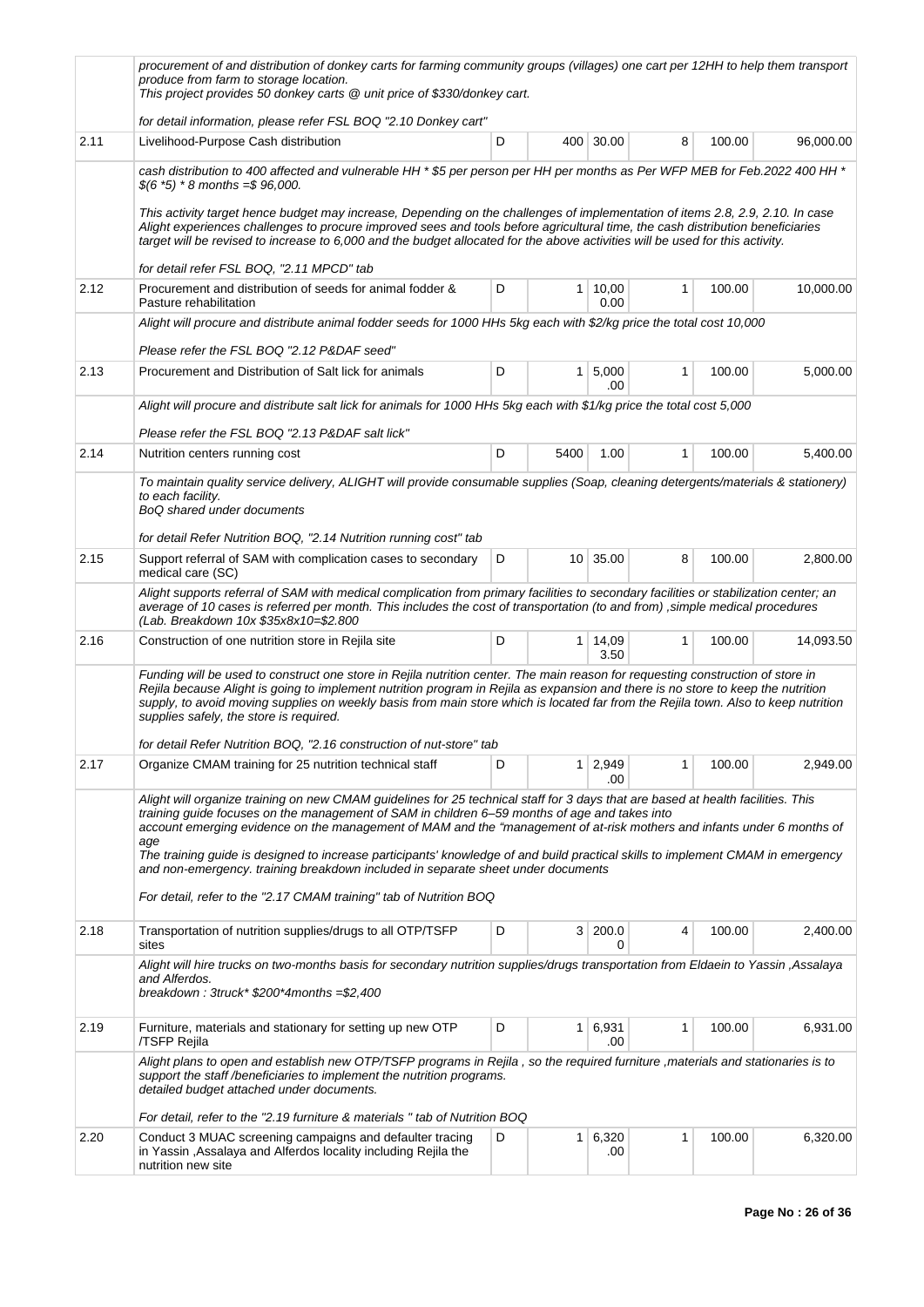|      | Alight will conduct 3 days MUAC screening campaign at Yassin locality to support referral of SAM/MAM case to OTP/TSFP sites<br><b>BoQ</b> under documents                                                                                                                                                                                                                                                                                                                                                                                                                                                                                                                   |   |                |                              |              |        |           |
|------|-----------------------------------------------------------------------------------------------------------------------------------------------------------------------------------------------------------------------------------------------------------------------------------------------------------------------------------------------------------------------------------------------------------------------------------------------------------------------------------------------------------------------------------------------------------------------------------------------------------------------------------------------------------------------------|---|----------------|------------------------------|--------------|--------|-----------|
|      | For detail, refer to the "2.20 MUAC screening campaign" tab of Nutrition BOQ                                                                                                                                                                                                                                                                                                                                                                                                                                                                                                                                                                                                |   |                |                              |              |        |           |
| 2.21 | Support the activities of mother to mother support groups<br>(MSGs)                                                                                                                                                                                                                                                                                                                                                                                                                                                                                                                                                                                                         | D | 1 <sup>1</sup> | 4,644<br>.00                 | 1            | 100.00 | 4,644.00  |
|      | Alight will provide in kind support to 120 mother support groups established in the Assalaya, Yassin, and Alferdos localities<br>BoQ will be shared under Documents                                                                                                                                                                                                                                                                                                                                                                                                                                                                                                         |   |                |                              |              |        |           |
|      | For detail, refer to the "2.21 inkind support to MSGs " tab of Nutrition BOQ                                                                                                                                                                                                                                                                                                                                                                                                                                                                                                                                                                                                |   |                |                              |              |        |           |
| 2.22 | organize IYCF training for 120 mother group                                                                                                                                                                                                                                                                                                                                                                                                                                                                                                                                                                                                                                 | D | 4022           | 1.00                         | 1            | 100.00 | 4,022.00  |
|      | the aim of the training is to enable mothers to learn, develop and acquire knowledge and skill to support training on optimal infant<br>and young child feeding practices in emergencies, where necessary, to help mothers to overcome difficulties. the training will be<br>in 4 rounds for 3days each<br>BoQ is attached under Documents                                                                                                                                                                                                                                                                                                                                  |   |                |                              |              |        |           |
|      | For detail, refer to the "2.22 IYCF training for 120 MSGs" tab of Nutrition BOQ                                                                                                                                                                                                                                                                                                                                                                                                                                                                                                                                                                                             |   |                |                              |              |        |           |
| 2.23 | Training on SBCC/home fortification for 25 nutrition staff                                                                                                                                                                                                                                                                                                                                                                                                                                                                                                                                                                                                                  | D | $\mathbf{1}$   | 1,491<br>.50                 | 1            | 100.00 | 1,491.50  |
|      | The requested budget will be used to conduct a three-day training for 25 nutrition staff ,the training will focus on social and<br>behavior change communication messages and micronutrient supplement<br><b>BoQ attached under Documents</b><br>For detail, refer to the "2.23 SBCC& HF training" tab of Nutrition BOQ                                                                                                                                                                                                                                                                                                                                                     |   |                |                              |              |        |           |
| 2.24 | Community awareness sessions for 3days                                                                                                                                                                                                                                                                                                                                                                                                                                                                                                                                                                                                                                      | D |                | $1 \mid 3,622$<br>.00        | $\mathbf{1}$ | 100.00 | 3,622.00  |
|      | Alight will conduct 2 awareness sessions on CMAM, IYCF, SBCC and Micronutrient supplement in East Darfur (Abu Jabrah, Abu<br>Karinka) for 3days. Topics will be covered include; initiation of breastfeeding, exclusive of breastfeeding and introduction of<br>complementary feeding, nutrition care of sick child, causes of malnutrition, symptoms and signs of malnutrition, hygiene and<br>immunization, maternal nutrition and child spacing and micronutrient supplements and diversification of diet<br><b>BoQ attached under Documents</b><br>For detail, refer to the "2.24 community awareness" tab of Nutrition BOQ                                             |   |                |                              |              |        |           |
| 2.25 | Extension Service Trainings for farmers HH                                                                                                                                                                                                                                                                                                                                                                                                                                                                                                                                                                                                                                  | D | $\mathbf{1}$   | 3,250                        | 1            | 100.00 | 3,250.00  |
|      |                                                                                                                                                                                                                                                                                                                                                                                                                                                                                                                                                                                                                                                                             |   |                | .00                          |              |        |           |
|      | Extension Service Trainings will be provided via meetings, farm visits, lectures, method demonstrations, and farmer field schools.<br>These activities are customized to meet the needs of farmers to become knowledgeable on updated agricultural methods and<br>technologies that have commercial potential and are environmentally friendly. The training will address planting and post-harvest<br>cares to optimize the produce quality and value.                                                                                                                                                                                                                     |   |                |                              |              |        |           |
|      | For detail of training budget, refer to the "2.25 ES training for farmers " tab of FSL BOQ                                                                                                                                                                                                                                                                                                                                                                                                                                                                                                                                                                                  |   |                |                              |              |        |           |
| 2.26 | <b>TOT Training for Pasture rehabilitation</b>                                                                                                                                                                                                                                                                                                                                                                                                                                                                                                                                                                                                                              | D |                | $1 \overline{)2,450}$<br>.00 | 1            | 100.00 | 2,450.00  |
|      | The training objective is to support agro-pastoralists have sustainable source of good-quality feed for livestock. It target many<br>agro-pastoralists on rangel and rehabilitation, grazing management, sustainable enclosure utilization practices and diversification<br>of income-generated activities and opportunities. These efforts have alternative benefits with related to both livestock and<br>humans. Additionally, the farmers will receive appropriate rehabilitation techniques and water harvesting methods have been<br>tried and tested in similar contexts<br>For training budget detail, refer to the "2.26 TOT Training Pasture Reha" tab of FSL BOQ |   |                |                              |              |        |           |
| 2.27 | construction of nutrition center in Rejila area                                                                                                                                                                                                                                                                                                                                                                                                                                                                                                                                                                                                                             | D |                | 1 3,368<br>.00               | $\mathbf{1}$ | 100.00 | 3,368.00  |
|      | budget will be use to construct 4 rooms size 4*4m with waiting shelter, 2 latrines and fencing the center with local materials in<br>Rejila<br><b>BoQ attached under Documents</b>                                                                                                                                                                                                                                                                                                                                                                                                                                                                                          |   |                |                              |              |        |           |
|      | For detail, refer to the "2.27 Con of Nut room " tab of FSL BOQ                                                                                                                                                                                                                                                                                                                                                                                                                                                                                                                                                                                                             |   |                |                              |              |        |           |
| 2.28 | Training on SBCC/home fortification for 30 community<br>volunteers                                                                                                                                                                                                                                                                                                                                                                                                                                                                                                                                                                                                          | D |                | $1 \mid 8,628$<br>.00        | 1            | 100.00 | 8,628.00  |
|      | The requested budget will be used to conduct a 2-day training for 30 community outreach workers (Health/Nutrition/WASH<br>volunteers according to Alight structure). The target locations of this training are Yassin, Seleah and Rejila. Training will focus on<br>social and behavior change communication messages and micronutrient supplement. BoQ attached under Documents<br>For detail, refer to the "2.28 SBCC training" tab of Nutrition BOQ                                                                                                                                                                                                                      |   |                |                              |              |        |           |
| 2.29 | Procurement and distribution empty sacks to the farmers                                                                                                                                                                                                                                                                                                                                                                                                                                                                                                                                                                                                                     | D | 18000          | 0.50                         | 1            | 100.00 | 9,000.00  |
|      | Under this budget 18000 empty sacks @ unit price of \$0.5 per sack @ 100% will be procured and distributed for farmers to help                                                                                                                                                                                                                                                                                                                                                                                                                                                                                                                                              |   |                |                              |              |        |           |
|      | them put their produce and transport to the market. The targets HHs will be selected from four targeted localities.<br>Budget breakdown; 600 $*(0.5 * 30) = 9000$                                                                                                                                                                                                                                                                                                                                                                                                                                                                                                           |   |                |                              |              |        |           |
| 2.30 | Truck rental to Transport FSL supplies                                                                                                                                                                                                                                                                                                                                                                                                                                                                                                                                                                                                                                      | D |                | 16 1,000                     | 1            | 100.00 | 16,000.00 |
|      |                                                                                                                                                                                                                                                                                                                                                                                                                                                                                                                                                                                                                                                                             |   |                | .00                          |              |        |           |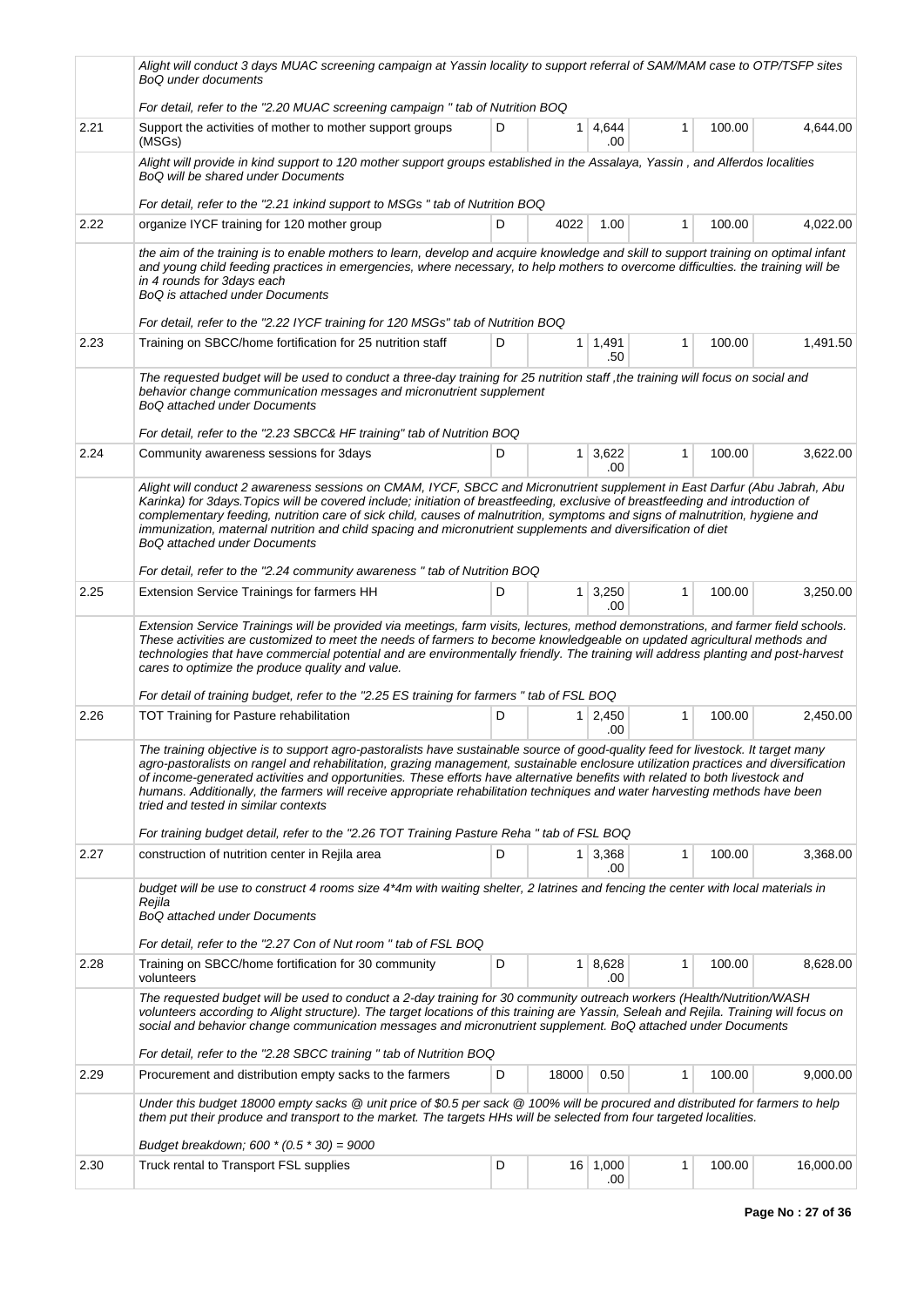|              | 16 trucks with transport cost of \$1000 per trip will be required to transport agricultural and livelihood inputs to four localities.<br>the truck will be rented to transport FSL supplies from Eldaien to field sites estimated total 4 trips * \$1000*4 localities=\$16000                                                                                                                                                                                                                                                           |   |                 |                       |              |        |            |
|--------------|-----------------------------------------------------------------------------------------------------------------------------------------------------------------------------------------------------------------------------------------------------------------------------------------------------------------------------------------------------------------------------------------------------------------------------------------------------------------------------------------------------------------------------------------|---|-----------------|-----------------------|--------------|--------|------------|
| 2.31         | PSEA training for staffs and contractors                                                                                                                                                                                                                                                                                                                                                                                                                                                                                                | D | 1               | 2.252<br>.00          | 1            | 100.00 | 2,252.00   |
|              | Training to all projects staffs including volunteers, contractor's staffs and service providers on PSEA, Community Based<br>Complaints Mechanism, Reporting procedures and Core principles of support to survivors of SEA                                                                                                                                                                                                                                                                                                               |   |                 |                       |              |        |            |
|              | for detail budget refer the WASH BOQ" 2.31 PSEA training for STAFFS" tab.                                                                                                                                                                                                                                                                                                                                                                                                                                                               |   |                 |                       |              |        |            |
| 2.32         | Conduct PSEA community awareness using volunteers                                                                                                                                                                                                                                                                                                                                                                                                                                                                                       | D | 600             | 1.00                  | $\mathbf{1}$ | 100.00 | 600.00     |
|              | Alight will conduct 2 awareness sessions on PSEA using existing community volunteers. This activity will be conducted together<br>with CMAM, IYCF, SBCC and Micronutrient supplement awareness. Topics to be covered include; sexual exploitation, abuse and<br>GBV etc<br>T-shirt with Alight /SHF logo with PSEA and GBV messages=30PC*\$15=\$450<br>Side caps with SHF logo=30PC*\$5=\$150                                                                                                                                           |   |                 |                       |              |        |            |
| 2.33         | Procurement and distribution of goats (Mother goats).                                                                                                                                                                                                                                                                                                                                                                                                                                                                                   | D |                 | 600 50.00             | 1            | 100.00 | 30,000.00  |
|              | To enhance HH asset building for affected people the project will distribute a total of 600 goats to 300 HH in Yassin, Alferdous,<br>Shiaria and Assalaya localities. Each low asset HHs will get two mother goats that will help them get milk and reproduce and<br>develop family assets<br>600 goats * \$50 per unit *1 = 30,000                                                                                                                                                                                                     |   |                 |                       |              |        |            |
| 2.34         | Water Quality Monitoring and testing                                                                                                                                                                                                                                                                                                                                                                                                                                                                                                    | D | 1               | 2,970<br>.00          | 1            | 100.00 | 2,970.00   |
|              | This budget is required to procure water treatment and testing chemicals such as chlorine and DPD3 tablets, water treatment will<br>be conducted every day and tested for quality after treatment. The procured materials will be used during project period in each<br>water yard villages. By the end of the project time this monitoring activities and tools procured for this activity will be transferred to<br>state water quality lab.<br>The details are provided in excel sheet,<br>Refer WASH BOQ "2.34 Water quality" sheet |   |                 |                       |              |        |            |
| 2.35         | Rehabilitation of water yards in Assalaya                                                                                                                                                                                                                                                                                                                                                                                                                                                                                               | D | 1               | 24,10<br>0.00         | 1            | 100.00 | 24,100.00  |
|              | One water Yards in Assalaya will be rehabilitated by this project.<br>This budget will cover the cost of repair and rehabilitation of existing elevated tank, rehabilitation of water distribution system and<br>water distribution points, replacement of existing non-functioning generator.<br>Please refer to detailed BoQs attached in the document tabs under reference sheet name "2.35 Rehab. of WY" WASH BOQ                                                                                                                   |   |                 |                       |              |        |            |
| 2.36         | visibility                                                                                                                                                                                                                                                                                                                                                                                                                                                                                                                              | D | 1               | 2,165<br>.00          | 1            | 100.00 | 2,165.00   |
|              | Cost budgeted for Logo of donor and alight and other partners need to disseminate widely will make stickers, baners, lab coat<br>wearing coat with logos as well as stick the logos and banner during trainings, sign boards.<br>Sign board with activity information and donor and ALIGHT logos: 10 x 216.5 $\frac{6}{5}$ = 2,165\$                                                                                                                                                                                                    |   |                 |                       |              |        |            |
|              | <b>Section Total</b>                                                                                                                                                                                                                                                                                                                                                                                                                                                                                                                    |   |                 |                       |              |        | 811,234.24 |
| 3. Equipment |                                                                                                                                                                                                                                                                                                                                                                                                                                                                                                                                         |   |                 |                       |              |        |            |
| 3.1          | New computer laptop I with Bag                                                                                                                                                                                                                                                                                                                                                                                                                                                                                                          | D |                 | $3 \mid 1,200$<br>.00 | 1            | 100.00 | 3,600.00   |
|              | three laptops with Bags budgeted for direct project staff (new WASH officer Geologist, and WASH/construction engineer, and<br>one nutrition officer who base in Eldaein -Alight office                                                                                                                                                                                                                                                                                                                                                  |   |                 |                       |              |        |            |
| 3.2          | <b>GPS</b> device                                                                                                                                                                                                                                                                                                                                                                                                                                                                                                                       | D |                 | 2   500.0<br>0        | 1            | 100.00 | 1,000.00   |
|              | the GPS device is for geologist and project staff and help the do the geophysical assessment, mapping of the water source in the<br>project areas and to support state water corporation and WES to establish Water supply source mapping and water source<br>database.                                                                                                                                                                                                                                                                 |   |                 |                       |              |        |            |
|              | <b>Section Total</b>                                                                                                                                                                                                                                                                                                                                                                                                                                                                                                                    |   |                 |                       |              |        | 4,600.00   |
|              | 4. Contractual Services                                                                                                                                                                                                                                                                                                                                                                                                                                                                                                                 |   |                 |                       |              |        |            |
| 4.1          | Vehicle rental for WASH Activities implementation and<br>monitoring                                                                                                                                                                                                                                                                                                                                                                                                                                                                     | D | 10 <sup>1</sup> | 200.0<br>0            | 8            | 100.00 | 16,000.00  |
|              | vehicles will be rented and used on monthly basis by project staff to implement activities and monitor the progress of activities<br>from the base offices in Eldeain to Sharia, Yassin, Elferdousand Assalayia a                                                                                                                                                                                                                                                                                                                       |   |                 |                       |              |        |            |
|              | 10 trip per month x \$ 200 per day x 8 months x 100 % = 16,000                                                                                                                                                                                                                                                                                                                                                                                                                                                                          |   |                 |                       |              |        |            |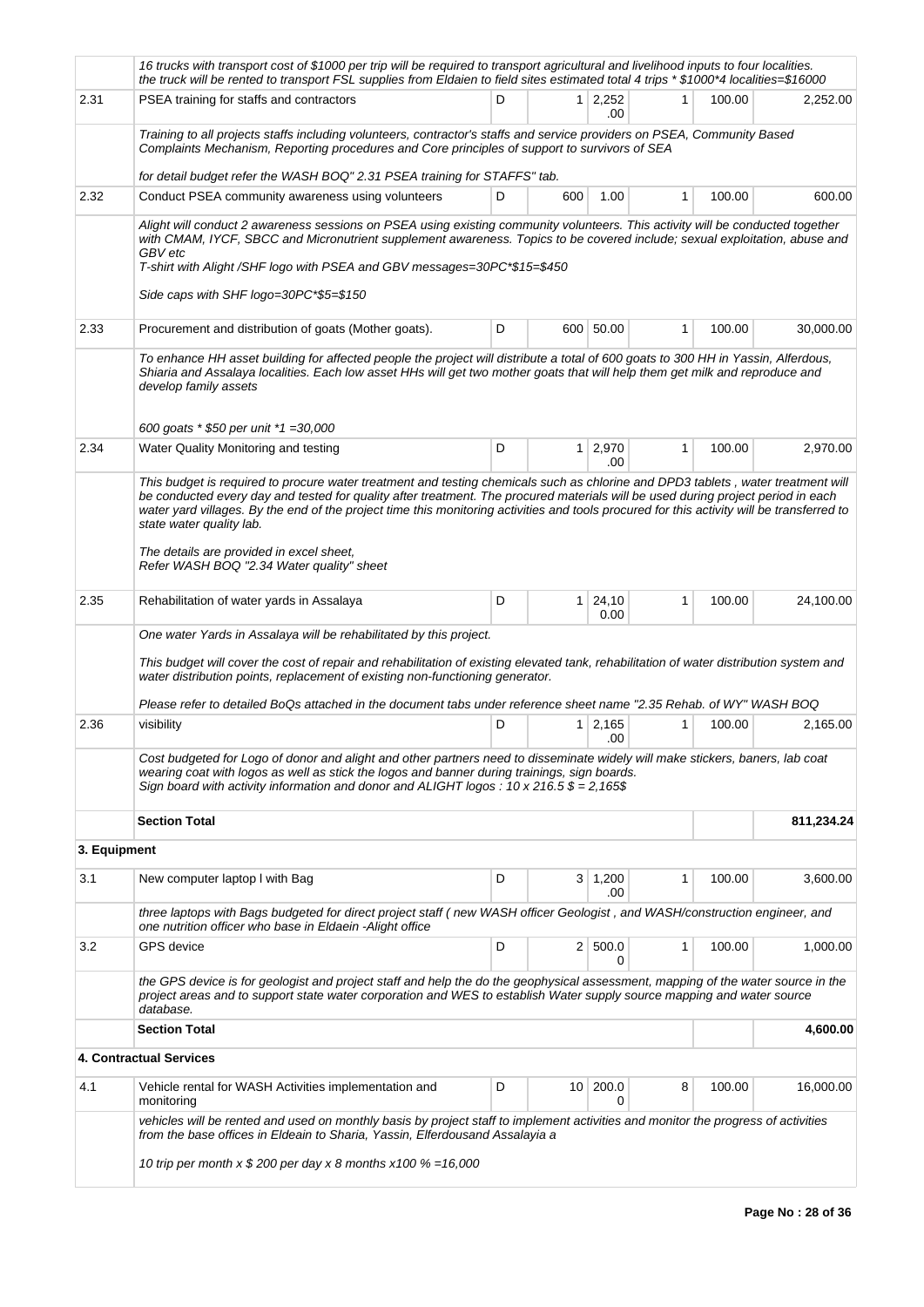| 4.2       | Vehicle rental for FSL activities implementation                                                                                                                                                                                                                                                                                                                                                                                                                                        | D           |                 | 10 200.0<br>O   | 8            | 100.00 | 16,000.00 |
|-----------|-----------------------------------------------------------------------------------------------------------------------------------------------------------------------------------------------------------------------------------------------------------------------------------------------------------------------------------------------------------------------------------------------------------------------------------------------------------------------------------------|-------------|-----------------|-----------------|--------------|--------|-----------|
|           | vehicles will be rented and used on monthly basis by project staff to implement activities and monitor the progress of activities<br>from the base offices in Eldeain to Sharia, Yassin, Elferdousand Assalayia a                                                                                                                                                                                                                                                                       |             |                 |                 |              |        |           |
|           | 10 trip per month x \$ 200 per day x 8 months x100 % = \$16000                                                                                                                                                                                                                                                                                                                                                                                                                          |             |                 |                 |              |        |           |
| 4.3       | Vehicle Rental for program activities -nutrition                                                                                                                                                                                                                                                                                                                                                                                                                                        | S           |                 | 10 200.0<br>0   | 8            | 100.00 | 16,000.00 |
|           | vehicles will be rented and used on monthly basis by project staff to implement activities and monitor the progress of activities<br>from the base offices in Eldaein to, Yassin, Alferdous and Assalaya a                                                                                                                                                                                                                                                                              |             |                 |                 |              |        |           |
|           | 10 trip per month x \$ 200 per day x 8 months x100 % = \$16000                                                                                                                                                                                                                                                                                                                                                                                                                          |             |                 |                 |              |        |           |
|           | <b>Section Total</b>                                                                                                                                                                                                                                                                                                                                                                                                                                                                    |             |                 |                 |              |        | 48,000.00 |
| 5. Travel |                                                                                                                                                                                                                                                                                                                                                                                                                                                                                         |             |                 |                 |              |        |           |
| 5.1       | Taxi and Domestic Air travel for program support                                                                                                                                                                                                                                                                                                                                                                                                                                        | D           | $\mathbf{1}$    | 500.0<br>0      | 8            | 100.00 | 4,000.00  |
|           | 8 visits @\$500 round trip to cover the cost of travel and return between Khartoum and Eddaien during one year                                                                                                                                                                                                                                                                                                                                                                          |             |                 |                 |              |        |           |
| 5.2       | Per Diems/DSA - staff apportioned                                                                                                                                                                                                                                                                                                                                                                                                                                                       | D           |                 | 8 150.0<br>0    | 8            | 100.00 | 9,600.00  |
|           | the cost covers the DSA expenses from Khartoum to field offices and from field offices to project operated areas the field staying<br>overnight for the project staff<br>8 visits/month * @\$150 * 8 month project period                                                                                                                                                                                                                                                               |             |                 |                 |              |        |           |
| 5.3       | Air booking for demotic travels (UNHAS)                                                                                                                                                                                                                                                                                                                                                                                                                                                 | D           | 3 <sup>1</sup>  | 200.0<br>0      | 8            | 100.00 | 4,800.00  |
|           | Support for national staff who will be on official trip to poject locations, visits and other sector meetings. The cost will be covered<br>100% by the grant. Support is requested for domestic flights for the purpose of monitoring projects, providing technical support,<br>and meetings with local authorities, line ministries, etc. The unit price includes is based on the current UNHAS flights<br>(Khartoum/ED Diean) the costs include:<br>3 staff X200X8monthsX100%=\$4,800 |             |                 |                 |              |        |           |
|           | <b>Section Total</b>                                                                                                                                                                                                                                                                                                                                                                                                                                                                    |             |                 |                 |              |        | 18,400.00 |
|           | 6. Transfers and Grants to Counterparts                                                                                                                                                                                                                                                                                                                                                                                                                                                 |             |                 |                 |              |        |           |
| 6.1       | Contribution to Local Partner (Alsawaid Alkhadra Organitation - D<br>AAO) food security and livelihood activities Activities                                                                                                                                                                                                                                                                                                                                                            |             | 1               | 48,50<br>0.00   | $\mathbf{1}$ | 100.00 | 48,500.00 |
|           | This budget includes a contribution to local national partner for program implementation including program staffs Salary, goods<br>transportation cost to implement food security and livelihood community mobilization, distribution and joint monitoring visit under<br>this grant.                                                                                                                                                                                                   |             |                 |                 |              |        |           |
|           | For more information, please refer to the partner allocation BOQ 6.1                                                                                                                                                                                                                                                                                                                                                                                                                    |             |                 |                 |              |        |           |
|           | <b>Section Total</b>                                                                                                                                                                                                                                                                                                                                                                                                                                                                    |             |                 |                 |              |        | 48,500.00 |
|           | 7. General Operating and Other Direct Costs                                                                                                                                                                                                                                                                                                                                                                                                                                             |             |                 |                 |              |        |           |
| 7.1       | Alight Office (East Darfur-El Daien & Khartoum offices and GH                                                                                                                                                                                                                                                                                                                                                                                                                           | S           |                 | 2 11,00<br>0.00 | 8            | 10.00  | 17,600.00 |
|           | Khartoum and Eldin office rent 11,000<br>Khartoum and Eldin GH rent 11,000<br>Average per month is 11000 per office per GH for two location                                                                                                                                                                                                                                                                                                                                             |             |                 |                 |              |        |           |
| 7.2       | office and Staff guesthouse Supplies                                                                                                                                                                                                                                                                                                                                                                                                                                                    | $\mathsf S$ | $\vert 4 \vert$ | 9,844<br>.80    | $\mathbf{1}$ | 15.00  | 5,906.88  |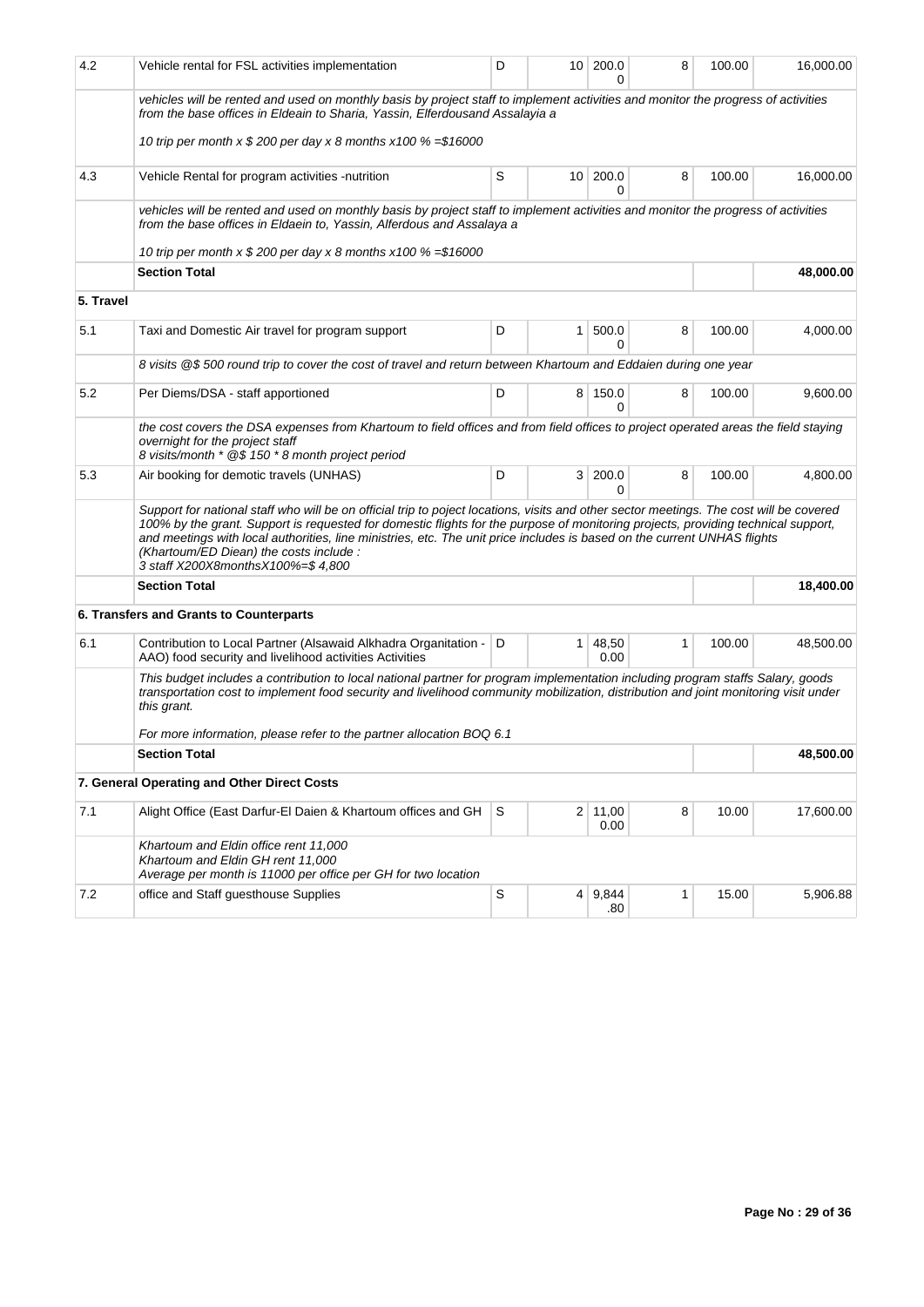|      | Khartoum and Eldain Office and GH suppliers<br>provision of supplies to office and guesthouse staff (Khartoum & El Daien)<br><b>Supplies</b><br>-hygiene consumables (sanitizers, disinfectants, masks)<br>-Drinking Water<br>powder milk 2500 g<br>Powder Soap<br>Tea leaves<br>Dettol<br>Clorox<br>Coffee<br>Paper nopkins role<br>Toilet paper<br>Powder Soap<br>Harpic<br>Insecticide<br>Hand Wash Soap<br>Tissue Paper Plastic<br>Air freshener<br>Liqued soap (Fairy)<br>Trash bags (Big size)<br>Trash bags (Small size) |   |                |                       |                |        |          |
|------|---------------------------------------------------------------------------------------------------------------------------------------------------------------------------------------------------------------------------------------------------------------------------------------------------------------------------------------------------------------------------------------------------------------------------------------------------------------------------------------------------------------------------------|---|----------------|-----------------------|----------------|--------|----------|
| 7.3  | <b>Bank Changes</b>                                                                                                                                                                                                                                                                                                                                                                                                                                                                                                             | S | $\mathbf{1}$   | 300.0<br>0            | 8              | 50.00  | 1,200.00 |
|      | This head is budgeted to support the bank charges on transactions @\$300/month for khartoum and eldain office                                                                                                                                                                                                                                                                                                                                                                                                                   |   |                |                       |                |        |          |
| 7.4  | Repair and maintenance (equipment, furniture, building etc)                                                                                                                                                                                                                                                                                                                                                                                                                                                                     | S | 1 <sup>1</sup> | 728.0<br>0            | 5              | 100.00 | 3,640.00 |
|      | Repair and maintenance of (Equipment, furniture, building) Khartoum and Eldin office. refer to the "7.4 line " of Ops cost<br>breakdown BOO                                                                                                                                                                                                                                                                                                                                                                                     |   |                |                       |                |        |          |
| 7.5  | <b>Communication Internet</b>                                                                                                                                                                                                                                                                                                                                                                                                                                                                                                   | S | 1              | 1,000<br>.00          | 8              | 20.00  | 1,600.00 |
|      | Airtime for \$1000/month/staff member for reporting and communication. Apportioned at 20%                                                                                                                                                                                                                                                                                                                                                                                                                                       |   |                |                       |                |        |          |
| 7.6  | Generator fuel                                                                                                                                                                                                                                                                                                                                                                                                                                                                                                                  | S |                | $1 \mid 1,200$<br>.00 | 8              | 30.00  | 2,880.00 |
|      | generator fuel for main office and field offices for kharotum and field offices and GH generators.                                                                                                                                                                                                                                                                                                                                                                                                                              |   |                |                       |                |        |          |
|      | 1000 liters per month with \$1.2/liter unit cost                                                                                                                                                                                                                                                                                                                                                                                                                                                                                |   |                |                       |                |        |          |
| 7.12 | security supplies/equipment/maintenance                                                                                                                                                                                                                                                                                                                                                                                                                                                                                         | S |                | 2   5,000<br>.00      | 1              | 30.00  | 3,000.00 |
|      | cost requested to cover Security Supplies/Equipment/maintenance (Fire Extinguishers/Emergency food supplies, securing<br>perimeters, security lighting, etc.) as well as Security contacts for guards. This is to ensure safety and security of staff and assets<br>particularly in the insecure areas in Darfur. The project will contribute a lump sum                                                                                                                                                                        |   |                |                       |                |        |          |
| 7.13 | Stationery and computer supplies                                                                                                                                                                                                                                                                                                                                                                                                                                                                                                | D |                | 2 250.8 <br>9         | 8 <sup>1</sup> | 50.00  | 2,007.12 |
|      | Printing/copy paper<br>Box Files<br>Filve cover, envelops, pens, stappler pins, clips,<br>Printer tonners, Printer ink<br>Writing pad, note pate, registers etc<br>Color printer tonner, ink, etc                                                                                                                                                                                                                                                                                                                               |   |                |                       |                |        |          |
| 7.11 | Subscription, software license, subscription fee                                                                                                                                                                                                                                                                                                                                                                                                                                                                                | S | 1 <sup>1</sup> | 5,000<br>.00          | 8              | 10.00  | 4,000.00 |
|      | license, anti virus, computer software fees, webhosting, MEAL data management software partially charged                                                                                                                                                                                                                                                                                                                                                                                                                        |   |                |                       |                |        |          |
| 7.10 | Communication/Telephone/Thuraya                                                                                                                                                                                                                                                                                                                                                                                                                                                                                                 | S | $\mathbf{1}$   | 1,000<br>.00          | 8              | 50.00  | 4,000.00 |
|      | Mainly for project staff and partially for Management -cost to cover Communications (Telephones bills /fixed/mobiles air<br>time/group/Thuraya) for all Alight offices including KTM, Nyala, . Alight will use local phones whenever possible. This will cost<br>share the communication costs for 2 locations for the entire duration of the project.                                                                                                                                                                          |   |                |                       |                |        |          |
| 7.9  | Utilities (water, electricity, gas, garbage)                                                                                                                                                                                                                                                                                                                                                                                                                                                                                    | S |                | 1   9,600<br>.00      | 1              | 30.00  | 2,880.00 |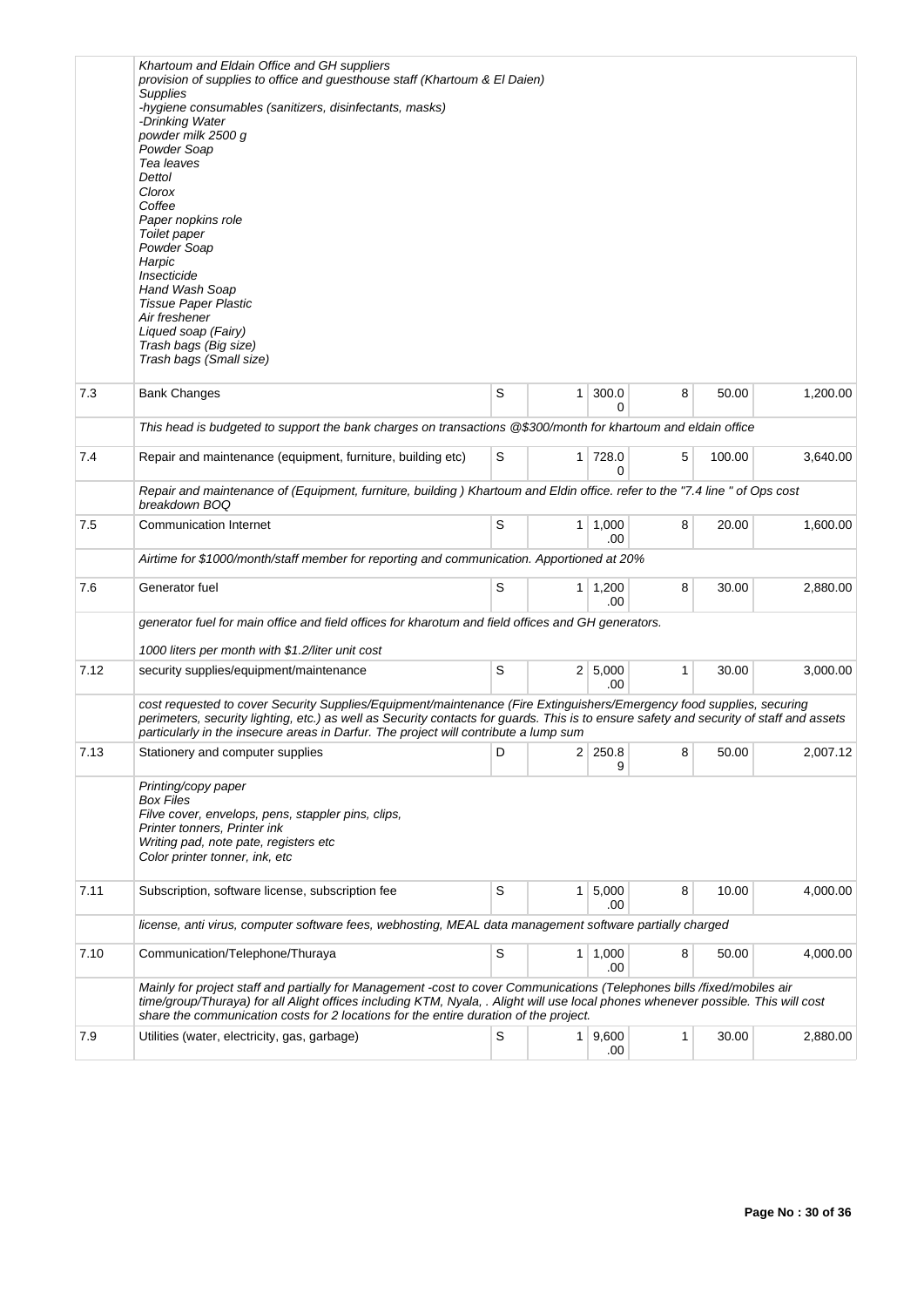|                         | Utilities requested to cover expense of water, garbage, electricity, Municipality fee, Solar lightning costs, electricy at field bases<br>plus KTM for the duration of the project will contribute a lump sum<br>Water fee= $$300 \times 8$ months= \$2,400<br>Municipality fee= $$250 \times 8$ months= \$2,000<br>Electricity= $$400 \times 8$ months= $$3,200$<br>Gas= \$150 x 8 months= 1,200<br>Garbage= $$100 \times 8$ months= $$800$<br>Total= 1X\$9,600 x 30%= \$2,880 |   |                |               |              |       |              |
|-------------------------|---------------------------------------------------------------------------------------------------------------------------------------------------------------------------------------------------------------------------------------------------------------------------------------------------------------------------------------------------------------------------------------------------------------------------------------------------------------------------------|---|----------------|---------------|--------------|-------|--------------|
| 7.8                     | Vehicle fuel                                                                                                                                                                                                                                                                                                                                                                                                                                                                    | S | $\mathbf{1}$   | 9,600<br>.00. | 1            | 50.00 | 4,800.00     |
|                         | 4 dedicated field vehicles partially fuel charge estimate \$270 and 4 Khartoum office vehicles partially fuel charges estimated \$30<br>per vehicle<br>see the attached BOO 7.8                                                                                                                                                                                                                                                                                                 |   |                |               |              |       |              |
| 7.7                     | Vehicle maintenance                                                                                                                                                                                                                                                                                                                                                                                                                                                             | S | $\overline{4}$ | 1,200<br>.00. | $\mathbf{1}$ | 50.00 | 2,400.00     |
|                         | Project dedicated and kharotum office vehicels filter change, oil change, battery, and other mechanical expenses estimated for 4<br>vehicles 1200 USD per vehicle                                                                                                                                                                                                                                                                                                               |   |                |               |              |       |              |
|                         | <b>Section Total</b>                                                                                                                                                                                                                                                                                                                                                                                                                                                            |   |                |               |              |       | 55,914.00    |
| <b>SubTotal</b>         |                                                                                                                                                                                                                                                                                                                                                                                                                                                                                 |   | 29,263.0<br>0  |               |              |       | 1,209,832.24 |
| <b>Direct</b>           |                                                                                                                                                                                                                                                                                                                                                                                                                                                                                 |   |                |               |              |       | 1,065,661.36 |
| Support                 |                                                                                                                                                                                                                                                                                                                                                                                                                                                                                 |   |                |               |              |       | 144,170.88   |
| <b>PSC Cost</b>         |                                                                                                                                                                                                                                                                                                                                                                                                                                                                                 |   |                |               |              |       |              |
| <b>PSC Cost Percent</b> |                                                                                                                                                                                                                                                                                                                                                                                                                                                                                 |   |                |               |              |       | 7.00         |
| <b>PSC Amount</b>       |                                                                                                                                                                                                                                                                                                                                                                                                                                                                                 |   |                |               |              |       | 84,688.26    |
| <b>Total Cost</b>       |                                                                                                                                                                                                                                                                                                                                                                                                                                                                                 |   |                |               |              |       | 1,294,520.50 |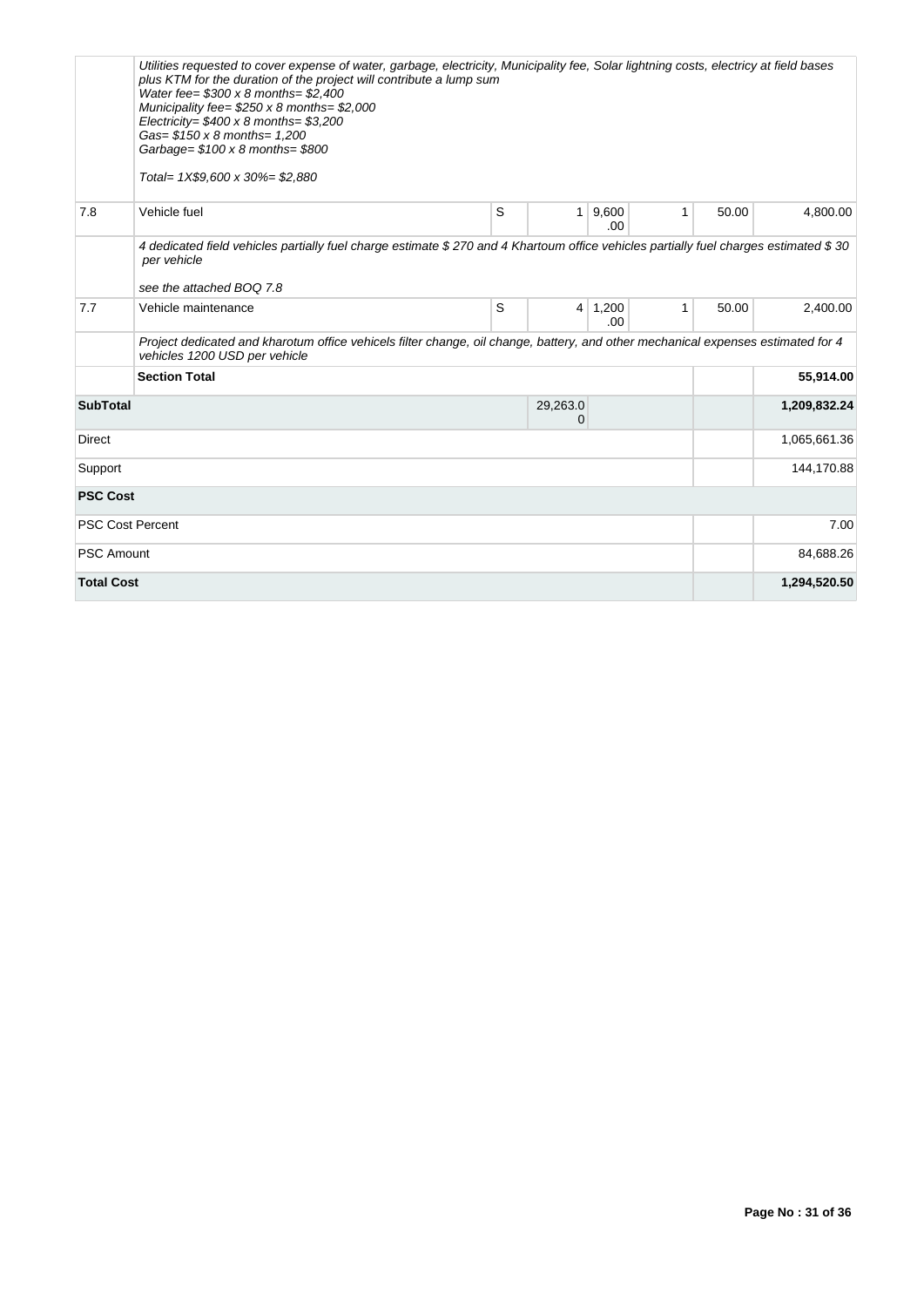|  | <b>Project Locations</b> |
|--|--------------------------|
|  |                          |

| Location              | <b>Estimated</b><br>percentage<br>of budget<br>for each<br><b>location</b> | <b>Estimated number of beneficiaries</b><br>for each location |              |                   |             |              | <b>Activity Name</b>                                                                                                                                                                                                                                                                                                                                                                                                                                                                                                                                                                                                                                                                                                                                                                                                                                                                                                                                                                                                                                                                                                                                                                                                                                                                                                                                                                                                                                                                                                                                                                                                                                                                                                                                                                                                                                                                                                                                                                                                                                                                                                                                                                                                         |
|-----------------------|----------------------------------------------------------------------------|---------------------------------------------------------------|--------------|-------------------|-------------|--------------|------------------------------------------------------------------------------------------------------------------------------------------------------------------------------------------------------------------------------------------------------------------------------------------------------------------------------------------------------------------------------------------------------------------------------------------------------------------------------------------------------------------------------------------------------------------------------------------------------------------------------------------------------------------------------------------------------------------------------------------------------------------------------------------------------------------------------------------------------------------------------------------------------------------------------------------------------------------------------------------------------------------------------------------------------------------------------------------------------------------------------------------------------------------------------------------------------------------------------------------------------------------------------------------------------------------------------------------------------------------------------------------------------------------------------------------------------------------------------------------------------------------------------------------------------------------------------------------------------------------------------------------------------------------------------------------------------------------------------------------------------------------------------------------------------------------------------------------------------------------------------------------------------------------------------------------------------------------------------------------------------------------------------------------------------------------------------------------------------------------------------------------------------------------------------------------------------------------------------|
|                       |                                                                            | Men                                                           | <b>Women</b> | <b>Boys Girls</b> |             | <b>Total</b> |                                                                                                                                                                                                                                                                                                                                                                                                                                                                                                                                                                                                                                                                                                                                                                                                                                                                                                                                                                                                                                                                                                                                                                                                                                                                                                                                                                                                                                                                                                                                                                                                                                                                                                                                                                                                                                                                                                                                                                                                                                                                                                                                                                                                                              |
| East Darfur > Asalaya | 17.23000                                                                   | $\overline{0}$                                                | 0            | $\mathbf 0$       | $\mathbf 0$ |              | FSL: Activity 1.1.1: Distribution of improved<br>seeds for 600 HHs (in Kh<br>FSL: Activity 1.1.2: Distribution of agricultural<br>tools (donkey plough<br>FSL: Activity 1.1.3: Distribution of 50 donkey<br>carts in shariya locali<br>FSL: Activity 1.1.4: Agricultural extension<br>Services training<br>FSL: Activity 1.2.1: Cash For Livelihoods for 2400<br>People equivalen<br>FSL: Activity 1.2.2: Rehabilitation of pasture by<br>trans. and dispersin<br>FSL: Activity 1.2.3: Distribution of 5000 kgs of<br>Salt lick @ of 10 kg<br>FSL: Activity 1.2.4: Procurement and distribution<br>of goats (mother goa<br>N: Activity 1.1.1: Treatment of SAM cases<br>without complication in O<br>N: Activity 1.1.2: Treatment of moderate acute<br>malnutrition among ch<br>N: Activity 1.1.3: Conduct MUAC screening and<br>refer malnutrition cas<br>N: Activity 1.1.4: Training of 25 nutrition staff on<br>CMAM. All trai<br>N: Activity 1.1.5: Conduct community outreach<br>and home visit activit<br>N: Activity 1.1.6: coordinate with other<br>stakeholders (WFP, UNICEF,<br>N: Activity 1.1.7: Establish and open new<br>TSFP/OTP programs in Rejil<br>N: Activity 1.1.8: Conduct monthly monitoring of<br>new admissions in O<br>N: Activity 2.1.1: Support the monthly meetings of<br>mother to mother<br>N: Activity 2.1.2: establishment of new MSGs<br>30 mother su<br>N: Activity 2.1.3: conduct IYCF counselling for<br>care giver of childr<br>N: Activity 2.1.4: Conduct training for 55 of<br>community outreach vol<br>N: Activity 3.1.1: Alight will conduct 2 awareness<br>sessions on CMAM,<br>N: Activity 3.1.2: Conduct Training on SBCC/HF<br>for 2-day for 50 comm<br>N: Activity 3.1.3: Conduct Training on SBCC/HF<br>for three-day for 25<br>N: Activity 3.1.4: Provide home based multiple<br>micronutrient powder<br>N: Activity 4.1.1: Inpatient management of severe<br>acute malnutrition<br>N: Activity 4.1.2: provide referral support for<br>severely malnourishe<br>N: Activity 4.1.3: Regular monitoring of children 0<br>-59 months admitt<br>WASH: Activity 1.1.2: Rehabilitation of 2 water<br>yards. This activity co<br>WASH: Activity 1.2.2: Water treatment: Alight will |
|                       |                                                                            |                                                               |              |                   |             |              | ensure communities g<br>WASH: Activity 2.1.1: Conduct hygiene and<br>public health awareness raisi                                                                                                                                                                                                                                                                                                                                                                                                                                                                                                                                                                                                                                                                                                                                                                                                                                                                                                                                                                                                                                                                                                                                                                                                                                                                                                                                                                                                                                                                                                                                                                                                                                                                                                                                                                                                                                                                                                                                                                                                                                                                                                                           |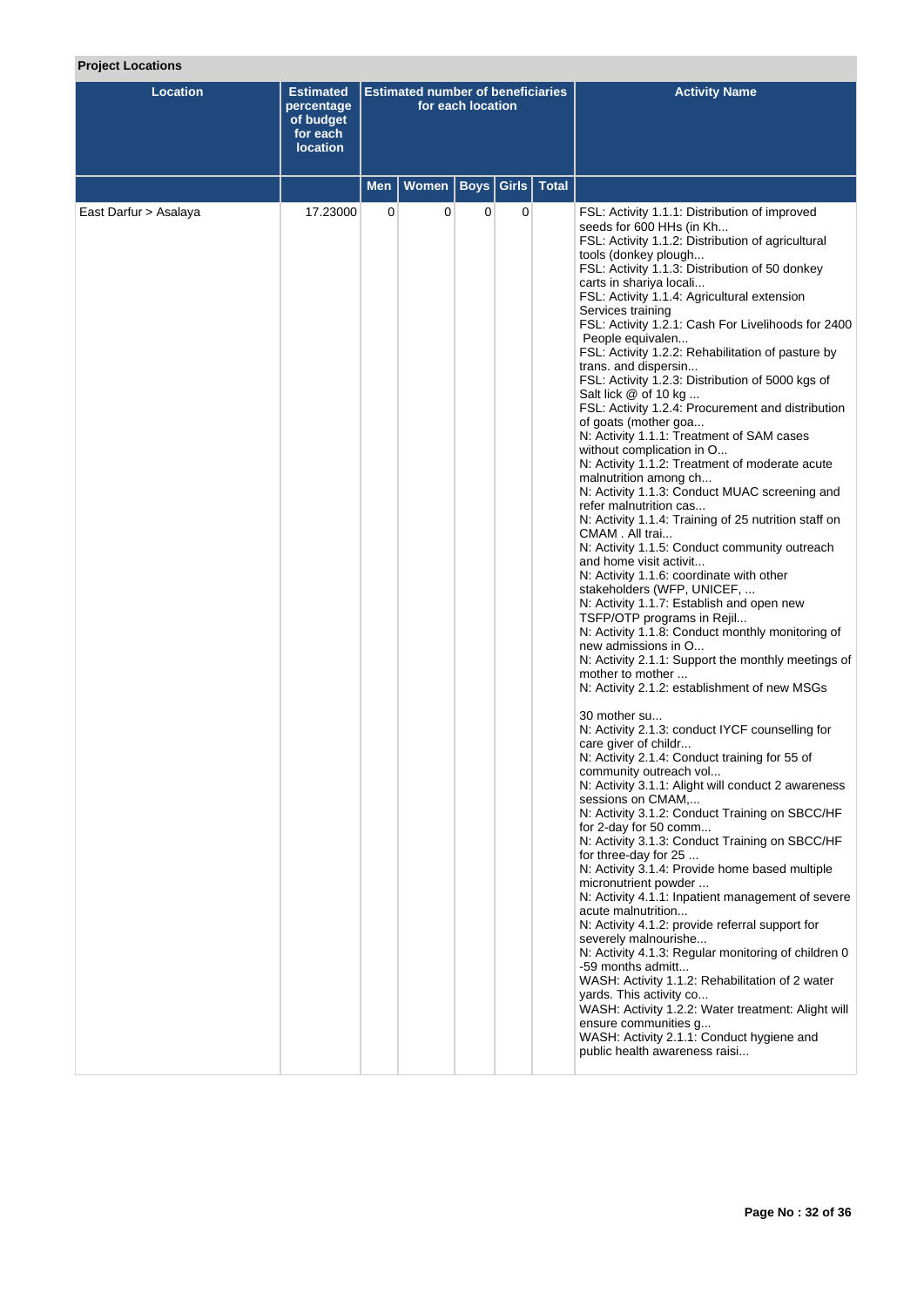| East Darfur > El Ferdous | 15.83000 | $\mathbf{0}$ | $\mathbf 0$ | 0 | 0 | FSL: Activity 1.1.1: Distribution of improved<br>seeds for 600 HHs (in Kh      |
|--------------------------|----------|--------------|-------------|---|---|--------------------------------------------------------------------------------|
|                          |          |              |             |   |   | FSL: Activity 1.1.2: Distribution of agricultural<br>tools (donkey plough      |
|                          |          |              |             |   |   | FSL: Activity 1.1.3: Distribution of 50 donkey<br>carts in shariya locali      |
|                          |          |              |             |   |   | FSL: Activity 1.1.4: Agricultural extension<br>Services training               |
|                          |          |              |             |   |   | FSL: Activity 1.2.1: Cash For Livelihoods for 2400                             |
|                          |          |              |             |   |   | People equivalen<br>FSL: Activity 1.2.2: Rehabilitation of pasture by          |
|                          |          |              |             |   |   | trans. and dispersin<br>FSL: Activity 1.2.3: Distribution of 5000 kgs of       |
|                          |          |              |             |   |   | Salt lick @ of 10 kg                                                           |
|                          |          |              |             |   |   | FSL: Activity 1.2.4: Procurement and distribution<br>of goats (mother goa      |
|                          |          |              |             |   |   | N: Activity 1.1.1: Treatment of SAM cases<br>without complication in O         |
|                          |          |              |             |   |   | N: Activity 1.1.2: Treatment of moderate acute                                 |
|                          |          |              |             |   |   | malnutrition among ch<br>N: Activity 1.1.3: Conduct MUAC screening and         |
|                          |          |              |             |   |   | refer malnutrition cas<br>N: Activity 1.1.4: Training of 25 nutrition staff on |
|                          |          |              |             |   |   | CMAM. All trai                                                                 |
|                          |          |              |             |   |   | N: Activity 1.1.5: Conduct community outreach<br>and home visit activit        |
|                          |          |              |             |   |   | N: Activity 1.1.6: coordinate with other<br>stakeholders (WFP, UNICEF,         |
|                          |          |              |             |   |   | N: Activity 1.1.7: Establish and open new<br>TSFP/OTP programs in Rejil        |
|                          |          |              |             |   |   | N: Activity 1.1.8: Conduct monthly monitoring of                               |
|                          |          |              |             |   |   | new admissions in O<br>N: Activity 2.1.1: Support the monthly meetings of      |
|                          |          |              |             |   |   | mother to mother<br>N: Activity 2.1.2: establishment of new MSGs               |
|                          |          |              |             |   |   | 30 mother su                                                                   |
|                          |          |              |             |   |   | N: Activity 2.1.3: conduct IYCF counselling for<br>care giver of childr        |
|                          |          |              |             |   |   | N: Activity 2.1.4: Conduct training for 55 of<br>community outreach vol        |
|                          |          |              |             |   |   | N: Activity 3.1.1: Alight will conduct 2 awareness                             |
|                          |          |              |             |   |   | sessions on CMAM,<br>N: Activity 3.1.2: Conduct Training on SBCC/HF            |
|                          |          |              |             |   |   | for 2-day for 50 comm<br>N: Activity 3.1.3: Conduct Training on SBCC/HF        |
|                          |          |              |             |   |   | for three-day for 25<br>N: Activity 3.1.4: Provide home based multiple         |
|                          |          |              |             |   |   | micronutrient powder                                                           |
|                          |          |              |             |   |   | N: Activity 4.1.1: Inpatient management of severe<br>acute malnutrition        |
|                          |          |              |             |   |   | N: Activity 4.1.2: provide referral support for<br>severely malnourishe        |
|                          |          |              |             |   |   | N: Activity 4.1.3: Regular monitoring of children 0<br>-59 months admitt       |
|                          |          |              |             |   |   | WASH: Activity 1.1.1: Rehabilitation of 8 hand                                 |
|                          |          |              |             |   |   | pumps: The rehabilitatio<br>WASH: Activity 1.1.2: Rehabilitation of 2 water    |
|                          |          |              |             |   |   | yards. This activity co<br>WASH: Activity 1.1.3: Water treatment: Alight will  |
|                          |          |              |             |   |   | ensure communities a                                                           |
|                          |          |              |             |   |   | WASH: Activity 1.1.4: Conduct hydrogeological<br>study and drill new boreh     |
|                          |          |              |             |   |   | WASH: Activity 1.1.5: Upgrade of 2 high yield<br>handpumps to mini-water y     |
|                          |          |              |             |   |   | WASH: Activity 1.2.1: Emergency water trucking<br>(EWT) is typically a lif     |
|                          |          |              |             |   |   | WASH: Activity 1.2.2: Water treatment: Alight will                             |
|                          |          |              |             |   |   | ensure communities g<br>WASH: Activity 1.2.3: Provide Hand pump                |
|                          |          |              |             |   |   | mechanic training for the water<br>WASH: Activity 2.1.1: Conduct hygiene and   |
|                          |          |              |             |   |   | public health awareness raisi                                                  |
|                          |          |              |             |   |   | WASH: Activity 2.1.2: None                                                     |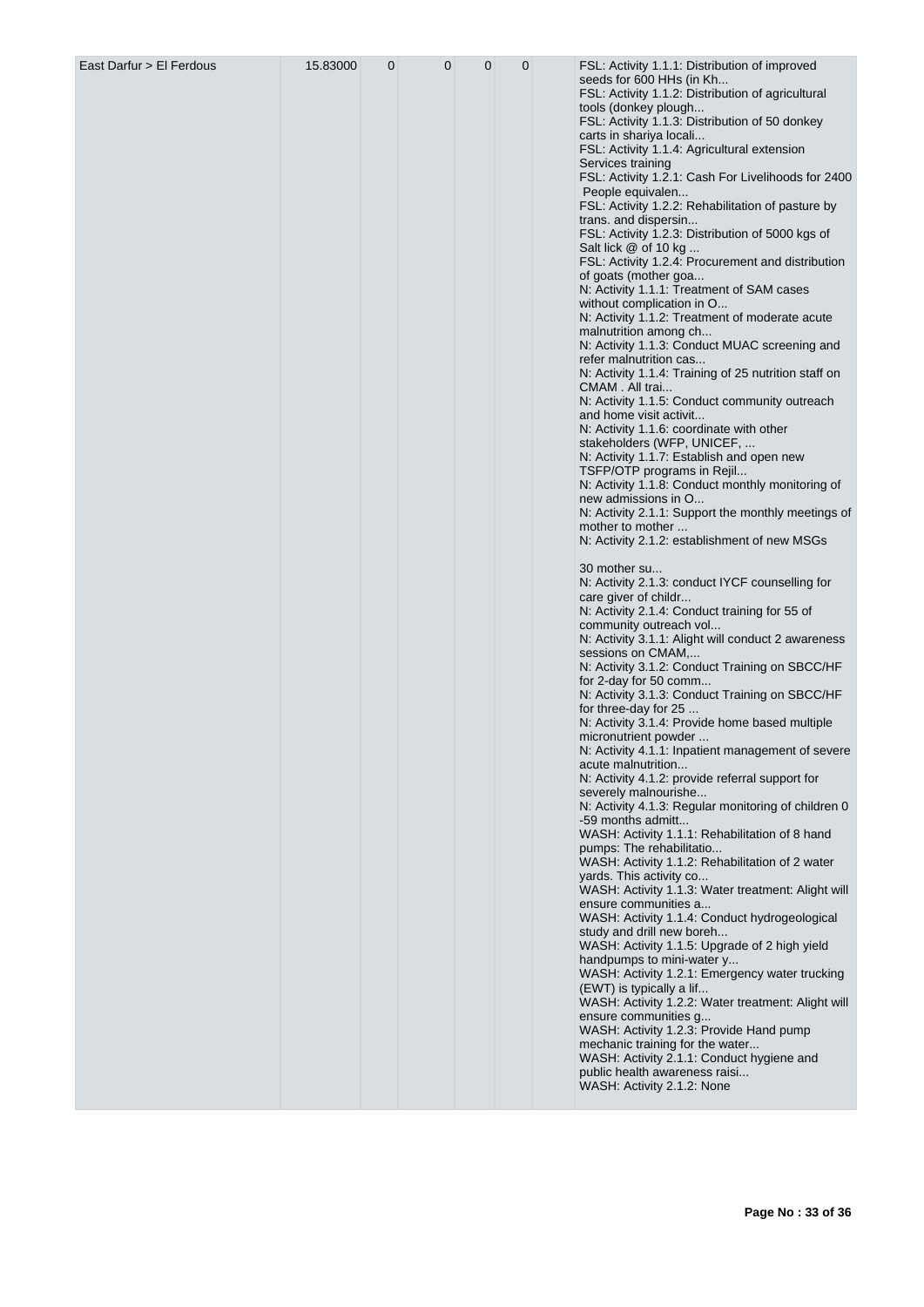| East Darfur > Sheiria | 25.50000 | 0 | 0 | 0 | $\Omega$ |  | FSL: Activity 1.1.1: Distribution of improved<br>seeds for 600 HHs (in Kh<br>FSL: Activity 1.1.2: Distribution of agricultural<br>tools (donkey plough<br>FSL: Activity 1.1.3: Distribution of 50 donkey<br>carts in shariya locali<br>FSL: Activity 1.1.4: Agricultural extension<br>Services training<br>FSL: Activity 1.2.1: Cash For Livelihoods for 2400<br>People equivalen<br>FSL: Activity 1.2.2: Rehabilitation of pasture by<br>trans. and dispersin<br>FSL: Activity 1.2.3: Distribution of 5000 kgs of<br>Salt lick @ of 10 kg<br>FSL: Activity 1.2.4: Procurement and distribution<br>of goats (mother goa<br>WASH: Activity 1.1.1: Rehabilitation of 8 hand<br>pumps: The rehabilitatio<br>WASH: Activity 1.1.2: Rehabilitation of 2 water<br>yards. This activity co<br>WASH: Activity 1.1.3: Water treatment: Alight will<br>ensure communities a<br>WASH: Activity 1.1.4: Conduct hydrogeological<br>study and drill new boreh<br>WASH: Activity 1.1.5: Upgrade of 2 high yield<br>handpumps to mini-water y<br>WASH: Activity 1.2.1: Emergency water trucking<br>(EWT) is typically a lif<br>WASH: Activity 1.2.2: Water treatment: Alight will<br>ensure communities q<br>WASH: Activity 1.2.3: Provide Hand pump<br>mechanic training for the water<br>WASH: Activity 2.1.1: Conduct hygiene and<br>public health awareness raisi<br>WASH: Activity 2.1.2: None |
|-----------------------|----------|---|---|---|----------|--|-------------------------------------------------------------------------------------------------------------------------------------------------------------------------------------------------------------------------------------------------------------------------------------------------------------------------------------------------------------------------------------------------------------------------------------------------------------------------------------------------------------------------------------------------------------------------------------------------------------------------------------------------------------------------------------------------------------------------------------------------------------------------------------------------------------------------------------------------------------------------------------------------------------------------------------------------------------------------------------------------------------------------------------------------------------------------------------------------------------------------------------------------------------------------------------------------------------------------------------------------------------------------------------------------------------------------------------------------------------------------------------|
|-----------------------|----------|---|---|---|----------|--|-------------------------------------------------------------------------------------------------------------------------------------------------------------------------------------------------------------------------------------------------------------------------------------------------------------------------------------------------------------------------------------------------------------------------------------------------------------------------------------------------------------------------------------------------------------------------------------------------------------------------------------------------------------------------------------------------------------------------------------------------------------------------------------------------------------------------------------------------------------------------------------------------------------------------------------------------------------------------------------------------------------------------------------------------------------------------------------------------------------------------------------------------------------------------------------------------------------------------------------------------------------------------------------------------------------------------------------------------------------------------------------|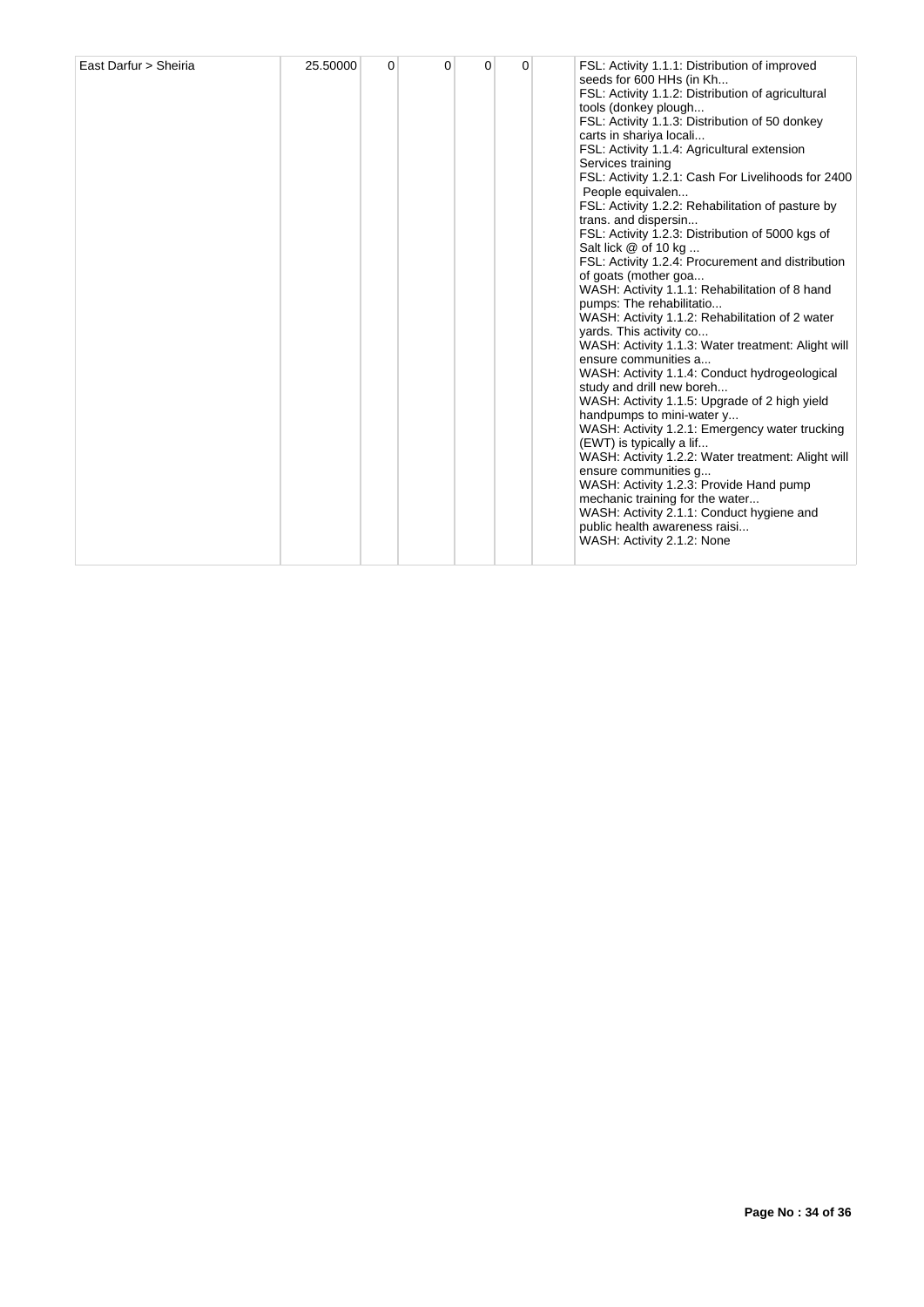| East Darfur > Yassin | 41.44000 | $\overline{0}$ | $\mathbf 0$ | 0 | 0 | FSL: Activity 1.1.1: Distribution of improved<br>seeds for 600 HHs (in Kh      |
|----------------------|----------|----------------|-------------|---|---|--------------------------------------------------------------------------------|
|                      |          |                |             |   |   | FSL: Activity 1.1.2: Distribution of agricultural                              |
|                      |          |                |             |   |   | tools (donkey plough<br>FSL: Activity 1.1.3: Distribution of 50 donkey         |
|                      |          |                |             |   |   | carts in shariya locali<br>FSL: Activity 1.1.4: Agricultural extension         |
|                      |          |                |             |   |   | Services training                                                              |
|                      |          |                |             |   |   | FSL: Activity 1.2.1: Cash For Livelihoods for 2400<br>People equivalen         |
|                      |          |                |             |   |   | FSL: Activity 1.2.2: Rehabilitation of pasture by                              |
|                      |          |                |             |   |   | trans. and dispersin<br>FSL: Activity 1.2.3: Distribution of 5000 kgs of       |
|                      |          |                |             |   |   | Salt lick @ of 10 kg                                                           |
|                      |          |                |             |   |   | FSL: Activity 1.2.4: Procurement and distribution<br>of goats (mother goa      |
|                      |          |                |             |   |   | N: Activity 1.1.1: Treatment of SAM cases                                      |
|                      |          |                |             |   |   | without complication in O<br>N: Activity 1.1.2: Treatment of moderate acute    |
|                      |          |                |             |   |   | malnutrition among ch                                                          |
|                      |          |                |             |   |   | N: Activity 1.1.3: Conduct MUAC screening and<br>refer malnutrition cas        |
|                      |          |                |             |   |   | N: Activity 1.1.4: Training of 25 nutrition staff on                           |
|                      |          |                |             |   |   | CMAM. All trai<br>N: Activity 1.1.5: Conduct community outreach                |
|                      |          |                |             |   |   | and home visit activit                                                         |
|                      |          |                |             |   |   | N: Activity 1.1.6: coordinate with other<br>stakeholders (WFP, UNICEF,         |
|                      |          |                |             |   |   | N: Activity 1.1.7: Establish and open new                                      |
|                      |          |                |             |   |   | TSFP/OTP programs in Rejil<br>N: Activity 1.1.8: Conduct monthly monitoring of |
|                      |          |                |             |   |   | new admissions in O                                                            |
|                      |          |                |             |   |   | N: Activity 2.1.1: Support the monthly meetings of<br>mother to mother         |
|                      |          |                |             |   |   | N: Activity 2.1.2: establishment of new MSGs                                   |
|                      |          |                |             |   |   | 30 mother su                                                                   |
|                      |          |                |             |   |   | N: Activity 2.1.3: conduct IYCF counselling for<br>care giver of childr        |
|                      |          |                |             |   |   | N: Activity 2.1.4: Conduct training for 55 of                                  |
|                      |          |                |             |   |   | community outreach vol<br>N: Activity 3.1.1: Alight will conduct 2 awareness   |
|                      |          |                |             |   |   | sessions on CMAM,                                                              |
|                      |          |                |             |   |   | N: Activity 3.1.2: Conduct Training on SBCC/HF<br>for 2-day for 50 comm        |
|                      |          |                |             |   |   | N: Activity 3.1.3: Conduct Training on SBCC/HF                                 |
|                      |          |                |             |   |   | for three-day for 25<br>N: Activity 3.1.4: Provide home based multiple         |
|                      |          |                |             |   |   | micronutrient powder                                                           |
|                      |          |                |             |   |   | N: Activity 4.1.1: Inpatient management of severe<br>acute malnutrition        |
|                      |          |                |             |   |   | N: Activity 4.1.2: provide referral support for                                |
|                      |          |                |             |   |   | severely malnourishe<br>N: Activity 4.1.3: Regular monitoring of children 0    |
|                      |          |                |             |   |   | -59 months admitt<br>WASH: Activity 1.1.1: Rehabilitation of 8 hand            |
|                      |          |                |             |   |   | pumps: The rehabilitatio                                                       |
|                      |          |                |             |   |   | WASH: Activity 1.1.2: Rehabilitation of 2 water<br>yards. This activity co     |
|                      |          |                |             |   |   | WASH: Activity 1.1.3: Water treatment: Alight will                             |
|                      |          |                |             |   |   | ensure communities a<br>WASH: Activity 1.1.4: Conduct hydrogeological          |
|                      |          |                |             |   |   | study and drill new boreh                                                      |
|                      |          |                |             |   |   | WASH: Activity 1.1.5: Upgrade of 2 high yield<br>handpumps to mini-water y     |
|                      |          |                |             |   |   | WASH: Activity 1.2.1: Emergency water trucking                                 |
|                      |          |                |             |   |   | (EWT) is typically a lif<br>WASH: Activity 1.2.2: Water treatment: Alight will |
|                      |          |                |             |   |   | ensure communities g                                                           |
|                      |          |                |             |   |   | WASH: Activity 1.2.3: Provide Hand pump<br>mechanic training for the water     |
|                      |          |                |             |   |   | WASH: Activity 2.1.1: Conduct hygiene and                                      |
|                      |          |                |             |   |   | public health awareness raisi<br>WASH: Activity 2.1.2: None                    |
|                      |          |                |             |   |   |                                                                                |